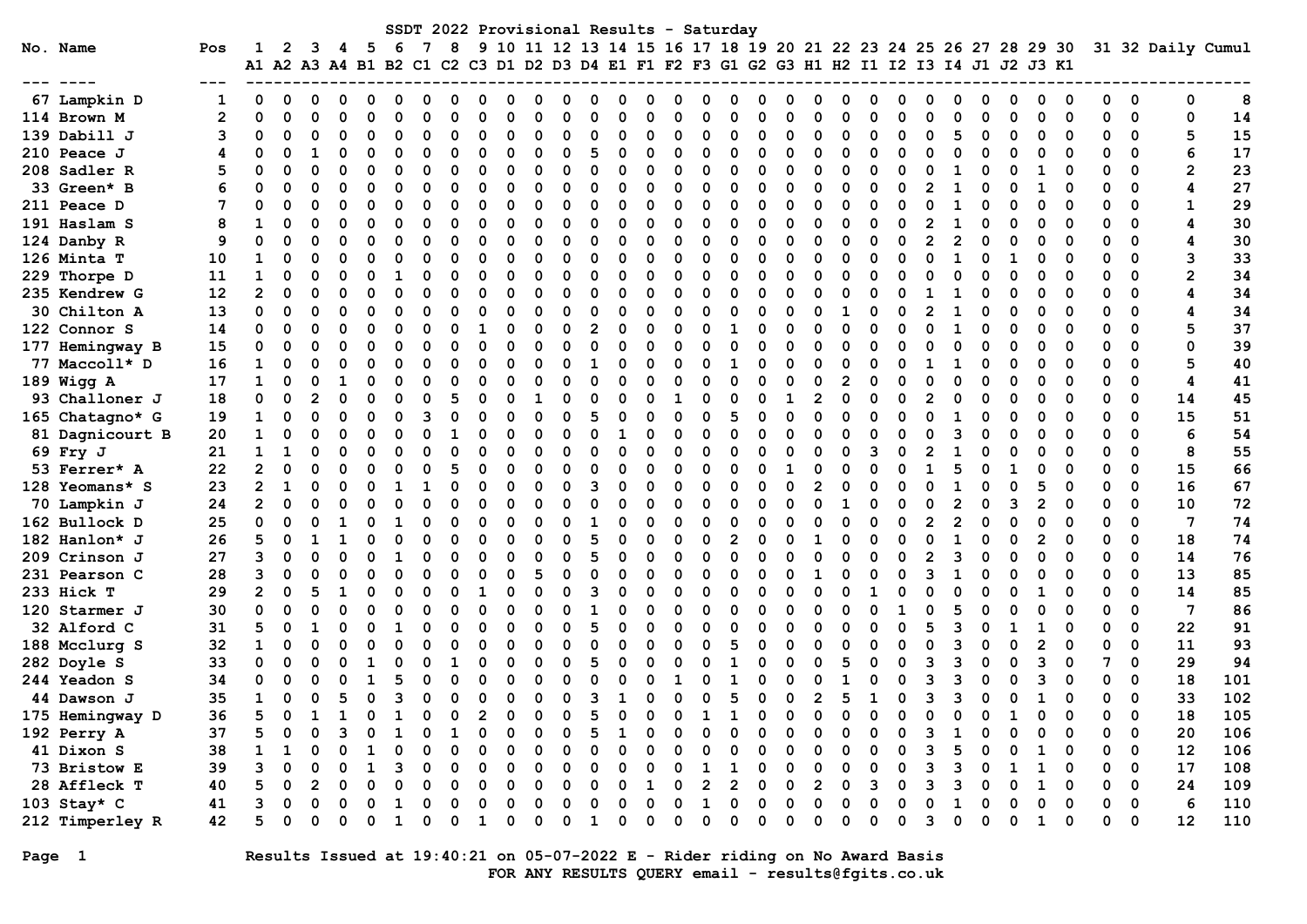|                    |     |                      |          |          |   |     |   |          |          |   |   |             |   |   |          |   |   |          | SSDT 2022 Provisional Results - Saturday |             |                                                                      |   |                |   |   |              |   |              |                |   |             |    |                          |    |                   |
|--------------------|-----|----------------------|----------|----------|---|-----|---|----------|----------|---|---|-------------|---|---|----------|---|---|----------|------------------------------------------|-------------|----------------------------------------------------------------------|---|----------------|---|---|--------------|---|--------------|----------------|---|-------------|----|--------------------------|----|-------------------|
| No. Name           | Pos |                      | 2        | 3        | 4 | - 5 | 6 |          | 8        |   |   |             |   |   |          |   |   |          |                                          |             | 9 10 11 12 13 14 15 16 17 18 19 20 21 22 23 24 25 26 27 28 29 30     |   |                |   |   |              |   |              |                |   |             |    |                          |    | 31 32 Daily Cumul |
|                    |     | A1 A2 A3 A4 B1 B2 C1 |          |          |   |     |   |          |          |   |   |             |   |   |          |   |   |          |                                          |             | C2 C3 D1 D2 D3 D4 E1 F1 F2 F3 G1 G2 G3 H1 H2 I1 I2 I3 I4 J1 J2 J3 K1 |   |                |   |   |              |   |              |                |   |             |    |                          |    |                   |
|                    |     |                      |          |          |   |     |   |          |          |   |   |             |   |   |          |   |   |          |                                          |             |                                                                      |   |                |   |   |              |   |              |                |   |             |    |                          |    |                   |
| 201 Walker L       | 43  | 2                    |          |          |   |     |   |          |          |   |   |             |   |   |          |   |   |          |                                          |             |                                                                      |   |                |   |   |              |   |              |                |   |             |    | 0                        | 20 | 110               |
| 132 Smith O        | 44  | O                    |          |          |   |     |   |          |          |   |   |             |   |   |          |   |   |          |                                          |             |                                                                      |   |                |   |   |              |   |              |                |   |             | ŋ  | $\mathbf 0$              | 20 | 111               |
| 281 Locca F        | 45  | 5                    |          |          |   |     |   |          |          |   |   |             |   |   |          |   |   |          |                                          |             |                                                                      |   |                |   |   |              |   |              |                |   |             |    | 0                        | 29 | 111               |
| 49 Anderson A      | 46  | $\overline{2}$       |          |          |   |     |   |          |          |   |   |             |   |   |          |   |   |          |                                          |             |                                                                      |   |                |   |   |              |   |              |                |   |             |    | 0                        | 15 | 118               |
| 159 Bullock B      | 47  | 1                    |          |          |   |     |   |          |          |   |   | U           |   |   |          |   |   |          |                                          |             |                                                                      |   |                |   |   |              |   |              |                |   |             |    | $\Omega$                 | 30 | 119               |
| 223 Drachenberg A  | 48  | 1                    |          |          |   |     |   |          |          |   |   |             |   |   |          |   |   |          |                                          |             |                                                                      |   |                |   |   |              |   |              |                |   |             |    | $\mathbf 0$              | 10 | 122               |
| 214 Middleton T    | 49  | 3                    | ი        |          |   |     |   |          |          |   |   | O           |   |   | O        |   |   | O        |                                          |             |                                                                      |   |                |   |   |              |   |              |                |   |             | 0  | $\mathbf 0$              | 20 | 123               |
| 176 Rushton T      | 50  | 3                    | ი        |          |   |     |   |          |          |   |   | U           |   |   |          |   | ი |          |                                          |             |                                                                      |   |                |   | O |              |   |              |                | 3 |             |    | $\mathbf 0$              | 22 | 126               |
| 156 Butterworth B  | 51  | 1                    | ი        | 2        |   | O   |   |          |          |   |   | O           |   |   |          |   | ი | C        |                                          | O           |                                                                      | n |                |   | O |              |   | ŋ            |                |   |             |    | $\mathbf 0$              | 12 | 126               |
| 238 Myers S        | 52  | $\overline{2}$       |          |          |   |     |   |          |          |   |   |             |   |   |          |   |   |          |                                          |             |                                                                      |   |                |   | O |              |   |              |                |   |             |    | $\Omega$                 | 21 | 129               |
| 117 Shirt J        | 53  | $\overline{2}$       |          |          |   |     |   |          |          |   |   |             |   |   |          |   |   |          |                                          |             |                                                                      |   |                |   |   |              |   |              |                |   |             |    | 0                        | 18 | 137               |
| 170 Dubik C        | 54  | 1                    |          |          |   |     |   |          |          |   |   |             |   |   |          |   |   |          |                                          |             |                                                                      |   |                |   |   |              |   |              |                |   |             |    | 0                        | 15 | 139               |
| 75 Lampkin H       | 55  | 5                    |          |          |   |     |   |          |          |   |   |             |   |   |          |   |   |          |                                          |             |                                                                      |   |                |   |   |              |   |              |                |   |             |    | 0                        | 25 | 141               |
| 280 Coppi D        | 56  |                      |          |          |   |     |   |          |          |   |   |             |   |   |          |   |   |          |                                          |             |                                                                      |   |                |   |   |              |   |              |                |   |             |    | $\Omega$                 | 44 | 142               |
| 59 Gaskell R       | 57  | $\mathbf{2}$         |          |          |   |     |   |          |          |   |   |             |   |   |          |   |   |          |                                          |             |                                                                      |   |                |   |   |              |   |              |                |   |             |    | $\Omega$                 | 22 | 142               |
| 137 Spivey J       | 58  | 5                    | O        |          |   |     |   |          |          |   |   | O           |   |   |          |   |   |          |                                          |             |                                                                      |   |                |   |   |              |   |              |                |   |             |    | $\Omega$                 | 23 | 142               |
| 180 Hanlon* J      | 59  |                      |          |          |   |     |   |          |          |   |   |             |   |   |          |   |   |          |                                          |             |                                                                      |   |                |   |   |              |   |              |                |   |             |    | $\Omega$                 | 34 | 146               |
| 106 Gosden* G      | 60  |                      |          |          |   |     |   |          |          |   |   | U           |   |   |          |   | O |          |                                          |             |                                                                      |   |                |   | O |              |   | n            |                |   |             |    | $\Omega$                 | 29 | 151               |
| 270 Knight J       | 61  |                      | O        |          |   | ი   |   |          |          |   |   | U           |   |   |          |   |   |          |                                          | O           |                                                                      |   |                |   | O |              |   |              |                |   | 2           | 20 | 0                        | 50 | 153               |
| 72 Mattheeuws* E   | 62  | 1                    |          | $\Omega$ |   |     |   |          |          |   |   | O           |   |   |          |   |   |          |                                          |             |                                                                      |   |                |   |   |              |   |              |                |   |             |    | 0                        | 18 | 153               |
| 240 Alderson P     | 63  | 3                    |          |          |   |     |   |          |          |   |   |             |   |   |          |   |   |          |                                          |             |                                                                      |   |                |   |   |              |   |              |                |   |             |    | 0                        | 28 | 156               |
| 242 Housecroft T   | 64  | 3                    |          |          |   |     |   |          |          |   |   |             |   |   |          |   |   |          |                                          |             |                                                                      |   |                |   |   |              |   |              |                |   |             |    | $\Omega$                 | 43 | 156               |
| 202 Doyle C        | 65  | $\overline{2}$       | O        |          |   |     |   |          |          |   |   | U           |   |   |          |   |   |          |                                          |             |                                                                      |   |                |   | 2 |              |   |              |                |   |             |    | $\Omega$                 | 20 | 158               |
| 232 Sunter M       | 66  | 3                    |          |          |   |     |   |          |          |   |   |             |   |   |          |   |   |          |                                          |             |                                                                      |   |                |   |   |              |   |              |                |   |             |    | $\mathbf 0$              | 20 | 160               |
| 226 Larkin S       | 67  | 1                    | ი        |          |   |     |   |          |          |   |   |             |   |   |          |   |   |          |                                          |             |                                                                      |   |                |   |   |              |   |              |                |   |             | 0  | $\mathbf 0$              | 25 | 161               |
| 27 Blackman A      | 68  | $\overline{2}$       | ი        | O        |   |     |   |          |          |   |   | U           |   |   |          |   |   |          |                                          |             |                                                                      |   |                |   |   |              |   |              |                |   |             |    | $\mathbf 0$              | 26 | 165               |
| 60 Rendall* T      | 69  | 3                    | ი        | n        |   |     |   |          |          |   |   | n           |   |   |          |   |   |          |                                          |             |                                                                      |   |                |   |   |              |   | n            |                |   |             |    | $\mathbf 0$              | 18 | 167               |
| 185 Hanlon* S      | 70  | $\overline{2}$       |          |          |   |     |   |          |          |   |   | ŋ           |   |   |          |   |   |          |                                          |             |                                                                      |   |                |   | O |              |   | ŋ            |                |   |             |    | 0                        | 30 | 172               |
| 186 Lee J          | 71  | ٩                    |          |          |   |     |   |          |          |   |   |             |   |   |          |   |   |          |                                          |             |                                                                      |   |                |   |   |              |   | ŋ            |                |   |             |    | 0                        | 29 | 172               |
| 166 Alpe M         | 72  |                      |          |          |   |     |   |          |          |   |   |             |   |   |          |   |   |          |                                          |             |                                                                      |   |                |   |   |              |   |              |                |   |             |    | 0                        | 24 | 173               |
| 55 Delannoy* M     | 73  |                      |          |          |   |     |   |          |          |   |   |             |   |   |          |   |   |          |                                          |             |                                                                      |   |                |   |   |              |   |              |                |   |             |    | 0                        | 16 | 174               |
| 71 Postlethwaite J | 74  |                      |          |          |   |     |   |          |          |   |   |             |   |   |          |   |   |          |                                          |             |                                                                      |   |                |   |   |              |   |              |                |   |             |    | $\Omega$                 | 26 | 181               |
| 110 Hogan C        | 75  |                      |          |          |   |     |   |          |          |   |   |             |   |   |          |   |   |          |                                          |             |                                                                      |   |                |   |   |              |   |              |                |   |             |    | $\Omega$                 | 14 | 181               |
| 142 Casas P        | 76  |                      |          |          |   |     |   |          |          |   |   |             |   |   |          |   |   |          |                                          |             |                                                                      |   |                |   |   |              |   |              |                |   | з           | O  | $\mathbf 0$              | 37 | 182               |
| 88 Macmaster A     | 77  |                      |          | O        |   |     |   |          |          |   |   | 3           |   |   |          |   |   |          |                                          |             | O                                                                    |   |                |   | O |              |   | U            |                | ٩ | $\Omega$    |    | $\Omega$                 | 25 | 185               |
| 78 Byron L         | 78  |                      | 0        |          |   |     |   |          |          |   |   |             |   |   |          |   |   |          |                                          |             |                                                                      | 0 | 3              |   |   |              |   |              |                |   |             |    | $\overline{\phantom{0}}$ | 26 | 186               |
| 31 Rooksby R       | 79  | 3                    | $\Omega$ | $\Omega$ |   | 1   | 0 | $\Omega$ | 3        | 0 | 0 | $\mathbf 0$ | 0 | 0 | $\Omega$ | O | 0 | 5        | O                                        | $\Omega$    |                                                                      | O | $\Omega$       |   | 0 | ٦            |   | 0            |                | 0 | 1           | U  | 0                        | 19 | 188               |
| 79 Williams R      | 80  | 3                    |          |          |   |     |   |          | 0        |   | ი | 0           | O |   |          |   | 0 | 2        |                                          | 0           |                                                                      |   |                |   | 0 |              |   | 0            |                |   | 0           | O  | 0                        | 18 | 189               |
| 38 Johnson J       | 81  | 3                    |          | $\Omega$ |   | 0   | 3 |          | 0        | 0 | 0 | 0           | 0 | 5 | 0        | 0 | 1 | 5        |                                          | $\mathbf 0$ | 0                                                                    | 1 | 0              | O | 0 | 3            |   | 0            | 0              | 0 | 1           | 0  | 0                        | 29 | 189               |
| 249 Mcdonald M     | 82  | 3                    |          | $\Omega$ |   | 3   |   |          | 1        | 5 | 0 | 1           | 0 | 5 | 1        | 0 | 3 | 1        |                                          | $\mathbf 0$ | 0                                                                    | з | 3              |   | 0 | 3            |   | 0            |                |   | 0           | 0  | $\mathbf 0$              | 50 | 191               |
| 164 Aitkin S       | 83  | 5                    | O        | 3        |   | O   |   |          | $\Omega$ |   |   | $\Omega$    |   | 2 | $\Omega$ |   | 0 | 3        |                                          | $\Omega$    | O                                                                    | 1 | $\overline{2}$ |   | 0 | $\mathbf{1}$ | 3 | 0            | 1              | 3 | $\mathbf 0$ | 0  | $\mathbf 0$              | 30 | 194               |
| 22 Murphy C        | 84  | 3                    | 0        | 1        | 1 | 0   | 3 |          | 3        | 1 | O | 0           | 0 | 5 | 0        | 0 | 0 | $\Omega$ | O                                        | $\Omega$    | O                                                                    | 3 | 3              | O | 0 | 3            | 5 | $\mathbf{1}$ | $\overline{2}$ | 3 | 0           | 0  | $\mathbf 0$              | 37 | 196               |

# Page 2 Results Issued at 19:40:21 on 05-07-2022 E - Rider riding on No Award Basis FOR ANY RESULTS QUERY email - results@fgits.co.uk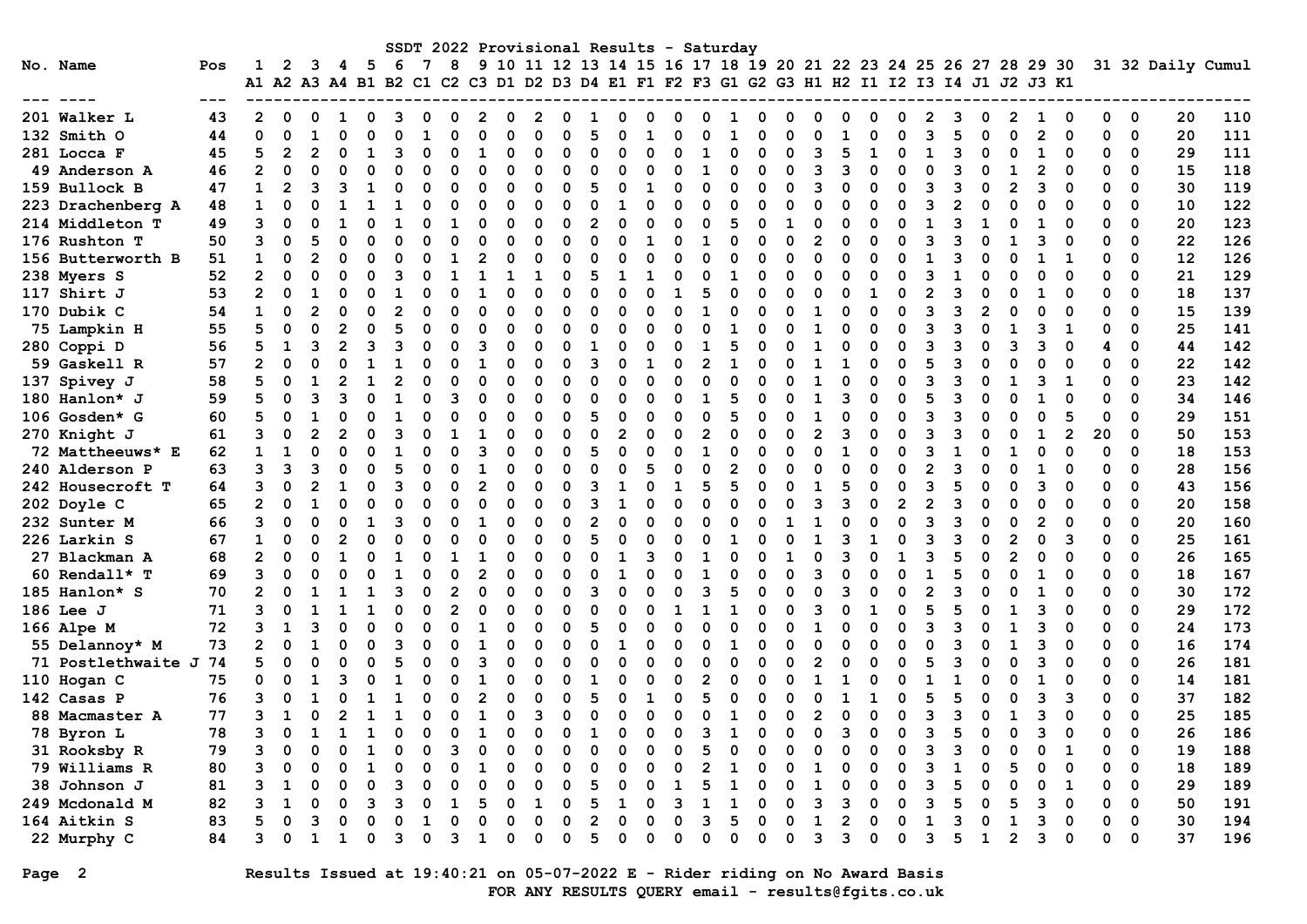|                    |     |                      |                |   |   |     |    |   |    |  |   |   |   |   |   |   |              | SSDT 2022 Provisional Results - Saturday |   |                                                                      |   |   |   |   |              |   |   |                |   |                         |    |                   |
|--------------------|-----|----------------------|----------------|---|---|-----|----|---|----|--|---|---|---|---|---|---|--------------|------------------------------------------|---|----------------------------------------------------------------------|---|---|---|---|--------------|---|---|----------------|---|-------------------------|----|-------------------|
| No. Name           | Pos |                      | 2              | 3 | 4 | - 5 | -6 | 7 | 8  |  |   |   |   |   |   |   |              |                                          |   | 9 10 11 12 13 14 15 16 17 18 19 20 21 22 23 24 25 26 27 28 29 30     |   |   |   |   |              |   |   |                |   |                         |    | 31 32 Daily Cumul |
|                    |     | A1 A2 A3 A4 B1 B2 C1 |                |   |   |     |    |   |    |  |   |   |   |   |   |   |              |                                          |   | C2 C3 D1 D2 D3 D4 E1 F1 F2 F3 G1 G2 G3 H1 H2 I1 I2 I3 I4 J1 J2 J3 K1 |   |   |   |   |              |   |   |                |   |                         |    |                   |
|                    |     |                      |                |   |   |     |    |   |    |  |   |   |   |   |   |   |              |                                          |   |                                                                      |   |   |   |   |              |   |   |                |   |                         |    |                   |
| 160 Woods J        | 85  |                      |                |   |   |     |    |   |    |  |   |   |   |   |   |   |              |                                          |   |                                                                      |   |   |   |   |              |   |   |                |   | 0                       | 40 | 198               |
| 288 Webster B      | 86  | 5                    | O              |   |   |     |    |   |    |  |   |   |   |   |   |   |              |                                          |   |                                                                      |   |   |   |   |              |   |   |                |   | $\mathbf 0$             | 52 | 198               |
| 246 Wooldridge* S  | 87  | 3                    | O              |   |   |     |    |   |    |  |   |   |   |   |   |   |              |                                          | O |                                                                      |   |   |   |   | O            |   |   |                |   | 0                       | 42 | 202               |
| 194 Summers* M     | 88  | 3                    |                |   |   |     |    |   |    |  |   |   |   |   |   |   |              |                                          |   |                                                                      |   |   |   |   |              |   |   |                |   | $\Omega$                | 26 | 203               |
| 68 Dixon P         | 89  | 3                    | O              |   |   |     |    |   |    |  |   |   |   |   |   |   |              |                                          |   |                                                                      |   |   |   |   |              |   |   |                |   | $\Omega$                | 36 | 204               |
| 45 Cameron S       | 90  |                      |                |   |   |     |    |   |    |  |   |   |   |   |   |   |              |                                          |   |                                                                      |   |   | ი |   |              |   |   |                |   | $\Omega$                | 49 | 206               |
| 90 Cockshott D     | 91  | $\mathbf{1}$         | n              |   |   |     |    |   |    |  |   |   | 3 | 2 |   |   |              |                                          |   |                                                                      |   |   |   |   |              |   |   |                | O | $\Omega$                | 34 | 214               |
| 181 Clarke G       | 92  | 3                    | O              |   |   | O   |    |   |    |  |   |   | ი |   |   |   |              |                                          |   |                                                                      |   |   | ი |   |              |   |   |                |   | $\Omega$                | 21 | 215               |
| 116 Bowyer* H      | 93  | ٩                    | O              |   |   | O   |    |   |    |  | n | ი | 2 |   |   | n |              |                                          | n |                                                                      | 2 |   | O |   | n            |   | ٩ |                |   | $\Omega$                | 21 | 215               |
| 199 Wiffen P       | 94  |                      | n              |   |   |     |    |   |    |  |   |   |   |   |   |   |              |                                          |   |                                                                      |   |   | ŋ |   |              |   |   |                |   | $\Omega$                | 34 | 215               |
| 148 Fernandez N    | 95  |                      | $\overline{2}$ |   |   |     |    |   |    |  |   |   |   |   |   |   |              |                                          |   |                                                                      |   |   |   |   |              |   |   |                |   | 0                       | 28 | 217               |
| 29 Mcbain W        | 96  |                      |                |   |   |     |    |   |    |  |   |   |   |   |   |   |              |                                          |   |                                                                      |   |   |   |   |              |   |   |                |   | 0                       | 41 | 219               |
| 266 Gianmaria* J   | 97  | 5                    |                |   |   |     |    |   |    |  |   |   |   |   |   |   |              |                                          |   |                                                                      |   |   |   |   |              |   |   |                |   | $\mathbf 0$             | 50 | 220               |
| 150 Nictou J       | 98  |                      |                |   |   |     |    |   |    |  |   |   |   |   |   |   |              |                                          |   |                                                                      |   |   |   |   |              |   |   |                |   | $\Omega$                | 37 | 224               |
| 190 Andrews G      | 99  |                      |                |   |   |     |    |   |    |  |   |   |   |   |   |   |              |                                          |   |                                                                      |   |   |   |   |              |   |   |                |   | 0                       | 43 | 226               |
| 228 Ludgate B      | 100 | 5                    | O              |   |   |     |    |   |    |  |   |   |   |   |   |   |              |                                          |   |                                                                      |   |   |   |   |              |   |   |                | O | $\Omega$                | 47 | 229               |
| 37 Gaskell S       | 101 | 5                    | n              |   |   |     |    |   |    |  |   |   |   |   |   |   |              |                                          |   |                                                                      |   |   | U |   |              |   |   |                |   | $\Omega$                | 43 | 229               |
| 215 Vilad Canals M | 102 | 3                    | O              |   |   | ŋ   |    |   |    |  |   |   |   |   |   |   |              |                                          |   |                                                                      |   |   | ŋ |   | n            |   |   |                |   | $\Omega$                | 37 | 232               |
| 21 Hayes J         | 103 |                      | O              |   |   |     |    |   |    |  |   |   |   | З |   |   |              |                                          |   |                                                                      |   |   | ŋ |   |              |   |   |                |   | $\Omega$                | 48 | 237               |
| 13 Savage* J       | 104 |                      |                |   |   |     |    |   |    |  |   |   |   |   |   |   |              |                                          | ŋ |                                                                      |   |   |   |   |              |   |   |                |   | $\mathbf 0$             | 31 | 237               |
| 217 V Torrents X   | 105 |                      |                |   |   |     |    |   |    |  |   |   |   |   |   |   |              |                                          |   |                                                                      |   |   |   |   |              |   |   |                |   | 0                       | 27 | 237               |
| 157 Johnson L      | 106 | 5                    |                |   |   |     |    |   |    |  |   |   |   |   |   |   |              |                                          |   |                                                                      |   |   |   |   |              |   |   |                |   | $\mathbf 0$             | 46 | 238               |
| 237 Myers D        | 107 |                      |                |   |   |     |    |   | n  |  | ∩ |   |   | O |   |   |              | ٩                                        |   |                                                                      | ว |   |   |   |              |   |   |                |   | $\Omega$                | 41 | 242               |
| 163 Battensby J    | 108 |                      |                |   |   |     |    |   |    |  |   |   |   |   |   |   |              |                                          |   |                                                                      |   |   | ი |   |              |   |   |                |   | $\Omega$                | 39 | 242               |
| 193 Schmüser* M    | 109 | 0                    |                |   |   |     |    |   |    |  |   |   |   |   |   |   |              |                                          |   |                                                                      |   |   | ი |   |              |   |   |                | O | $\mathbf 0$             | 19 | 242               |
| 221 Allison-Hugh B | 110 | 5                    |                |   |   |     |    |   |    |  |   |   |   |   |   |   |              |                                          |   |                                                                      |   |   | ი |   | O            |   | 3 |                |   | $\mathbf 0$             | 39 | 243               |
| 248 Edyvean G      | 111 |                      | O              |   |   |     |    |   |    |  |   |   |   |   |   |   |              |                                          |   |                                                                      |   |   |   |   | n            |   | 5 | 3              |   | $\Omega$                | 53 | 249               |
| 47 Weir* M         | 112 |                      | 1              |   |   |     |    |   |    |  |   |   |   |   |   |   |              |                                          |   |                                                                      |   |   | ŋ |   | n            |   |   |                |   | $\Omega$                | 36 | 250               |
| 17 Oblein G        | 113 | 2                    |                |   |   |     |    |   |    |  |   |   |   |   |   |   |              |                                          |   |                                                                      |   |   |   |   |              |   |   |                |   | 0                       | 49 | 250               |
| 138 Berm Fraile M  | 114 |                      |                |   |   |     |    |   |    |  |   |   |   |   |   |   |              |                                          |   |                                                                      |   |   |   |   |              |   |   |                |   | 0                       | 34 | 254               |
| 136 Hawthorne* T   | 115 |                      |                |   |   |     |    |   |    |  |   |   |   |   |   |   |              |                                          |   |                                                                      |   |   |   |   |              |   |   |                |   | 0                       | 35 | 254               |
| 16 Palmer G        | 116 |                      |                |   |   |     |    |   |    |  |   |   |   |   |   |   |              |                                          |   |                                                                      |   |   |   |   |              |   |   |                |   | $\Omega$                | 45 | 255               |
| 56 Talbot C        | 117 |                      |                |   |   |     |    |   |    |  |   |   |   |   |   |   |              |                                          |   |                                                                      |   |   |   |   |              |   |   |                |   | $\Omega$                | 42 | 257               |
| 140 Casas C        | 118 |                      |                |   |   |     |    |   |    |  |   |   |   |   |   |   |              |                                          |   |                                                                      |   |   |   |   |              |   |   | ∩              |   | $\mathbf 0$             | 43 | 258               |
| 286 Moorhouse J    | 119 | 3                    | ŋ              |   |   | ი   |    |   | U  |  | 5 |   | 5 |   |   |   |              |                                          |   | 2                                                                    | 2 |   | O |   | O            | O | 3 | $\overline{2}$ |   | $\Omega$                | 58 | 261               |
| 48 Dawson N        | 120 | 3                    | $\mathbf 0$    |   |   | 0   |    |   | 3  |  |   |   |   |   |   |   |              |                                          |   |                                                                      |   | 3 | 0 |   | 0            | 0 |   |                |   | $\overline{\mathbf{0}}$ | 41 | 261               |
| 99 Lamont D        | 121 | 3                    | 0              | 2 |   | 0   | 3  |   | O  |  | 0 |   |   |   |   | 0 | $\mathbf{2}$ |                                          | 0 |                                                                      | ი | 0 | 0 | 3 | 0            |   | ٩ | 0              |   | 0                       | 27 | 263               |
| 168 Guillaume D    | 122 |                      |                |   |   |     |    |   |    |  |   |   |   |   |   | з |              |                                          | 0 |                                                                      |   |   | 0 |   | 0            |   |   |                |   | 0                       | 36 | 267               |
| 7 Bingley* J       | 123 | 5                    | 0              | 2 |   |     |    |   |    |  | 0 |   | 5 |   |   |   | 3            | 5                                        | 0 | 0                                                                    | 3 |   | 0 | 3 | 0            |   | 3 | 3              | 0 | 0                       | 51 | 268               |
| 239 Blythe S       | 124 |                      | 0              |   |   |     |    |   |    |  |   |   | 5 |   |   | 1 |              |                                          | 0 |                                                                      | 0 | 0 | 0 | 5 | $\mathbf{2}$ |   |   |                |   | 0                       | 51 | 270               |
| 52 Talbot G        | 125 | 5.                   | 1              |   |   | 3   |    |   | -1 |  |   |   | 5 |   |   |   |              | ٩                                        |   |                                                                      | 3 |   | 0 |   | O            |   |   |                | 0 | 0                       | 34 | 272               |
| 149 Jané A         | 126 | 3                    | 0              | 1 | 0 | 2   | 3  |   | 0  |  | Ω | O | 5 | 1 | 0 | 3 | з            | $\mathbf{1}$                             | 0 | 0                                                                    | 3 | 3 | 1 | 5 | 0            |   | 3 | 3              | 0 | 0                       | 50 | 273               |

# Page 3 Results Issued at 19:40:21 on 05-07-2022 E - Rider riding on No Award Basis FOR ANY RESULTS QUERY email - results@fgits.co.uk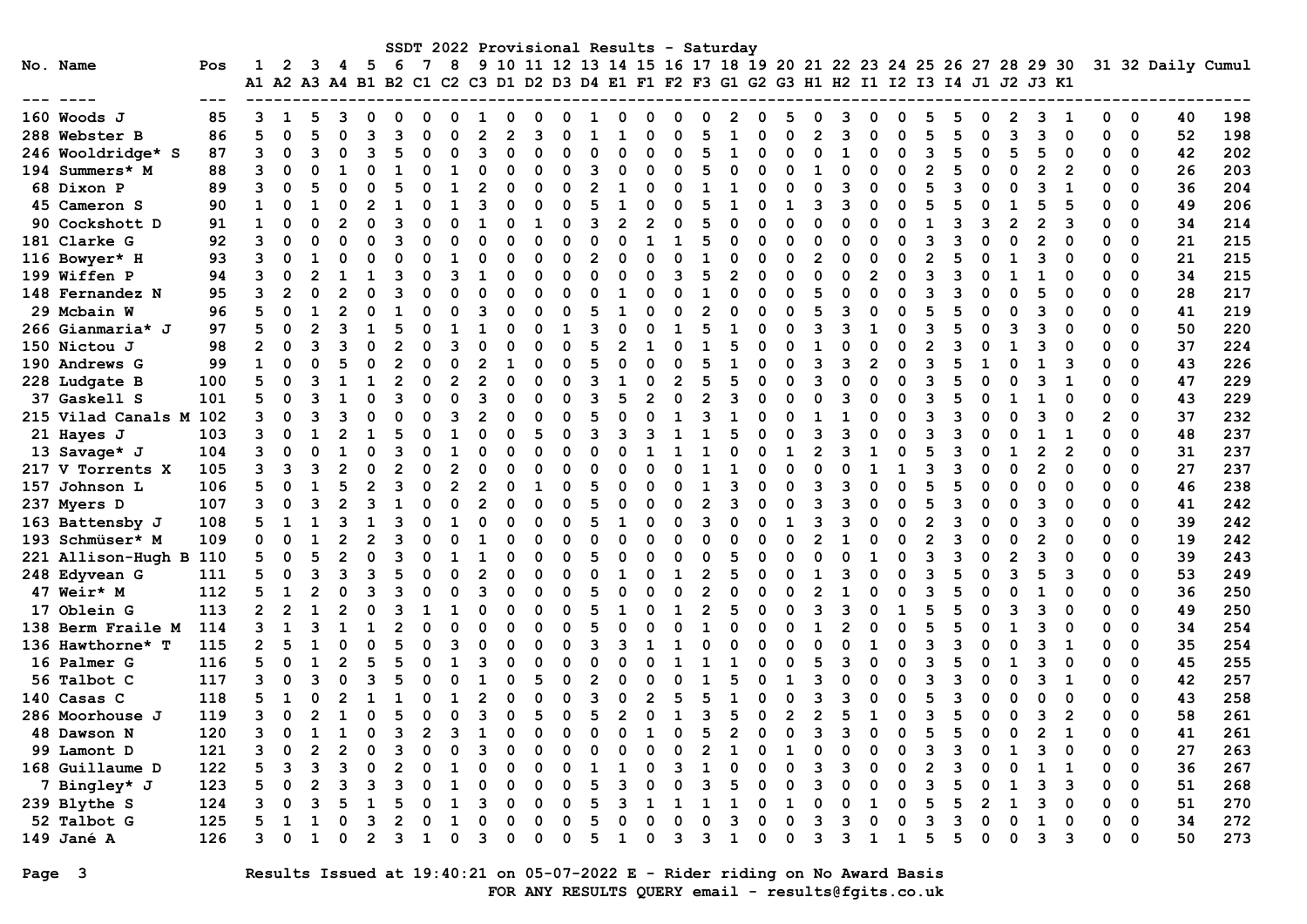|                   |     |                                                                                           |                |   |    |   |     |   |    |   |   |                |   |   |              |   |   |   | SSDT 2022 Provisional Results - Saturday                         |          |   |              |   |   |   |          |   |    |    |                          |    |                   |
|-------------------|-----|-------------------------------------------------------------------------------------------|----------------|---|----|---|-----|---|----|---|---|----------------|---|---|--------------|---|---|---|------------------------------------------------------------------|----------|---|--------------|---|---|---|----------|---|----|----|--------------------------|----|-------------------|
| No. Name          | Pos |                                                                                           | $\mathbf{2}$   | 3 | 45 |   | - 6 | 7 | -8 |   |   |                |   |   |              |   |   |   | 9 10 11 12 13 14 15 16 17 18 19 20 21 22 23 24 25 26 27 28 29 30 |          |   |              |   |   |   |          |   |    |    |                          |    | 31 32 Daily Cumul |
|                   |     | A1 A2 A3 A4 B1 B2 C1 C2 C3 D1 D2 D3 D4 E1 F1 F2 F3 G1 G2 G3 H1 H2 I1 I2 I3 I4 J1 J2 J3 K1 |                |   |    |   |     |   |    |   |   |                |   |   |              |   |   |   |                                                                  |          |   |              |   |   |   |          |   |    |    |                          |    |                   |
|                   |     |                                                                                           |                |   |    |   |     |   |    |   |   |                |   |   |              |   |   |   |                                                                  |          |   |              |   |   |   |          |   |    |    |                          |    |                   |
| 230 Sunter K      | 127 | 5                                                                                         |                |   |    |   |     |   |    |   |   |                |   |   |              |   |   |   |                                                                  |          |   |              |   |   |   |          |   |    |    | 0                        | 47 | 274               |
| 80 Dixon M        | 128 | 3                                                                                         | $\Omega$       | २ |    |   |     |   |    |   |   |                |   |   |              |   |   |   |                                                                  |          |   |              |   | ঽ |   | O        |   | ิว |    | $\mathbf 0$              | 56 | 286               |
| 133 English J     | 129 | 5                                                                                         | $\Omega$       |   |    |   |     |   |    |   |   |                |   |   |              |   |   |   |                                                                  | $\Omega$ |   |              |   |   |   | $\Omega$ |   |    |    | $\Omega$                 | 48 | 287               |
| 227 Black J       | 130 | 3                                                                                         |                |   |    |   |     |   |    |   |   |                |   |   |              |   |   |   |                                                                  |          |   |              |   |   |   |          |   |    |    | $\Omega$                 | 32 | 289               |
| 58 Valade T       | 131 | 3                                                                                         |                |   |    |   |     |   |    |   |   |                |   |   |              |   |   |   |                                                                  |          |   |              |   |   |   |          |   |    |    | $\Omega$                 | 34 | 291               |
| 112 Galway S      | 132 |                                                                                           |                |   |    |   |     |   |    |   |   |                |   |   |              |   |   |   |                                                                  |          |   |              |   |   |   |          |   |    |    | $\Omega$                 | 43 | 293               |
| 43 Birkett N      | 133 | 3                                                                                         |                |   |    |   |     |   |    |   |   |                |   |   |              |   |   |   |                                                                  |          |   |              |   |   |   |          |   |    |    | $\Omega$                 | 56 | 295               |
| 153 Butterworth J | 134 |                                                                                           |                |   |    |   |     |   |    |   |   |                |   |   |              |   |   |   |                                                                  |          |   |              |   |   |   |          |   |    |    | $\Omega$                 | 46 | 295               |
| 145 Panabieres J  | 135 | 3                                                                                         | ٩              |   |    |   |     |   |    |   |   |                |   |   |              |   |   |   |                                                                  |          |   |              |   | O |   |          |   |    |    | $\Omega$                 | 64 | 295               |
| 51 Hernando* P    | 136 |                                                                                           |                |   |    |   |     |   |    |   |   |                |   |   |              |   |   |   |                                                                  |          |   |              |   |   |   |          |   |    |    | $\Omega$                 | 48 | 299               |
| 262 Murray R      | 137 |                                                                                           |                |   |    |   |     |   |    |   |   |                |   |   |              |   |   |   |                                                                  |          |   |              |   |   |   |          |   |    |    | $\Omega$                 | 75 | 300               |
| 178 Bannister* J  | 138 |                                                                                           |                |   |    |   |     |   |    |   |   |                |   |   |              |   |   |   |                                                                  |          |   |              |   |   |   |          |   |    |    | $\Omega$                 | 48 | 300               |
| 11 Austin J       | 139 |                                                                                           |                |   |    |   |     |   |    |   |   |                |   |   |              |   |   |   |                                                                  |          |   |              |   |   |   |          |   |    |    | $\Omega$                 | 64 | 301               |
| 119 Atherton S    | 140 |                                                                                           |                |   |    |   |     |   |    |   |   |                |   |   |              |   |   |   |                                                                  |          |   |              |   |   |   |          |   |    |    | $\Omega$                 | 56 | 304               |
| 287 Mudd A        | 141 |                                                                                           |                |   |    |   |     |   |    |   |   |                |   |   |              |   |   |   |                                                                  |          |   |              |   |   |   |          |   |    |    | $\Omega$                 | 61 | 305               |
| 276 Irving M      | 142 |                                                                                           |                |   |    |   |     |   |    |   |   |                |   |   |              |   |   |   |                                                                  |          |   |              |   |   |   |          |   |    | 12 | $\Omega$                 | 71 | 306               |
| 2 Bell L          | 143 |                                                                                           |                |   |    |   |     |   |    |   |   |                |   |   |              |   |   |   |                                                                  |          |   |              |   |   |   |          |   |    |    | $\Omega$                 | 62 | 307               |
| 65 Feidt* M       | 144 | 3                                                                                         |                |   |    |   |     |   |    |   |   |                |   |   |              |   | O |   |                                                                  | U        |   |              |   | 0 |   |          |   |    |    | $\Omega$                 | 52 | 308               |
| 169 Burgat G      | 145 |                                                                                           | 3              |   |    |   |     |   |    |   |   |                |   |   |              |   |   |   |                                                                  |          |   |              |   | 0 |   |          |   |    |    | $\Omega$                 | 54 | 309               |
| 278 Scott N       | 146 |                                                                                           |                |   |    |   |     |   |    |   |   |                |   |   |              |   |   |   |                                                                  | O        |   |              |   | 0 |   | $\Omega$ |   | 2  |    | $\Omega$                 | 74 | 312               |
| 125 Rolls* S      | 147 |                                                                                           |                |   |    |   |     |   |    |   |   |                |   |   |              |   |   |   |                                                                  |          |   |              |   |   |   |          |   |    |    | $\Omega$                 | 46 | 315               |
| 184 Houston R     | 148 |                                                                                           |                |   |    |   |     |   |    |   |   |                |   |   |              |   |   |   |                                                                  |          |   |              |   |   |   |          |   |    |    | $\Omega$                 | 47 | 316               |
| 84 Richardson C   | 149 |                                                                                           |                |   |    |   |     |   |    |   |   |                |   |   |              |   |   |   |                                                                  |          |   |              |   |   |   |          |   |    |    | $\Omega$                 | 61 | 317               |
| 222 Tales G       | 150 |                                                                                           | $\overline{2}$ |   |    |   |     |   |    |   |   |                |   |   |              |   |   |   |                                                                  |          |   |              |   |   |   |          |   |    |    | $\Omega$                 | 41 | 320               |
| 127 Pearson J     | 151 | 3                                                                                         |                |   |    |   |     |   |    |   |   |                |   |   |              |   |   |   |                                                                  |          |   |              |   |   |   |          |   |    |    | $\Omega$                 | 69 | 322               |
| 273 Hudson T      | 152 | 5                                                                                         | O              |   |    |   |     |   |    |   |   |                |   |   |              |   |   |   |                                                                  |          |   |              |   |   |   |          |   | 2  | 16 | $\mathbf 0$              | 79 | 322               |
| 5 Weir R          | 153 | 3                                                                                         | 3              |   |    |   |     |   |    |   |   |                |   |   | २            |   |   |   |                                                                  |          |   |              |   |   |   | U        |   |    |    | $\Omega$                 | 73 | 326               |
| 64 Hole* D        | 154 |                                                                                           |                |   |    |   |     |   |    |   |   |                |   |   |              |   |   |   |                                                                  |          |   |              |   | O |   |          |   |    |    | $\Omega$                 | 52 | 327               |
| 147 Prat J        | 155 | 3                                                                                         |                |   |    |   |     |   |    |   |   | $\mathfrak{p}$ |   |   |              |   |   |   |                                                                  |          |   |              |   |   |   |          |   |    |    | 0                        | 57 | 330               |
| 141 Spivey G      | 156 |                                                                                           |                |   |    |   |     |   |    |   |   |                |   |   |              |   |   |   |                                                                  |          |   |              |   |   |   |          |   |    |    | $\Omega$                 | 54 | 330               |
| 220 Hughes J      | 157 |                                                                                           |                |   |    |   |     |   |    |   |   |                |   |   |              |   |   |   |                                                                  |          |   |              |   |   |   |          |   |    |    | $\Omega$                 | 50 | 333               |
| 54 Fortune I      | 158 |                                                                                           |                |   |    |   |     |   |    |   |   |                |   |   |              |   |   |   |                                                                  |          |   |              |   |   |   |          |   |    |    | $\Omega$                 | 58 | 334               |
| 12 Metcalfe R     | 159 | 3                                                                                         |                |   |    |   |     |   |    |   |   |                |   |   |              |   |   |   |                                                                  |          |   |              |   |   |   |          |   |    |    | $\Omega$                 | 77 | 335               |
| 74 Rhodes* S      | 160 |                                                                                           |                |   |    |   |     |   |    |   |   |                |   |   |              |   |   |   |                                                                  |          |   |              |   |   |   |          |   |    |    | $\Omega$                 | 62 | 339               |
| 50 Gairns* S      | 161 | 3                                                                                         | 2              | ٦ |    | 2 |     |   | 3  |   |   | 3              |   | 5 |              |   |   | 5 |                                                                  |          |   | ٩            |   | 0 |   |          |   |    |    | $\Omega$                 | 64 | 340               |
| 96 Whittaker M    | 162 | 5                                                                                         | $\mathbf 0$    | 3 |    | 3 |     |   | 3  |   |   |                |   |   |              |   | 0 |   |                                                                  | 0        |   |              |   | 0 |   |          |   | 0  | 12 | $\overline{\phantom{0}}$ | 71 | 342               |
| 224 Pears G       | 163 | 3                                                                                         | $\overline{2}$ | 3 |    |   |     |   | 1  |   | 0 | 0              |   | 3 | 0            |   | 2 | 5 |                                                                  | 0        |   | 3            |   | 0 | 3 | 0        | 3 | 1  | O  | 0                        | 46 | 342               |
| 261 Sutherland D  | 164 |                                                                                           |                |   |    |   |     |   |    |   |   |                |   |   |              |   | 0 |   |                                                                  | 0        |   |              |   | 0 |   | 2        |   |    |    | 0                        | 80 | 345               |
| 135 Bakgaard S    | 165 | 5                                                                                         | 3              |   |    | 2 |     |   |    |   |   | 0              |   | 5 | 0            | 2 | 1 | 3 | 0                                                                | 0        | 5 | 3            | 3 | 0 | 5 | 0        | 3 | 3  | 0  | 0                        | 65 | 350               |
| 152 Mccanna J     | 166 | 5                                                                                         |                |   |    | з |     |   | O  |   |   | 0              |   | 5 | 0            | 0 | 1 | 3 | 5                                                                | 0        | 0 | $\mathbf{2}$ |   | 0 | 5 |          |   | 1  | 0  | 0                        | 56 | 352               |
| 95 Holmes* A      | 167 | 5                                                                                         | 3              |   |    |   |     |   | O  |   |   | O              |   | 5 | 3            |   | 1 | з | 2                                                                | 0        | 1 | 3            | з | 0 |   | O        |   |    | 0  | 0                        | 59 | 354               |
| 241 Mcdonald A    | 168 | 5.                                                                                        | 0              | 3 |    | 3 | 5   |   | 0  | 5 | 0 | 1              | 2 | 1 | $\mathbf{2}$ | 0 | 3 | 3 | 5                                                                | 0        | 0 | 3            | 5 | 0 | 5 | 0        | 3 | 5  | 0  | 0                        | 73 | 358               |

Page 4 Results Issued at 19:40:21 on 05-07-2022 E - Rider riding on No Award Basis FOR ANY RESULTS QUERY email - results@fgits.co.uk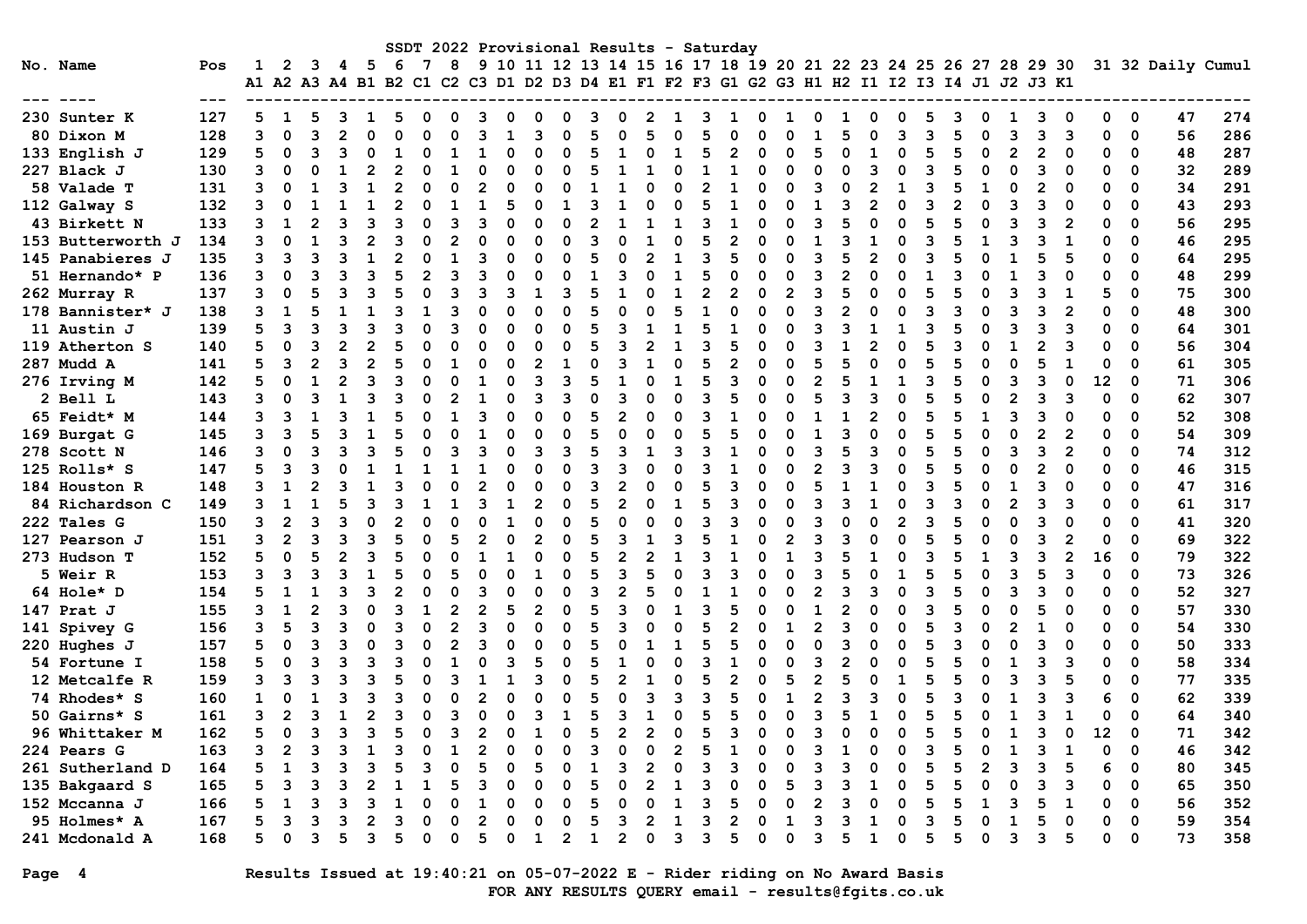|                  |     |   |                |    |   |                |    |   |                |   |          |               |                |          |                |               |                |   | SSDT 2022 Provisional Results - Saturday                                                  |          |                |          |    |   |                |   |   |                |                |    |                |          |             |                   |     |
|------------------|-----|---|----------------|----|---|----------------|----|---|----------------|---|----------|---------------|----------------|----------|----------------|---------------|----------------|---|-------------------------------------------------------------------------------------------|----------|----------------|----------|----|---|----------------|---|---|----------------|----------------|----|----------------|----------|-------------|-------------------|-----|
| No. Name         | Pos | 1 | $\mathbf{2}$   | 3  | 4 | - 5            | 6  | 7 | 8              |   |          |               |                |          |                |               |                |   | 9 10 11 12 13 14 15 16 17 18 19 20 21 22 23 24 25 26 27 28 29 30                          |          |                |          |    |   |                |   |   |                |                |    |                |          |             | 31 32 Daily Cumul |     |
|                  |     |   |                |    |   |                |    |   |                |   |          |               |                |          |                |               |                |   | A1 A2 A3 A4 B1 B2 C1 C2 C3 D1 D2 D3 D4 E1 F1 F2 F3 G1 G2 G3 H1 H2 I1 I2 I3 I4 J1 J2 J3 K1 |          |                |          |    |   |                |   |   |                |                |    |                |          |             |                   |     |
|                  |     |   |                |    |   |                |    |   |                |   |          |               |                |          |                |               |                |   |                                                                                           |          |                |          |    |   |                |   |   |                |                |    |                |          |             |                   |     |
| 268 Butler* B    | 169 | 3 | 1              | 3  |   | 3              |    |   | $\Omega$       |   | 0        | 1             | 1              | 5        | З              | 2             | 3              | 5 |                                                                                           | $\Omega$ | O              | $\Omega$ | 5  | з | O              |   |   | 0              |                | 5  |                | O        | 0           | 77                | 358 |
| 98 Breitfeld I   | 170 | 5 | $\overline{2}$ | 3  |   | $\Omega$       | З  |   | $\overline{2}$ | З |          | $\Omega$      | $\Omega$       | 5        |                |               | $\overline{2}$ | 5 | 5                                                                                         | $\Omega$ | O              | 5        | ર  |   | $\Omega$       | 5 |   | $\Omega$       | O              | 3  | $\Omega$       | $\Omega$ | $\mathbf 0$ | 63                | 361 |
| 26 Hawyes M      | 171 | 3 | 0              | 3  |   | 3              | З  |   | $\mathbf{1}$   |   | $\Omega$ | 3             | O              | $\Omega$ |                |               | $\Omega$       | 2 |                                                                                           | $\Omega$ |                | ٩        | ٦  |   | 0              | Р |   | $\Omega$       | O              | 3  | 1              | 3        | 0           | 47                | 368 |
| 97 Moffat S      | 172 | 5 | $\mathbf{2}$   | 5  |   | 3              |    |   | 1              |   | ŋ        | $\Omega$      | O              | 5        |                |               | O              | З | 5                                                                                         | $\Omega$ | n              | 1        |    |   | 0              | 5 |   | $\Omega$       |                | 3  | 3              | O        | 0           | 57                | 371 |
| 82 Robinson* A   | 173 | 5 | $\Omega$       | В  |   | ٩              |    |   | $\Omega$       | Р |          | $\Omega$      | O              | 5        |                |               | 3              | ٩ |                                                                                           | $\Omega$ | ٩              | ٩        | 5  |   | 0              |   |   | O              |                | 5  | $\mathbf{1}$   | O        | 0           | 70                | 373 |
| 146 Arana Puig A | 174 | 5 | $\overline{2}$ | 5  |   | 3              | 3  |   | $\mathbf{1}$   |   | n        | $\Omega$      | O              | 3        |                |               | $\Omega$       | 3 | ॎ                                                                                         | $\Omega$ | $\Omega$       | 3        | 5  |   | 1              | Р |   | $\Omega$       | ٦              | 3  | $\overline{2}$ | 8        | $\Omega$    | 68                | 373 |
| 265 Rose A       | 175 | ٩ | $\mathbf{1}$   |    |   |                |    |   |                |   |          | $\mathcal{P}$ |                |          | ٩              |               | O              |   | ٩                                                                                         | $\Omega$ | O              | २        |    |   | 5              |   |   | $\Omega$       |                | ٩  | з              | 0        | 0           | 73                | 373 |
| 134 Barker H     | 176 | 3 | $\overline{2}$ | 5  |   | 3              | O  |   | O              |   | n        | $\Omega$      | O              | 3        |                |               | 0              | 5 | ٩                                                                                         | $\Omega$ |                | ٩        | ٩  |   | 0              | 5 |   | 3              |                | 3  | 3              | O        | 0           | 60                | 374 |
| 204 Mcgee L      | 177 | 3 | O              | З  |   | 2              |    |   | $\mathbf{1}$   |   | n        | $\Omega$      | O              | 5        | ٩              |               | $\mathbf{1}$   | ॎ |                                                                                           | O        | O              | 2        | Р  |   | $\Omega$       | ٩ |   | $\Omega$       |                | ٩  | з              | O        | $\Omega$    | 59                | 374 |
| 155 Radcliff S   | 178 | 3 | 3              |    |   | $\Omega$       |    |   | २              |   |          | ∩             | O              | 5        |                |               | $\overline{2}$ | 5 | ิว                                                                                        |          | O              | २        | ্ব |   | 0              | 5 |   |                |                | ٩  |                | O        | $\Omega$    | 55                | 377 |
| 283 Mcloughlin B | 179 | 3 | $\overline{2}$ | 3  |   | $\overline{2}$ |    |   |                |   |          |               | O              | 5        |                |               | 0              |   |                                                                                           | $\Omega$ | O              | 5        |    |   | $\Omega$       | 5 |   |                | 3              | 10 | $\overline{2}$ | 7        | 0           | 91                | 379 |
| 258 Hollands D   | 180 | 5 | ٩              | З  |   | 3              |    |   | २              |   |          | $\Omega$      |                | 5        | ٩              |               | ٩              | ٩ | 2                                                                                         | $\Omega$ | 2              | २        | 5  |   | O              | 5 |   | $\Omega$       | ٩              | 3  | 3              | O        | 0           | 79                | 380 |
| 3 Mcniven M      | 181 | 5 | $\Omega$       | З  |   | 3              | 5  |   | $\overline{2}$ |   |          | 1             | O              | 5        |                |               | $\Omega$       | ٩ | ٩                                                                                         | $\Omega$ | $\mathfrak{p}$ | २        | 5  |   | $\Omega$       | 5 |   | O              | 3              | 10 | 5              | $\Omega$ | 0           | 85                | 381 |
| 213 Gaspar J     | 182 | 3 | 3              | В  |   | 3              | Р  |   | २              |   | n        |               | O              | 5        |                |               | 5              | 3 | 5                                                                                         | $\Omega$ | 3              | 3        | 5  |   | $\Omega$       | 5 |   | $\Omega$       | O              | 3  | 3              | U        | 0           | 73                | 382 |
| 200 Wareing P    | 183 | 3 | 2              |    |   |                |    |   | ર              |   |          |               |                | 5        |                |               | O              |   |                                                                                           |          | O              |          |    |   | O              |   |   | O              |                | 3  | $\overline{2}$ | 0        | 0           | 59                | 394 |
| 279 Taggart A    | 184 | 3 | 3              |    |   | 3              |    |   | 3              |   |          |               |                | 5        |                |               | 3              |   |                                                                                           |          |                | R        |    |   | 3              | 3 |   | $\Omega$       |                | 3  | 3              | O        | 0           | 81                | 403 |
| 167 Hughes S     | 185 | 5 | ٩              |    |   | 1              |    |   | २              |   | n        | ∩             | O              | 5        | $\overline{2}$ |               | $\mathbf{1}$   | 5 | ٩                                                                                         | $\Omega$ | $\Omega$       | ٩        | 5  |   | $\Omega$       | 5 |   | $\Omega$       |                | ٩  | ∩              | $\Omega$ | $\Omega$    | 67                | 404 |
| 87 George S      | 186 | 3 | 3              |    |   |                |    |   | २              | Р |          | $\Omega$      | $\Omega$       | 5        | २              |               | $\Omega$       | 2 |                                                                                           | O        | $\Omega$       | R        | २  |   | $\mathfrak{p}$ | Р |   | O              |                | ٩  | з              | O        | $\Omega$    | 60                | 407 |
| 15 Day R         | 187 | 3 | $\overline{2}$ | 3  |   | 3              | 3  |   | $\mathfrak{p}$ |   | n        | $\Omega$      | O              | 5        | ٩              |               | $\Omega$       | 3 | 5                                                                                         | $\Omega$ | ∩              | 5        | 3  |   | 1              |   |   |                |                | 3  | 1              | O        | 0           | 65                | 407 |
| 89 Easson C      | 188 | 3 | O              |    |   | ٩              |    |   |                |   |          | 3             |                | 5        |                |               | O              | ٩ |                                                                                           |          |                | ٩        |    |   |                |   |   | 2              |                | 3  | 3              | 0        | 0           | 69                | 411 |
| 20 Murphy T      | 189 | 5 | 1              |    |   | 0              | 10 | ٩ | 3              |   | ٩        |               | 1              | 5        | 5              | ิว            | $\mathbf{2}$   | ٩ | 5                                                                                         | O        |                | ٩        | ٩  |   | $\overline{2}$ | 5 |   | $\mathfrak{p}$ |                | ٩  | $\Omega$       | O        | 0           | 104               | 412 |
| 14 Palmer P      | 190 | २ | 3              | ิว |   | ঽ              | Р  |   | २              | Р |          | $\Omega$      | 2              | २        | 5              |               | $\Omega$       | 3 |                                                                                           | O        | ი              |          | Р  |   | $\mathbf{1}$   | Р |   | O              |                | 5  | 3              | O        | 0           | 72                | 418 |
| 219 Macdonald L  | 191 | 5 | २              |    |   | n              |    |   |                |   |          | $\Omega$      | O              | 5        | $\mathfrak{p}$ |               | O              | n | 5                                                                                         |          |                | 3        |    |   | Ò              |   |   | $\Omega$       |                | 3  | $\Omega$       | O        | 0           | 57                | 420 |
| 18 Robertson* C  | 192 | 5 | $\overline{2}$ |    |   | ٩              |    |   | २              |   |          | 3             | $\overline{2}$ | 5        | 3              |               | $\Omega$       | 5 | $\overline{2}$                                                                            | $\Omega$ |                | 5        | 3  |   | O              |   |   | $\Omega$       | ٩              |    | 5              | $\Omega$ | 0           | 85                | 422 |
| 85 Grist* J      | 193 | 3 | $\mathbf{2}$   | З  |   | 1              |    |   | $\Omega$       |   |          | $\Omega$      | O              | 3        | ٩              |               | $\Omega$       | 2 |                                                                                           | O        |                | ٩        |    |   | O              |   |   |                | 5              | 10 | 5              | 17       | 0           | 89                | 424 |
| 113 Turpin S     | 194 | 5 | 3              |    |   | 1              |    |   |                |   |          | $\Omega$      | O              | 5        |                |               | 1              | ٩ | 5                                                                                         | O        | O              | ٩        | Р  |   | 0              |   |   | $\Omega$       | ٩              | ٩  | з              | $\Omega$ | 0           | 63                | 424 |
| 234 Gaskin M     | 195 | 5 | $\mathbf{1}$   | 3  |   | 3              | ٩  |   | 3              |   |          |               | O              | 5        | ٩              |               | O              |   |                                                                                           | O        | O              | ٩        | 3  |   | O              | 3 |   | $\Omega$       |                |    |                | O        | 0           | 66                | 424 |
| 40 Holland J     | 196 | 3 | $\overline{2}$ | З  |   | 3              |    |   | 3              |   |          | $\Omega$      | O              | 5        |                |               | 3              | 3 |                                                                                           | $\Omega$ | O              | २        |    |   | $\Omega$       |   |   | $\Omega$       |                | 3  |                | O        | 0           | 65                | 424 |
| 259 Mitchell J   | 197 | 5 | 3              | 5  |   | 3              |    |   | $\mathbf{1}$   |   |          | З             |                | 5        | ٩              | ึ่ง           | ٩              | ٩ | ٩                                                                                         | $\Omega$ | 2              | ٩        | 5  |   | $\Omega$       | 5 |   | ٦              |                |    |                | $\Omega$ | 0           | 95                | 425 |
| 91 James R       | 198 | 5 | $\Omega$       | В  |   | 5              |    |   | $\Omega$       |   |          | $\Omega$      | 1              |          | २              |               | $\Omega$       | 5 | ٩                                                                                         | O        | ი              | ٩        | 5  |   | O              |   |   | $\Omega$       |                | ٩  | $\mathbf{1}$   | 21       | 0           | 87                | 430 |
| 161 Battensby P  | 199 | 5 | 1              |    |   | 5              |    |   |                |   |          |               | ∩              | 5        |                |               | 5              | 5 | З                                                                                         |          | n              | २        |    |   | O              | ٩ |   |                |                | 3  |                | $\Omega$ | $\Omega$    | 78                | 431 |
| 130 Hawker N     | 200 | 5 | 3              |    |   |                |    |   |                |   |          |               | O              |          | 3              |               | 3              |   |                                                                                           | $\Omega$ |                | २        |    |   |                |   |   | $\Omega$       |                |    | 3              | O        | 0           | 79                | 439 |
| 143 Mair R       | 201 | 5 | २              |    |   | 2              | ٩  |   | २              |   |          | $\Omega$      | O              | 5        | 2              |               | २              | 5 | 5                                                                                         | $\Omega$ | O              | २        | ٩  |   | $\Omega$       | ٩ |   | $\Omega$       |                | 5  | 1              | O        | 0           | 69                | 443 |
| 253 Monràs J     | 202 | 5 | $\overline{2}$ |    |   | 3              |    |   | २              | Р |          | $\Omega$      | $\overline{2}$ | 3        | 3              | $\mathcal{P}$ | 3              | 5 | 3                                                                                         | $\Omega$ | 5              | 5        | 5  |   | 0              | 5 |   | 1              | 5              | 5  | 3              | 6        | 0           | 98                | 443 |
| 218 Macdonald C  | 203 | 5 | 3              | 3  |   | n              | 5  |   | २              |   | 3        | 1             | O              | 5        |                |               | O              | 2 | З                                                                                         |          |                | ٩        | 3  |   | O              | 5 |   | O              |                | 3  | $\overline{2}$ | n        | 0           | 66                | 450 |
| 174 Stampfli A   | 204 | ٩ | O              |    |   |                |    |   | २              |   |          | 5             |                |          |                |               |                |   |                                                                                           |          | O              | २        | Р  |   | O              |   |   |                |                | 3  | з              | O        | $\Omega$    | 65                | 453 |
| 111 Anderson M   | 205 | 5 | O              | З  |   | ٩              | ٩  |   | $\mathbf 0$    |   |          | $\Omega$      | O              | 5        |                |               | 1              | 5 | ٩                                                                                         | O        | 1              | ٩        | 5  |   | 0              | 5 |   | O              |                | ٩  | з              | 0        | 0           | 67                | 457 |
| 274 Macia* J     | 206 | 5 | 3              | 5  | з | $\overline{2}$ | 5  |   | 3              | З | n        | $\Omega$      | O              | 5        | 3              |               | 3              | 5 | 5                                                                                         | $\Omega$ | $\Omega$       | 3        | 3  |   | $\mathbf{1}$   | 5 |   | $\Omega$       | 2              | 5  | $\Omega$       | 11       | 0           | 91                | 458 |
| 250 Carruthers M | 207 | 3 | 2              | З  |   | ٩              |    |   | २              |   |          | Р             |                | 5        |                |               | 1              | 5 | 5                                                                                         | O        | 5              | 5        | O  |   | ٩              | 5 |   |                | ٩              | 5  | 3              | $\Omega$ | $\Omega$    | 95                | 461 |
| 267 Jones P      | 208 | ٩ | 1              | В  |   | ٩              |    |   |                |   |          |               |                |          |                |               | ٩              |   | 5                                                                                         | $\Omega$ |                | २        | ٦  |   | $\Omega$       | ٩ |   | $\Omega$       |                | З  | 5              | O        | $\Omega$    | 83                | 462 |
| 284 Brown G      | 209 | ٩ | २              | З  |   | ٩              |    |   | ર              |   |          | Р             |                | 5        | ٩              |               | O              | ٩ | 5                                                                                         | $\Omega$ | ٩              | ٩        | 5  | ٩ | $\overline{2}$ | 5 | 5 | $\Omega$       | 3              | 10 | 2              | O        | 0           | 92                | 462 |
| 9 Royle N        | 210 | 5 | 3              | 5  |   | 3              | ٩  |   | 5              | 3 | ŋ        | 5             | 2              | 5        | 5              |               | 1              | 3 | 5                                                                                         | $\Omega$ | $\Omega$       | 3        | 5  | 2 | $\overline{2}$ | 3 | 5 | $\Omega$       | $\overline{2}$ | 3  | 1              | 0        | $\Omega$    | 87                | 467 |
|                  |     |   |                |    |   |                |    |   |                |   |          |               |                |          |                |               |                |   |                                                                                           |          |                |          |    |   |                |   |   |                |                |    |                |          |             |                   |     |

### Page 5 Results Issued at 19:40:21 on 05-07-2022 E - Rider riding on No Award Basis FOR ANY RESULTS QUERY email - results@fgits.co.uk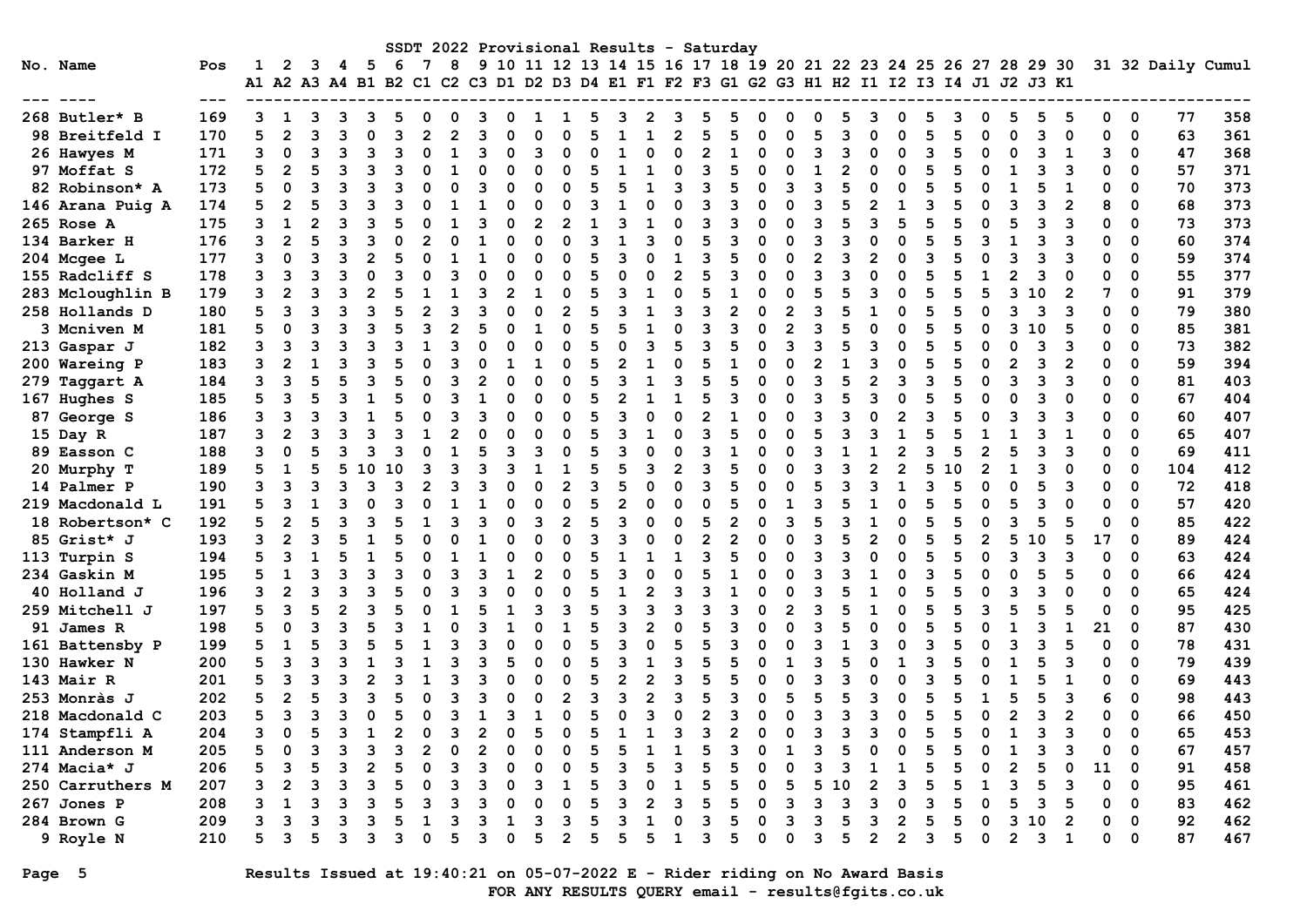|                   |     |                      |     |      |     |      |    |   |    |   |   |   |   |   |   |   |   |   | SSDT 2022 Provisional Results - Saturday |   |                                                                      |   |              |                |   |   |   |      |   |    |             |                   |     |
|-------------------|-----|----------------------|-----|------|-----|------|----|---|----|---|---|---|---|---|---|---|---|---|------------------------------------------|---|----------------------------------------------------------------------|---|--------------|----------------|---|---|---|------|---|----|-------------|-------------------|-----|
| No. Name          | Pos |                      | 2   | 3.   | 4 5 |      | -6 | 7 | 8  |   |   |   |   |   |   |   |   |   |                                          |   | 9 10 11 12 13 14 15 16 17 18 19 20 21 22 23 24 25 26 27 28 29 30     |   |              |                |   |   |   |      |   |    |             | 31 32 Daily Cumul |     |
|                   |     | A1 A2 A3 A4 B1 B2 C1 |     |      |     |      |    |   |    |   |   |   |   |   |   |   |   |   |                                          |   | C2 C3 D1 D2 D3 D4 E1 F1 F2 F3 G1 G2 G3 H1 H2 I1 I2 I3 I4 J1 J2 J3 K1 |   |              |                |   |   |   |      |   |    |             |                   |     |
|                   |     |                      |     |      |     |      |    |   |    |   |   |   |   |   |   |   |   |   |                                          |   |                                                                      |   |              |                |   |   |   |      |   |    |             |                   |     |
| 263 Murray G      | 211 |                      |     |      |     |      |    |   |    |   |   |   |   |   |   |   |   |   |                                          |   |                                                                      |   |              |                |   |   |   |      |   |    | 0           | 96                | 476 |
| 104 Stephens* J   | 212 |                      | 3   | 3    |     |      |    |   |    |   |   |   |   |   |   |   |   |   |                                          |   |                                                                      |   |              |                |   |   |   |      |   |    | 0           | 70                | 479 |
| 179 Lonergan P    | 213 |                      | 3   | ٦    |     |      |    |   |    |   |   |   |   |   |   |   |   |   |                                          |   |                                                                      |   |              |                |   |   |   |      |   |    | $\Omega$    | 92                | 481 |
| 61 Snowden* J     | 214 |                      | २   |      |     |      |    |   |    |   |   |   |   |   |   |   | 2 |   |                                          |   |                                                                      |   | 2            |                |   |   |   |      |   |    | $\Omega$    | 87                | 493 |
| 4 Gordon S        | 215 |                      |     |      |     |      |    |   |    |   |   |   |   |   |   |   |   |   |                                          |   |                                                                      |   |              |                |   |   |   |      |   |    | $\Omega$    | 90                | 494 |
| 23 Crayk S        | 216 |                      | २   |      |     |      |    |   |    |   |   |   |   | 5 |   |   |   |   |                                          |   |                                                                      |   |              |                |   |   |   |      |   |    | $\Omega$    | 94                | 513 |
| 115 Moir C        | 217 |                      |     |      |     |      |    |   |    |   |   |   |   |   |   |   |   |   |                                          |   |                                                                      |   |              |                |   |   |   | 1 O  |   |    | $\Omega$    | 88                | 515 |
| 172 Allan A       | 218 |                      | 3   |      |     |      |    |   |    |   |   |   |   |   |   |   |   |   |                                          |   | ٩                                                                    |   | 2            |                |   |   |   |      |   |    | $\Omega$    | 91                | 519 |
| 107 Wilson N      | 219 |                      | २   |      |     |      |    |   |    |   |   |   |   |   |   |   | 2 |   |                                          |   | ิว                                                                   |   | 2            |                |   |   |   | ٩    | 3 |    | $\Omega$    | 82                | 528 |
| 10 Morten D       | 220 |                      | २   |      |     |      |    |   |    |   |   |   |   |   |   |   |   |   |                                          |   |                                                                      |   |              |                |   |   |   | 1 ດ  |   |    | $\Omega$    | 106               | 542 |
| 92 Jamieson H     | 221 |                      |     |      |     |      |    |   |    |   |   |   |   |   |   |   |   |   |                                          |   |                                                                      |   |              |                |   |   |   |      |   |    | 0           | 84                | 546 |
| 252 Penrice A     | 222 |                      |     |      |     |      |    |   |    |   |   |   |   |   |   |   |   |   |                                          |   |                                                                      |   |              |                |   |   |   |      |   | 11 | 0           | 111               | 547 |
| 118 Bowker N      | 223 |                      | २   |      |     |      |    |   |    |   |   |   |   |   |   |   |   |   |                                          |   |                                                                      |   |              |                |   |   |   |      |   |    | 0           | 91                | 556 |
| 6 Barrie C        | 224 |                      |     |      |     |      |    |   |    |   |   |   |   |   |   |   |   |   |                                          |   |                                                                      |   |              |                |   |   |   |      |   |    | $\Omega$    | 112               | 556 |
| 198 $Cave* S$     | 225 |                      |     |      |     |      |    |   |    |   |   |   |   |   |   |   |   |   |                                          |   |                                                                      |   |              |                |   |   |   |      |   |    | $\Omega$    | 85                | 561 |
| 285 Maclennan G   | 226 |                      |     |      |     |      |    |   |    |   |   |   |   |   |   |   |   |   |                                          |   |                                                                      |   |              |                |   |   |   |      |   | O  | $\Omega$    | 109               | 571 |
| <b>86 Payne V</b> | 227 |                      |     |      |     |      |    |   |    |   |   |   |   |   |   |   |   |   |                                          |   |                                                                      |   |              |                |   |   |   | 10   |   | 16 | 0           | 145               | 578 |
| 173 Grant M       | 228 |                      | ٩   |      |     | २    |    |   | ิจ |   |   |   |   |   |   |   |   |   |                                          |   | ิว                                                                   |   |              | <sup>0</sup>   |   |   | ٩ |      | 3 | O  | $\Omega$    | 99                | 582 |
| 196 Kingswood* P  | 229 |                      |     |      |     |      |    |   |    |   |   |   |   |   |   |   |   |   |                                          |   |                                                                      |   |              |                |   |   |   |      |   |    | $\Omega$    | 83                | 584 |
| 272 Hudson J      | 230 |                      | २   |      |     |      |    |   |    |   |   |   |   |   |   |   |   |   |                                          |   |                                                                      |   |              |                |   |   |   |      |   | 18 | 0           | 135               | 592 |
| 57 Hammond* J     | 231 |                      |     |      |     |      |    |   |    |   |   |   |   |   |   |   |   |   |                                          |   |                                                                      |   |              |                |   |   |   |      |   |    | $\Omega$    | 108               | 606 |
| 260 Vass D        | 232 |                      | २   |      |     |      |    |   |    |   |   |   |   |   |   |   |   |   |                                          |   |                                                                      |   |              |                |   |   |   |      |   |    | $\Omega$    | 116               | 607 |
| 25 Deisinger K    | 233 |                      |     |      |     |      |    |   |    |   |   |   |   |   |   |   |   |   |                                          |   |                                                                      |   |              |                |   |   |   |      |   |    | $\Omega$    | 106               | 611 |
| 187 Mckee T       | 234 |                      | 5   |      |     |      |    |   |    |   |   |   |   |   |   |   |   |   |                                          |   |                                                                      |   |              |                |   |   |   |      |   |    | $\Omega$    | 111               | 612 |
| 101 Garth* J      | 235 |                      |     |      |     |      |    |   |    |   |   |   |   |   |   |   |   |   |                                          |   |                                                                      |   |              |                |   |   |   |      | 3 | O  | $\Omega$    | 94                | 613 |
| 225 Brown J       | 236 |                      | ٩   |      |     |      |    |   |    |   |   |   |   |   |   |   | 2 |   |                                          |   |                                                                      |   | ŋ            |                |   |   |   |      |   |    | 0           | 98                | 614 |
| 256 Valeri C      | 237 |                      | २   |      |     |      |    |   |    |   |   |   |   |   |   |   |   |   |                                          |   |                                                                      |   |              |                |   |   |   |      |   | 12 | 0           | 123               | 623 |
| 94 Mackay R       | 238 |                      | 5   |      |     |      |    |   |    |   |   |   |   |   |   |   |   |   |                                          |   |                                                                      |   |              |                |   |   |   |      |   |    | 0           | 115               | 625 |
| 8 Weir T          | 239 |                      | ર   |      |     |      |    |   |    |   |   |   |   |   |   |   |   |   |                                          |   |                                                                      |   |              |                |   |   |   |      |   |    | 0           | 115               | 626 |
| 207 Plant* R      | 240 |                      |     |      |     |      |    |   |    |   |   |   |   |   |   |   |   |   |                                          |   |                                                                      |   |              |                |   |   |   |      |   |    | $\Omega$    | 113               | 630 |
| 100 Hold M        | 241 |                      |     |      |     |      |    |   |    |   |   |   |   |   |   |   |   |   |                                          |   |                                                                      |   |              |                |   |   |   |      |   |    | $\Omega$    | 115               | 634 |
| 195 Sanderson S   | 242 |                      |     |      |     |      |    |   |    |   |   |   |   |   |   |   |   |   |                                          |   |                                                                      |   |              |                |   |   |   |      |   |    | $\Omega$    | 105               | 634 |
| 205 Talbot* J     | 243 |                      | 5   |      |     |      |    |   |    |   |   |   |   |   |   |   |   |   |                                          |   |                                                                      |   |              |                |   |   |   |      |   |    | $\Omega$    | 106               | 637 |
| 269 Cole D        | 244 |                      |     |      |     |      |    |   |    |   |   |   |   |   |   |   |   |   |                                          |   |                                                                      |   |              |                |   |   |   | 1 ດ  | 5 | 23 | 0           | 149               | 642 |
| 129 Hold J        | 245 |                      | 5   |      |     | ٦    |    |   | ิว |   |   | З |   | 5 |   |   |   |   |                                          |   | 5<br>10                                                              |   |              | 5              |   | 3 | 3 |      | 3 | 3  | $\mathbf 0$ | 117               | 650 |
| 216 Berenguer J   | 246 |                      | - 5 |      |     |      |    |   |    |   |   |   |   |   |   |   |   |   |                                          |   |                                                                      |   | ົ            |                |   | 3 |   | 5 10 |   |    | $0\quad 0$  | 116               | 654 |
| 254 Santos* D     | 247 |                      | 3   |      |     |      |    |   |    |   |   |   |   |   |   |   |   |   |                                          |   | 3                                                                    |   |              | 0              |   | 3 | 3 | 10   | 0 | 0  | 0           | 109               | 660 |
| 171 Favre G       | 248 |                      |     |      |     |      |    |   |    |   |   |   |   |   |   |   |   |   |                                          |   |                                                                      |   |              | 3              |   | 3 |   | 3    | 3 | 41 | $\mathbf 0$ | 139               | 682 |
| 197 Haig* M       | 249 |                      | 3   |      |     |      |    |   |    |   |   |   |   | 5 |   |   |   |   |                                          |   | 5                                                                    |   |              |                |   | 3 | 3 | 10   | з | 0  | $\mathbf 0$ | 117               | 683 |
| 245 Paterson Sn P | 250 | 5                    | 3   |      |     |      |    |   |    |   |   |   |   | 5 |   |   | 3 |   |                                          |   | 5.<br>10                                                             |   | $\mathbf{2}$ |                |   | 0 | 3 | 5    | 3 | 0  | $\mathbf 0$ | 116               | 711 |
| 206 Llewellyn* D  | 251 |                      | 5   |      |     | 5    |    |   | 3  |   |   | 3 |   | 5 |   |   | з |   |                                          |   | 3                                                                    | 5 |              | $\overline{2}$ |   | 3 |   | 5 10 | 3 | 0  | $\mathbf 0$ | 122               | 715 |
| 39 Macdonald* R   | 252 | 5                    | 5   | 5 10 |     | 5 10 |    | 3 | 3  | 5 | ი | 5 | 0 | 5 | 5 | 5 | 5 | 5 | 5                                        | 0 | 510                                                                  |   | 1<br>3       | 5              | 5 | 0 |   | 510  | 5 | 0  | $\mathbf 0$ | 140               | 716 |

# Page 6 Results Issued at 19:40:21 on 05-07-2022 E - Rider riding on No Award Basis FOR ANY RESULTS QUERY email - results@fgits.co.uk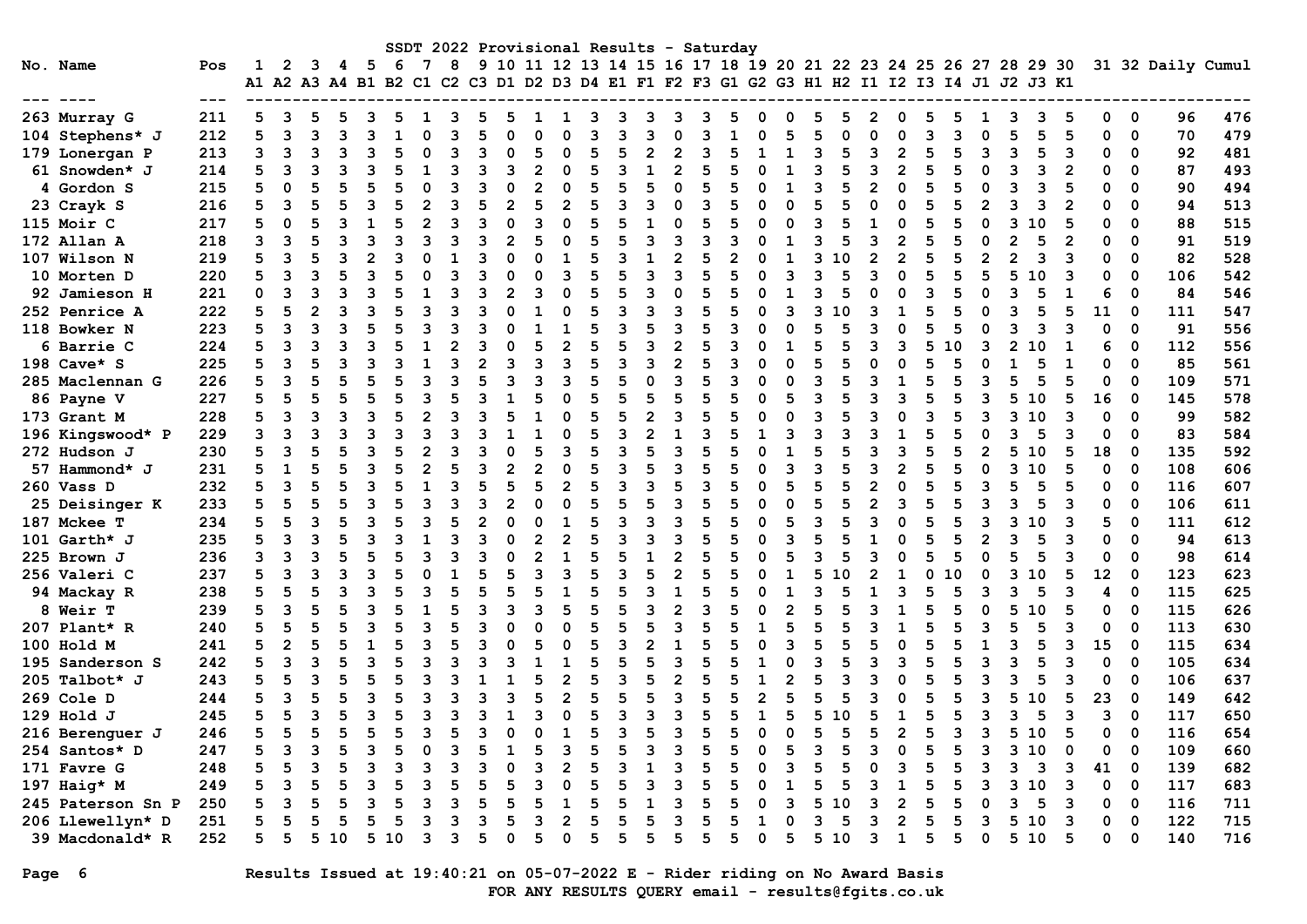|                              |     |              |                |          |          |             |          | SSDT 2022 Provisional Results - Saturday |                |          |              |             |              |              |             |                |                |              |              |             |                                                                                           |                |          |             |             |                |                |                |              |          |              |             |             |                                                                                    |        |  |
|------------------------------|-----|--------------|----------------|----------|----------|-------------|----------|------------------------------------------|----------------|----------|--------------|-------------|--------------|--------------|-------------|----------------|----------------|--------------|--------------|-------------|-------------------------------------------------------------------------------------------|----------------|----------|-------------|-------------|----------------|----------------|----------------|--------------|----------|--------------|-------------|-------------|------------------------------------------------------------------------------------|--------|--|
| No. Name                     | Pos | 1            | 2              | - 3      | - 4      | - 5         | - 6      | $\overline{7}$                           | 8              |          |              |             |              |              |             |                |                |              |              |             |                                                                                           |                |          |             |             |                |                |                |              |          |              |             |             | 9 10 11 12 13 14 15 16 17 18 19 20 21 22 23 24 25 26 27 28 29 30 31 32 Daily Cumul |        |  |
| --- ----                     | --- |              |                |          |          |             |          |                                          |                |          |              |             |              |              |             |                |                |              |              |             | A1 A2 A3 A4 B1 B2 C1 C2 C3 D1 D2 D3 D4 E1 F1 F2 F3 G1 G2 G3 H1 H2 I1 I2 I3 I4 J1 J2 J3 K1 |                |          |             |             |                |                |                |              |          |              |             |             |                                                                                    |        |  |
| 123 Broganelli P             | 253 | 5            |                |          |          |             |          |                                          |                |          | 5            | $\Omega$    |              | 5            | 5           |                | 3              | 5            | 5            | 0           | 3                                                                                         | 5              |          | 3           |             |                |                |                | 5            | 10       | 5            | 0           | - 0         | 119                                                                                | 741    |  |
| 109 O'Donoghue* S            | 254 | 5            | 3              |          | 5        |             |          | 5                                        | ٦              |          | $\Omega$     | $\Omega$    |              | 5            | 5           |                | 3              | 5            |              | O           | 3                                                                                         | 5.             | 5        | 3           | 3           | 5              | 5              |                | 3            | 5        | 3            | 0           | $\Omega$    | 108                                                                                | 759    |  |
| 34 Behr S                    | 255 | 5            | 3              |          |          |             |          | $\Omega$                                 | 3              | 3        | $\Omega$     | 3           | O            | 5            | 5           | $\overline{3}$ | $\mathbf{3}$   | 5            | 5            | $\mathbf 0$ | $\mathbf{1}$                                                                              | 5              | 5        | 3           | $\mathbf 0$ | 5              | -5             | $\overline{3}$ | 5            | 10       |              | 0           | $\Omega$    | 108                                                                                | 763 E  |  |
| 257 Merlo A                  | 256 | 5            | .5             |          | 5        |             |          | $\Omega$                                 | 3              |          | 5            | 5           | 5            | 5            | 5           | 5              |                | 510          | 5            | 5           | 5                                                                                         |                | 5 10     | 3           | 3           | 5              | 10             | 3              | 5.           | 10       | 5            | 10          | $\Omega$    | 167                                                                                | 847    |  |
| 36 Steffens* C               | 257 | 5            |                |          |          |             |          |                                          |                |          | $\mathbf{1}$ | з           | 3            | 5            | 5           |                | $\mathbf{1}$   |              | 5            | $\Omega$    | 5                                                                                         | 5              | 10       | 3           | $\mathbf 0$ | 5              | 5              | 5              | $\mathbf{3}$ | 10       | $\Omega$     | 6           | $\Omega$    | 120                                                                                | 850    |  |
| 251 Pollard R                | 258 | 3            | $\Omega$       | $\Omega$ | $\Omega$ |             |          | $\Omega$                                 | $\Omega$       |          | $\Omega$     | $\Omega$    | $\Omega$     | $\mathbf{1}$ | $\mathbf 0$ | $\Omega$       | $\overline{2}$ | $\mathbf{1}$ | $\mathbf{2}$ | $\mathbf 0$ | $\mathbf 0$                                                                               | $\mathbf 0$    | 5        | $\mathbf 0$ | $\mathbf 0$ | $\overline{3}$ | $\overline{3}$ | $\mathbf 0$    | 3            | 3        | $\mathbf{1}$ | 0           | $\Omega$    | 34                                                                                 | 857    |  |
| 62 Berthou R                 | 259 | 5            | $\overline{2}$ |          |          |             |          | 0                                        | 3              |          | $\mathbf 0$  | $\mathbf 0$ | 0            | 5            |             |                |                |              |              |             |                                                                                           |                |          |             |             |                |                |                |              | 50 50 50 |              | 0           | $\mathbf 0$ | 881                                                                                | 1196 E |  |
| 76 Robinson I                | 260 | 5            | $\mathbf{1}$   | 3        | 5        | ॎ           | 3        | $\Omega$                                 | $\mathbf{1}$   | $\Omega$ | 50           |             |              |              |             |                |                |              |              |             |                                                                                           |                |          |             |             |                |                |                | 50 50        |          | 50 50        | 0           | $\mathbf 0$ | 1071                                                                               | 1275 E |  |
| 275 Ville Bosch* A 261       |     | 3            | $\mathcal{P}$  |          | 5        | 3           |          | $\mathbf{1}$                             | $\overline{2}$ | 1        | $\Omega$     | $\Omega$    | $\mathbf{1}$ | 5            | 3           | $\mathbf{1}$   | $\Omega$       | 3            | 5            | $\Omega$    | $\Omega$                                                                                  | $\overline{2}$ | 5        | $\Omega$    | $\Omega$    | 5              | 5              | $\mathbf{1}$   | .5           | 5.       | $\Omega$     | 9           | $\Omega$    | 82                                                                                 | 1280 E |  |
|                              |     |              |                |          |          |             |          |                                          |                |          |              |             |              |              |             |                |                |              |              |             | SSDT 2022 Provisional Results - Saturday - Retired Riders                                 |                |          |             |             |                |                |                |              |          |              |             |             |                                                                                    |        |  |
| No. Name                     |     | $\mathbf{1}$ | -2             | 3        | 4 5      |             | - 6      | 78                                       |                |          |              |             |              |              |             |                |                |              |              |             | 9 10 11 12 13 14 15 16 17 18 19 20 21 22 23 24 25 26 27 28 29 30                          |                |          |             |             |                |                |                |              |          |              |             |             | 31 32 Daily Cumul                                                                  |        |  |
| --- ----<br>1 Bell L         |     | O            | ∩              |          |          |             | 0        | 0                                        |                | 0        | 0            |             |              |              |             | 0              |                | 0            | 0            |             | 0                                                                                         | $\Omega$       |          | O           |             |                | 0              |                |              | 0        | 0            | 0           | $\mathbf 0$ |                                                                                    | 0 1580 |  |
|                              |     | O            | $\Omega$       | O        | $\Omega$ | $\Omega$    | $\Omega$ | 0                                        | $\mathbf 0$    | 0        | $\Omega$     | $\Omega$    | $\Omega$     | 0            | $\Omega$    | 0              | 0              | 0            | O            | $\Omega$    | 0                                                                                         | $\Omega$       | ∩        | 0           | $\Omega$    | O              | 0              | 0              | 0            | 0        | 0            | $\Omega$    | 0           | 0                                                                                  | 316    |  |
| 19 Salois J<br>24 Bernhart S |     | $\Omega$     | $\Omega$       | O        | $\Omega$ | $\Omega$    | $\Omega$ | O                                        | $\Omega$       | $\Omega$ | $\Omega$     | $\Omega$    | $\Omega$     | $\Omega$     | $\Omega$    | $\Omega$       | 0              | $\Omega$     | $\Omega$     | $\Omega$    | $\Omega$                                                                                  | $\Omega$       | $\Omega$ | $\Omega$    | $\Omega$    | 0              | $\Omega$       | $\mathbf 0$    | $\Omega$     | $\Omega$ | $\Omega$     | $\Omega$    | $\Omega$    | 0                                                                                  | 1142   |  |
| 35 Pekarek* M                |     | $\Omega$     | $\Omega$       |          | $\Omega$ | $\Omega$    | $\Omega$ | O                                        | $\Omega$       | $\Omega$ | O            | $\Omega$    | $\Omega$     | $\Omega$     | $\Omega$    | $\Omega$       | 0              | $\Omega$     | $\Omega$     | $\Omega$    | $\Omega$                                                                                  | $\Omega$       |          | $\Omega$    | $\Omega$    | O              | $\mathbf 0$    | $\mathbf 0$    | O            | 0        | $\Omega$     | $\Omega$    | $\mathbf 0$ | 0                                                                                  | 1375   |  |
| 42 Hain A                    |     | 0            | $\Omega$       |          | 0        | $\Omega$    | O        | O                                        | $\Omega$       | 0        | O            | $\Omega$    | $\Omega$     | $\Omega$     | $\Omega$    | O              | $\Omega$       | $\Omega$     | $\Omega$     | $\Omega$    | $\Omega$                                                                                  | $\Omega$       | $\Omega$ | $\Omega$    | $\Omega$    | O              | $\Omega$       | $\Omega$       | O            | $\Omega$ | $\Omega$     | $\Omega$    | $\Omega$    | 0                                                                                  | 241    |  |
| 46 Paton* C                  |     | 0            | $\Omega$       | $\Omega$ | $\Omega$ | $\Omega$    | $\Omega$ | $\Omega$                                 | $\mathbf 0$    | $\Omega$ | 0            | $\mathbf 0$ | 0            | $\mathbf 0$  | $\mathbf 0$ | 0              | $\Omega$       | $\mathbf 0$  | 0            | $\mathbf 0$ | $\mathbf 0$                                                                               | $\Omega$       | $\Omega$ | $\Omega$    | $\mathbf 0$ | 0              | $\mathbf 0$    | $\mathbf 0$    | $\Omega$     | $\Omega$ | $\Omega$     | $\mathbf 0$ | $\mathbf 0$ | 0                                                                                  | 409    |  |
| 63 Cahill S                  |     | 0            | $\Omega$       | O        | $\Omega$ | ∩           | $\Omega$ | 0                                        | $\Omega$       | $\Omega$ | U            | $\Omega$    | 0            | 0            | $\mathbf 0$ | 0              | 0              | $\mathbf 0$  | O            | $\Omega$    | $\mathbf 0$                                                                               | ∩              | ∩        | 0           | $\Omega$    | O              | $\mathbf 0$    | $\Omega$       | O            | 0        | 0            | 0           | $\mathbf 0$ | $\mathbf 0$                                                                        | 1462   |  |
| 66 Hunt* W                   |     | O            | $\Omega$       | O        | 0        | $\Omega$    | O        | O                                        | 0              | $\Omega$ | U            | $\mathbf 0$ | 0            | $\mathbf 0$  | $\Omega$    | O              | $\Omega$       | $\Omega$     | O            | O           | $\mathbf 0$                                                                               | $\Omega$       | ∩        | $\Omega$    | $\Omega$    | O              | $\mathbf 0$    | $\mathbf 0$    | O            | 0        | 0            | ∩           | 0           | 0                                                                                  | 1613   |  |
| 83 Robinson* S               |     | $\Omega$     | $\Omega$       | O        | $\Omega$ | $\Omega$    | $\Omega$ | O                                        | $\Omega$       | $\Omega$ | O            | $\Omega$    | $\Omega$     | $\Omega$     | $\Omega$    | O              | 0              | $\Omega$     | $\Omega$     | $\Omega$    | $\mathbf 0$                                                                               | $\Omega$       | ∩        | 0           | $\Omega$    | $\Omega$       | 0              | $\mathbf 0$    | O            | 0        | $\Omega$     | $\Omega$    | 0           | 0                                                                                  | 1467   |  |
| 102 Reffin M                 |     | $\Omega$     | $\Omega$       | O        | 0        | $\Omega$    | O        | O                                        | $\Omega$       | $\Omega$ | O            | $\Omega$    | $\Omega$     | $\Omega$     | $\Omega$    | $\Omega$       | $\Omega$       | $\Omega$     | $\Omega$     | $\Omega$    | $\Omega$                                                                                  | $\Omega$       | ∩        | $\Omega$    | $\Omega$    | O              | $\Omega$       | $\Omega$       | O            | $\Omega$ | $\Omega$     | $\Omega$    | $\Omega$    | 0                                                                                  | 444    |  |
| 105 Watson B                 |     | $\Omega$     | $\Omega$       | O        | $\Omega$ | $\Omega$    | O        | O                                        | $\Omega$       | $\Omega$ | O            | $\Omega$    | $\Omega$     | $\Omega$     | $\Omega$    | $\Omega$       | $\Omega$       | $\Omega$     | $\Omega$     | $\Omega$    | $\Omega$                                                                                  | $\Omega$       | $\Omega$ | $\Omega$    | $\Omega$    | O              | $\mathbf 0$    | 0              | O            | $\Omega$ | 0            | $\Omega$    | 0           | 0                                                                                  | 580    |  |
| $108$ Iball* J               |     | $\Omega$     | $\Omega$       | O        | $\Omega$ | $\Omega$    | O        | $\Omega$                                 | $\Omega$       | O        | O            | $\Omega$    | $\Omega$     | $\Omega$     | $\Omega$    | $\Omega$       | $\Omega$       | $\Omega$     | $\Omega$     | $\Omega$    | $\Omega$                                                                                  | $\Omega$       | O        | $\Omega$    | $\Omega$    | O              | 0              | $\Omega$       | O            | 0        | $\Omega$     | $\Omega$    | $\mathbf 0$ | 0                                                                                  | 317    |  |
| 121 Ferrari* M               |     | 0            | $\Omega$       | $\Omega$ | 0        | $\Omega$    | $\Omega$ | 0                                        | $\mathbf 0$    | 0        | 0            | $\mathbf 0$ | $\Omega$     | $\mathbf 0$  | 0           | 0              | 0              | $\mathbf 0$  | $\Omega$     | $\mathbf 0$ | $\mathbf 0$                                                                               | $\Omega$       | $\Omega$ | $\Omega$    | $\Omega$    | $\Omega$       | $\mathbf 0$    | $\mathbf 0$    | O            | 0        | 0            | $\mathbf 0$ | $\mathbf 0$ | $\mathbf 0$                                                                        | 844    |  |
| 131 Cameron M                |     | $\Omega$     | $\Omega$       | O        | $\Omega$ | ∩           | 0        | 0                                        | $\Omega$       | $\Omega$ | U            | $\Omega$    | $\Omega$     | O            | $\Omega$    | 0              | 0              | $\mathbf 0$  | O            | O           | $\mathbf 0$                                                                               | ∩              | ∩        | 0           | ∩           | O              | $\mathbf 0$    | $\Omega$       | O            | 0        | 0            | 0           | $\mathbf 0$ | $\mathbf 0$                                                                        | 205    |  |
| 144 Millar A                 |     | O            | $\Omega$       | O        | $\Omega$ | $\Omega$    | $\Omega$ | O                                        | $\mathbf 0$    | 0        | O            | $\mathbf 0$ | 0            | $\Omega$     | $\Omega$    | O              | 0              | $\Omega$     | O            | $\Omega$    | $\mathbf 0$                                                                               | $\Omega$       | ∩        | $\Omega$    | $\Omega$    | $\Omega$       | $\mathbf 0$    | $\mathbf 0$    | 0            | 0        | 0            | ∩           | 0           | 0                                                                                  | 1693   |  |
| 151 Sandiford M              |     | $\Omega$     | 0              | $\Omega$ | $\Omega$ | $\mathbf 0$ | $\Omega$ | $\Omega$                                 | $\mathbf 0$    | $\Omega$ | $\Omega$     | $\Omega$    | $\Omega$     | $\Omega$     | $\Omega$    | 0              | $\Omega$       | $\Omega$     | $\Omega$     | $\Omega$    | $\Omega$                                                                                  | $\Omega$       | $\Omega$ | $\Omega$    | $\Omega$    | $\Omega$       | $\mathbf 0$    | $\mathbf 0$    | O            | 0        | $\Omega$     | $\Omega$    | $\Omega$    | 0                                                                                  | 77     |  |
| 154 Farrow A                 |     | $\Omega$     | $\Omega$       | O        | $\Omega$ | $\Omega$    | $\Omega$ | O                                        | $\Omega$       | 0        | O            | $\Omega$    | $\Omega$     | O            | $\Omega$    | $\Omega$       | $\Omega$       | $\Omega$     | $\Omega$     | $\Omega$    | $\Omega$                                                                                  | $\Omega$       | ∩        | $\Omega$    | $\Omega$    | O              | $\Omega$       | $\Omega$       | ŋ            | $\Omega$ | $\Omega$     | $\Omega$    | $\Omega$    | O                                                                                  | 442    |  |
| 158 Clark D                  |     | $\Omega$     | $\Omega$       |          | $\Omega$ | $\Omega$    | O        | $\Omega$                                 | $\Omega$       | $\Omega$ | O            | $\Omega$    | $\Omega$     | $\Omega$     | $\Omega$    | $\Omega$       | $\Omega$       | $\Omega$     | $\Omega$     | $\Omega$    | $\Omega$                                                                                  | $\Omega$       |          | $\Omega$    | $\Omega$    | $\Omega$       | 0              | $\Omega$       | O            | 0        | 0            | O           | $\mathbf 0$ | $\mathbf 0$                                                                        | 591    |  |
| 183 Burroughs J              |     | $\Omega$     | $\Omega$       | O        | $\Omega$ | $\Omega$    | O        | $\Omega$                                 | $\Omega$       | O        | O            | $\Omega$    | O            | $\Omega$     | $\Omega$    | O              | O              | $\Omega$     | O            | $\Omega$    | $\Omega$                                                                                  | O              |          | $\Omega$    | $\Omega$    | O              | 0              | $\Omega$       | O            | $\Omega$ | $\Omega$     | $\Omega$    | $\Omega$    | $\mathbf 0$                                                                        | 122    |  |
| 203 Lamplough M              |     | 0            | 0              | $\Omega$ | 0        | $\Omega$    | $\Omega$ | 0                                        | $\mathbf 0$    | $\Omega$ | 0            | $\Omega$    | $\Omega$     | $\mathbf 0$  | $\Omega$    | 0              | $\Omega$       | $\Omega$     | $\Omega$     | $\mathbf 0$ | $\Omega$                                                                                  | $\Omega$       | $\Omega$ | $\Omega$    | $\Omega$    | $\Omega$       | $\mathbf 0$    | $\mathbf 0$    | $\Omega$     | 0        | 0            | $\mathbf 0$ | $\mathbf 0$ | $\mathbf 0$                                                                        | 1226   |  |
| 236 Pickard S                |     | 0            | O              | O        | 0        | $\Omega$    | 0        | O                                        | 0              | $\Omega$ | O            | $\mathbf 0$ | 0            | 0            | $\mathbf 0$ | O              | O              | $\mathbf 0$  | O            | O           | $\mathbf 0$                                                                               | $\Omega$       |          | 0           | $\Omega$    | O              | $\mathbf 0$    | $\mathbf 0$    | O            | 0        | 0            | $\Omega$    | 0           | $\Omega$                                                                           | 883    |  |
| 243 Kennedy F                |     | $\Omega$     | $\Omega$       |          | 0        | $\Omega$    | O        | O                                        | $\Omega$       | $\Omega$ | U            | $\Omega$    | 0            | $\Omega$     | $\Omega$    | O              | $\Omega$       | $\Omega$     | O            | $\Omega$    | $\Omega$                                                                                  | $\Omega$       | ∩        | $\Omega$    | $\Omega$    | O              | $\Omega$       | $\Omega$       | $\Omega$     | $\Omega$ | $\Omega$     | $\Omega$    | $\Omega$    | $\Omega$                                                                           | 128    |  |
| 247 Paterson Jr P            |     | $\Omega$     | $\Omega$       | O        | $\Omega$ | $\mathbf 0$ | $\Omega$ | O                                        | $\mathbf 0$    | 0        | O            | $\Omega$    | $\Omega$     | $\Omega$     | $\Omega$    | $\Omega$       | $\Omega$       | $\Omega$     | $\Omega$     | $\Omega$    | $\Omega$                                                                                  | $\Omega$       |          | $\Omega$    | $\Omega$    | $\Omega$       | 0              | $\Omega$       | O            | $\Omega$ | $\Omega$     | $\Omega$    | $\Omega$    | 0                                                                                  | 1121   |  |
| $255$ Pujal* M               |     | $\Omega$     | $\Omega$       | O        | $\Omega$ | $\Omega$    | $\Omega$ | O                                        | $\Omega$       | 0        | O            | $\Omega$    | $\Omega$     | O            | $\Omega$    | $\Omega$       | $\Omega$       | $\Omega$     | $\Omega$     | $\Omega$    | $\Omega$                                                                                  | $\Omega$       | ∩        | $\Omega$    | $\Omega$    | O              | $\Omega$       | $\Omega$       | ŋ            | $\Omega$ | $\Omega$     | $\Omega$    | $\Omega$    | 0                                                                                  | 1583   |  |
| 264 White K                  |     | $\Omega$     | $\Omega$       | O        |          |             | $\Omega$ | $\Omega$                                 | $\Omega$       | O        | O            | $\Omega$    | $\Omega$     | $\Omega$     | $\Omega$    | $\Omega$       | $\Omega$       | $\Omega$     | $\Omega$     |             | $\Omega$                                                                                  | $\Omega$       |          | $\Omega$    | $\Omega$    |                | $\Omega$       | $\Omega$       |              | 0        | $\Omega$     | O           | $\mathbf 0$ | 0                                                                                  | 1395   |  |
| 271 Crespo Nomen* X          |     | 0            | $\Omega$       | $\Omega$ | $\Omega$ | $\Omega$    | $\Omega$ | $\Omega$                                 | $\Omega$       | 0        | O            | $\Omega$    | O            | $\Omega$     | $\Omega$    | O              | O              | $\Omega$     | O            | $\Omega$    | $\Omega$                                                                                  | $\Omega$       | $\Omega$ | $\Omega$    | $\Omega$    | $\Omega$       | 0              | $\Omega$       | O            | 0        | $\Omega$     | $\Omega$    | $\mathbf 0$ | 0                                                                                  | 823    |  |
| 277 Shield N                 |     | $\Omega$     | $\Omega$       | $\Omega$ | $\Omega$ | $\Omega$    | $\Omega$ | 0                                        | $\Omega$       | $\Omega$ | $\Omega$     | $\Omega$    | $\Omega$     | $\Omega$     | $\Omega$    | $\Omega$       | $\Omega$       | $\Omega$     | $\Omega$     | $\Omega$    | $\Omega$                                                                                  | $\Omega$       | $\Omega$ | $\Omega$    | $\Omega$    | $\Omega$       | $\Omega$       | $\Omega$       | $\Omega$     | $\Omega$ | $\Omega$     | $\Omega$    | 0           | 0                                                                                  | 1461   |  |
|                              |     |              |                |          |          |             |          |                                          |                |          |              |             |              |              |             |                |                |              |              |             |                                                                                           |                |          |             |             |                |                |                |              |          |              |             |             |                                                                                    |        |  |

Page 7 Results Issued at 19:40:21 on 05-07-2022 E - Rider riding on No Award Basis FOR ANY RESULTS QUERY email - results@fgits.co.uk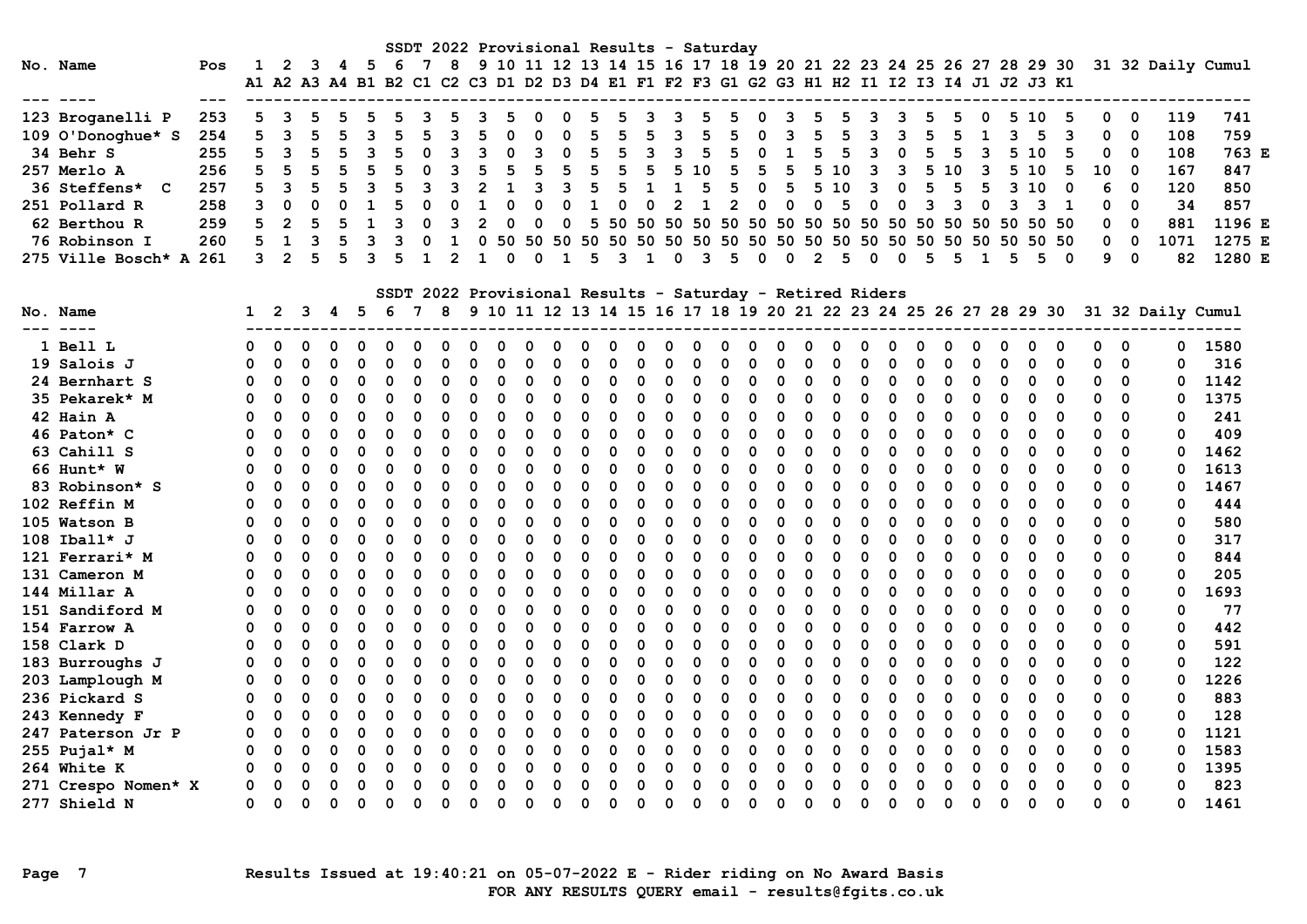|                   |                |                                                                                                |                |                |   |                |              |              |                |          |          |                            |                |              |                |          |                     |                | SSDT 2022 Provisional Results - Saturday - Newcomer |               |                |                |              |              |                |                |    |                |          |                                                                  |                |          |                      |                   |     |
|-------------------|----------------|------------------------------------------------------------------------------------------------|----------------|----------------|---|----------------|--------------|--------------|----------------|----------|----------|----------------------------|----------------|--------------|----------------|----------|---------------------|----------------|-----------------------------------------------------|---------------|----------------|----------------|--------------|--------------|----------------|----------------|----|----------------|----------|------------------------------------------------------------------|----------------|----------|----------------------|-------------------|-----|
| No. Name          | Pos            | 1<br>A1 A2 A3 A4 B1 B2 C1 C2 C3 D1 D2 D3 D4 E1 F1 F2 F3 G1 G2 G3 H1 H2 I1 I2 I3 I4 J1 J2 J3 K1 | 2              | 3              | 4 | - 5            | -6           | 7            | 8              |          |          |                            |                |              |                |          |                     |                |                                                     |               |                |                |              |              |                |                |    |                |          | 9 10 11 12 13 14 15 16 17 18 19 20 21 22 23 24 25 26 27 28 29 30 |                |          |                      | 31 32 Daily Cumul |     |
|                   |                |                                                                                                |                |                |   |                |              |              |                |          |          |                            |                |              |                |          |                     |                |                                                     |               |                |                |              |              |                |                |    |                |          |                                                                  |                |          |                      |                   |     |
| 33 Green* B       | 1              | 0                                                                                              | 0              | 0              | 0 | 0              | $\Omega$     | <sup>0</sup> | 0              | 0        | 0        | 0                          | 0              | O            | O              | O        | 0                   | O              | 0                                                   | 0             | <sup>0</sup>   | $\Omega$       | 0            | <sup>0</sup> | 0              | $\mathbf{2}$   |    | 0              | 0        | 1                                                                | 0              | 0        | $\mathbf 0$          | 4                 | 27  |
| 77 Maccoll* D     | $\overline{2}$ | $\mathbf{1}$                                                                                   | 0              | $\Omega$       | O | $\Omega$       | $\Omega$     | O            | $\Omega$       | O        | O        | $\Omega$                   | O              |              | O              | n        | $\Omega$            | n              |                                                     | $\Omega$      | n              | O              | $\Omega$     | U            | $\Omega$       | 1              |    | $\Omega$       | $\Omega$ | $\Omega$                                                         | $\Omega$       | 0        | $\mathbf 0$          | 5                 | 40  |
| 165 Chatagno* G   | 3              | $\mathbf{1}$                                                                                   | 0              | $\Omega$       |   | 0              | $\Omega$     | 3            | $\mathbf 0$    | 0        | 0        | $\Omega$                   | 0              | 5            | $\Omega$       | $\Omega$ | $\Omega$            | 0              | 5                                                   | 0             | 0              | $\Omega$       | $\Omega$     | O            | 0              | 0              |    | $\Omega$       | 0        | 0                                                                |                | 0        | 0                    | 15                | 51  |
| 53 Ferrer* A      | 4              | $\overline{2}$                                                                                 | $\Omega$       | $\Omega$       | O | $\Omega$       | $\Omega$     | O            | 5              | $\Omega$ | 0        | $\Omega$                   | $\Omega$       | 0            | $\Omega$       | $\Omega$ | 0                   | $\Omega$       | $\Omega$                                            | $\Omega$      | 1              | $\Omega$       | $\Omega$     | O            | $\Omega$       | 1              | 5  | $\Omega$       | 1        | O                                                                | $\Omega$       | $\Omega$ | 0                    | 15                | 66  |
| 128 Yeomans* S    | 5              | $\overline{2}$                                                                                 | $\mathbf{1}$   | $\Omega$       | O | 0              | 1            |              | $\Omega$       | $\Omega$ | O        | $\Omega$                   | $\Omega$       | 3            | $\Omega$       | O        | $\Omega$            | $\Omega$       | $\Omega$                                            | $\Omega$      | $\Omega$       | $\overline{2}$ | $\Omega$     | O            | $\Omega$       | $\Omega$       |    | $\Omega$       | O        | 5                                                                | $\Omega$       | $\Omega$ | $\Omega$             | 16                | 67  |
| 182 Hanlon* J     | 6              | 5                                                                                              | $\Omega$       | 1              |   | $\Omega$       | $\Omega$     | $\Omega$     | $\Omega$       | O        | $\Omega$ | $\Omega$                   | $\Omega$       | 5            | $\Omega$       | $\Omega$ | $\Omega$            | O              | 2                                                   | $\Omega$      | $\Omega$       | $\mathbf{1}$   | $\Omega$     | O            | $\Omega$       | $\Omega$       |    | $\Omega$       | $\Omega$ | $\overline{2}$                                                   | $\Omega$       | $\Omega$ | $\Omega$             | 18                | 74  |
| 103 Stay* $C$     | 7              | 3                                                                                              | $\Omega$       | $\Omega$       | O | 0              | 1            | O            | $\Omega$       | O        | O        | $\Omega$                   | O              | 0            | $\Omega$       | O        | 0                   | $\mathbf{1}$   | $\Omega$                                            | $\Omega$      |                | O              | $\Omega$     | O            | 0              | 0              |    | $\Omega$       | 0        | 0                                                                | $\Omega$       | 0        | 0                    | 6                 | 110 |
| 180 Hanlon* J     | 8              | 5                                                                                              | $\Omega$       | ٦              |   | 0              | 1            | O            | 3              | O        | O        | $\Omega$                   | O              | 0            | $\Omega$       |          | $\Omega$            | $\mathbf{1}$   | 5                                                   | O             | O              | 1              | 3            | O            | 0              | 5              |    | O              | O        | 1                                                                | $\Omega$       | O        | 0                    | 34                | 146 |
| $106$ Gosden* G   | 9              | 5                                                                                              | $\Omega$       |                |   | 0              | 1            | O            | $\Omega$       | O        | ŋ        | $\Omega$                   | $\Omega$       | 5            | 0              |          | $\Omega$            | $\Omega$       | 5                                                   | $\Omega$      | ი              | 1              | 0            |              | $\Omega$       | ٩              |    | $\Omega$       | O        | O                                                                |                | O        | $\Omega$             | 29                | 151 |
| 72 Mattheeuws* E  | 10             | $\mathbf{1}$                                                                                   | 1              | $\Omega$       |   | $\Omega$       |              | 0            | $\mathbf 0$    | 3        | 0        | $\Omega$                   | $\Omega$       | 5            | $\Omega$       | $\Omega$ | 0                   |                | $\Omega$                                            | $\Omega$      | O              | $\Omega$       | $\mathbf{1}$ | O            | $\Omega$       | 3              |    | $\Omega$       |          | O                                                                | $\Omega$       | O        | 0                    | 18                | 153 |
| 60 Rendall* T     | 11             | 3                                                                                              | O              | $\Omega$       |   | $\Omega$       | $\mathbf{1}$ | O            | $\mathbf 0$    | 2        | $\Omega$ | $\Omega$                   | O              | 0            | $\mathbf{1}$   |          | 0                   | $\mathbf{1}$   | O                                                   | $\Omega$      | O              | २              | $\Omega$     | O            | 0              |                |    | $\Omega$       |          | 1                                                                | $\Omega$       | $\Omega$ | 0                    | 18                | 167 |
| 185 Hanlon* S     | 12             | $\overline{2}$                                                                                 | $\Omega$       | $\mathbf{1}$   | 1 | $\mathbf{1}$   | В            | O            | $\overline{2}$ | O        | O        | $\Omega$                   | $\Omega$       | २            | $\Omega$       |          | $\Omega$            | 3              | 5                                                   | $\Omega$      | 0              | $\Omega$       | 3            | O            | $\Omega$       | $\overline{2}$ | ৭  | $\Omega$       | O        | 1                                                                | $\Omega$       | $\Omega$ | $\Omega$             | 30                | 172 |
| 55 Delannoy* M    | 13             | $\mathbf{2}$                                                                                   | $\Omega$       | $\mathbf{1}$   | O | 0              | З            | O            | $\mathbf 0$    |          | $\Omega$ | $\Omega$                   | 0              | 0            | $\mathbf{1}$   |          | $\Omega$            | O              |                                                     | $\Omega$      | U              | O              | $\Omega$     | O            | 0              | $\Omega$       |    | O              | -1       | 3                                                                | $\Omega$       | U        | 0                    | 16                | 174 |
| 246 Wooldridge* S | 14             | 3                                                                                              | $\Omega$       | 3              |   | 3              | 5            |              | $\mathbf 0$    | 3        | O        | $\mathbf 0$                | $\Omega$       | $\Omega$     | $\Omega$       | O        | $\Omega$            | 5              | $\mathbf{1}$                                        | O             | U              | $\Omega$       | 1            | O            | 0              | 3              |    | O              |          | 5                                                                | ∩              | 0        | 0                    | 42                | 202 |
| 194 Summers* M    | 15             | 3                                                                                              | 0              | $\Omega$       |   | 0              |              |              | 1              | 0        | ŋ        | $\Omega$                   | 0              | 3            | 0              | O        | 0                   | 5              | $\Omega$                                            | $\Omega$      | O              | 1              | 0            | U            | 0              | $\overline{2}$ |    | $\Omega$       | O        | $\overline{2}$                                                   | $\overline{2}$ | O        | $\mathbf 0$          | 26                | 203 |
| 116 Bowyer* H     | 16             | 3                                                                                              | $\Omega$       | 1              | O | 0              | O            |              | $\mathbf{1}$   | 0        | ŋ        | $\Omega$                   | 0              | $\mathbf{2}$ | $\Omega$       |          | 0                   | 1              | $\Omega$                                            | $\Omega$      | $\Omega$       | $\overline{2}$ | $\Omega$     | O            | 0              | $\overline{2}$ |    | $\Omega$       | 1        | 3                                                                | $\Omega$       | $\Omega$ | 0                    | 21                | 215 |
| 266 Gianmaria* J  | 17             | 5                                                                                              | $\Omega$       | 2              |   | $\mathbf{1}$   | 5            |              | $\mathbf{1}$   |          | n        | $\Omega$                   | 1              | २            | $\Omega$       |          | 1                   | 5              |                                                     | $\Omega$      | O              | २              | ٩            |              | $\Omega$       | २              |    | $\Omega$       | ٩        | 3                                                                | $\Omega$       | 0        | $\Omega$             | 50                | 220 |
| 13 Savage* J      | 18             | 3                                                                                              | $\Omega$       | $\Omega$       |   | $\Omega$       | З            |              |                |          | ŋ        | $\Omega$                   | $\Omega$       | $\Omega$     | $\Omega$       |          | 1                   |                | $\Omega$                                            | $\Omega$      |                | $\mathfrak{p}$ | २            |              | $\Omega$       | 5              |    | $\Omega$       |          | $\overline{2}$                                                   | $\overline{2}$ | $\Omega$ | 0                    | 31                | 237 |
| 193 Schmüser* M   | 19             | 0                                                                                              | O              |                |   | $\overline{2}$ | 3            |              | $\Omega$       |          | n        | $\Omega$                   | O              | $\Omega$     | O              |          | 0                   | ი              | n                                                   | $\Omega$      | O              | $\mathfrak{p}$ |              | O            | 0              |                | ิว | O              |          | 2                                                                | $\Omega$       | 0        | 0                    | 19                | 242 |
| 47 Weir* M        | 20             | 5                                                                                              | 1              | $\overline{2}$ | O | 3              | ঽ            |              | $\Omega$       | 3        | n        | $\Omega$                   | 0              | 5            | O              |          | $\Omega$            | 2              | O                                                   | O             | O              | $\overline{2}$ | 1            |              | $\Omega$       | 3              |    | O              | ŋ        | 1                                                                | ∩              | $\Omega$ | 0                    | 36                | 250 |
| 136 Hawthorne* T  | 21             | $\overline{2}$                                                                                 | 5              | 1              | O | $\Omega$       | 5            | n            | 3              | C        | ŋ        | $\Omega$                   | 0              | 3            | 3              | 1        | 1                   | O              | O                                                   | $\Omega$      | O              | U              | 0            |              | $\Omega$       | 3              | З  | $\Omega$       | O        | 3                                                                | 1              | O        | 0                    | 35                | 254 |
| 7 Bingley* J      | 22             | 5                                                                                              | $\Omega$       | $\mathfrak{p}$ |   | 3              | ٩            |              | $\mathbf{1}$   |          | O        | $\Omega$                   | $\Omega$       | 5            | 3              |          | $\Omega$            | 3              | 5                                                   | $\Omega$      | $\Omega$       | 3              |              |              | $\Omega$       | Р              |    | $\Omega$       |          | 3                                                                | 3              | 0        | $\Omega$             | 51                | 268 |
| 51 Hernando* P    | 23             | 3                                                                                              | $\Omega$       | З              |   | 3              | 5            |              | 3              | Р        | n        | $\Omega$                   | $\Omega$       | $\mathbf{1}$ | ٩              |          | -1                  | 5              | $\Omega$                                            | $\Omega$      | 0              | 3              | 2            | O            | $\Omega$       | -1             |    | $\Omega$       |          | 3                                                                | $\Omega$       | O        | $\mathbf 0$          | 48                | 299 |
| 178 Bannister* J  | 24             | 3                                                                                              | $\mathbf{1}$   | 5              |   | $\mathbf{1}$   | Р            |              | २              |          | O        | $\Omega$                   | O              | 5            | $\Omega$       |          | 5                   | $\mathbf{1}$   | $\Omega$                                            | $\Omega$      | $\Omega$       | २              | 2            |              | $\Omega$       | В              |    | $\Omega$       | ٦        | 3                                                                | $\overline{2}$ | O        | $\Omega$             | 48                | 300 |
| 65 Feidt* M       | 25             | 3                                                                                              | 3              |                |   |                |              |              | $\mathbf{1}$   | Р        | n        | $\Omega$                   | 0              | 5            |                |          | $\Omega$            | ٩              |                                                     | $\Omega$      | U              | $\mathbf{1}$   |              |              | 0              | 5              |    |                | ٩        | ٩                                                                | $\Omega$       | O        | 0                    | 52                | 308 |
| 125 Rolls* S      | 26             | 5                                                                                              | 3              | 3              |   | $\mathbf{1}$   |              |              | $\mathbf{1}$   |          | n        | $\Omega$                   | 0              | 3            | 3              |          | 0                   | 3              |                                                     | $\Omega$      | O              | $\overline{2}$ | 3            |              | 0              |                |    | $\Omega$       |          |                                                                  | $\Omega$       | 0        | 0                    | 46                | 315 |
| 64 Hole* D        | 27             | 5                                                                                              | 1              | 1              |   | 3              |              | O            | $\mathbf 0$    | З        | ŋ        | $\Omega$                   | O              | 3            | $\overline{2}$ |          | $\Omega$            |                |                                                     | $\Omega$      | $\Omega$       | $\mathbf{2}$   | 3            | 3            | 0              | ٩              |    | $\Omega$       | 3        | 3                                                                | $\Omega$       | 0        | 0                    | 52                | 327 |
| 74 Rhodes* S      | 28             | $\mathbf{1}$                                                                                   | $\Omega$       | $\mathbf{1}$   |   | 3              | З            |              | $\Omega$       | 2        | n        | $\Omega$                   | $\Omega$       | 5            | $\Omega$       | ॎ        | ٩                   | 3              | 5                                                   | $\Omega$      | 1              | $\overline{2}$ | २            |              | $\Omega$       | 5              |    | $\Omega$       |          | 3                                                                | з              | 6        | $\Omega$             | 62                | 339 |
| 50 Gairns* S      | 29             | 3                                                                                              | $\overline{2}$ | 3              |   | $\overline{2}$ | 3            |              | 3              | 0        | 0        | 3                          | 1              | 5            | 3              |          | $\Omega$            | 5              | 5                                                   | $\Omega$      | O              | २              | 5            |              | $\Omega$       | 5              |    | $\Omega$       |          | 3                                                                | 1              | O        | 0                    | 64                | 340 |
| 95 Holmes* A      | 30             | 5                                                                                              | 3              | З              |   | $\mathfrak{p}$ | ٩            |              | $\Omega$       |          | $\Omega$ | $\Omega$                   | $\Omega$       | 5            |                |          |                     | ٩              |                                                     | $\Omega$      |                | २              |              |              | $\Omega$       | ٩              |    | $\Omega$       |          |                                                                  | $\Omega$       | O        | $\Omega$             | 59                | 354 |
| 268 Butler* B     | 31             | ٩                                                                                              | $\mathbf{1}$   | З              |   | 3              | 5            |              | $\mathbf 0$    | Р        | n        | 1                          | -1             | 5            | ٩              |          | 3                   | 5              | 5                                                   | $\Omega$      |                | O              | 5            | ٩            | 0              | 5              |    | $\Omega$       | 5        | 5                                                                | 5              | O        | $\mathbf 0$          | 77                | 358 |
| 82 Robinson* A    | 32             | 5                                                                                              | $\Omega$       | 3              |   | 3              | 3            |              | $\Omega$       | 3        | n        | $\Omega$                   | $\Omega$       | 5            | 5              |          | 3                   | 3              | 5                                                   | $\Omega$      | 3              | 3              | 5            | O            | $\Omega$       | 5              |    | $\Omega$       | 1        | 5                                                                | $\mathbf{1}$   | $\Omega$ | 0                    | 70                | 373 |
| 18 Robertson* C   | 33             | 5                                                                                              | $\overline{2}$ | 5              |   | 3              |              |              | 3              |          | ŋ        | 3                          | $\overline{2}$ | 5            | 3              |          | $\Omega$            | 5              | $\overline{2}$                                      | $\Omega$      | 3              | 5              | 3            |              | $\Omega$       | 5              |    | $\Omega$       | 3        | 5                                                                | 5              | 0        | $\Omega$             | 85                | 422 |
| 85 Grist* J       | 34             | 3                                                                                              | $\overline{2}$ | 3              |   | $\mathbf{1}$   |              |              | $\Omega$       |          |          | $\Omega$                   | $\Omega$       | 3            | 3              |          | 0                   | $\overline{2}$ | $\overline{2}$                                      | $\Omega$      | O              | 3              |              |              | $\Omega$       |                |    | $\overline{2}$ | 5        | 10                                                               | 5              | 17       | 0                    | 89                | 424 |
| 274 Macia* J      | 35             | 5                                                                                              | 3              | 5              |   | $\overline{2}$ | 5            |              | 3              |          | n        | $\Omega$                   | O              | 5            | ٩              |          | 3                   | 5              | 5                                                   | $\Omega$      | U              | ٩              | ٦            |              | 1              | 5              |    | $\Omega$       |          | 5                                                                | $\Omega$       | 11       | 0                    | 91                | 458 |
| 104 Stephens* J   | 36             | 5                                                                                              | 3              | ิว             |   | 3              |              |              | २              | 5        | n        | $\Omega$                   | O              | २            | ॎ              | ิจ       | $\Omega$            | Р              |                                                     | O             | 5<br>1         | 5              | $\Omega$     |              | $\Omega$       | ্ব             |    | $\Omega$       | 5        | 5                                                                | 5              | $\Omega$ | $\Omega$             | 70                | 479 |
| 61 Snowden* J     | 37             | 5                                                                                              | 3              | В              |   | 3              |              |              | २              |          | ٩        | 2                          | O              | 5            | २              |          | $\overline{2}$      | 5              | 5                                                   | $\Omega$      |                | २              | 5            | २            | $\mathfrak{p}$ | 5              |    | O              | ٩        | ٩                                                                | $\overline{2}$ | 0        | 0                    | 87                | 493 |
| 198 Cave* S       | 38             | 5                                                                                              | 3              | 5              |   | 3              |              |              | 3              |          | 3        | 3<br>2                     | 3              | 5            | 3<br>٩         | २        | $\overline{2}$<br>٩ | 5<br>5         | 3                                                   | $\Omega$<br>∩ | O              | 5              | 5            |              | $\Omega$       | 5              |    | O              |          | 5                                                                | 1              | 0        | $\mathbf 0$          | 85                | 561 |
| 57 Hammond* J     | 39             | 5                                                                                              | $\mathbf{1}$   | 5              |   | 3              | 5            |              | 5<br>२         | Р        | 2        |                            | O              | 5            | ิจ             |          |                     | 5              | 5                                                   |               | ٦              | 3<br>5         | 5<br>5       |              | $\mathbf{2}$   | 5              |    | O              | ٦        | . 0                                                              | 5              | 0        | $\mathbf 0$          | 108               | 606 |
| 101 Garth* J      | 40             | 5                                                                                              | 3<br>5         | В<br>5         | 5 | 3<br>٩         | Р            | २            | 5              | 3        | O<br>n   | $\overline{2}$<br>$\Omega$ | 2<br>O         | 5<br>5       |                |          | 3<br>3              | 5              | 5                                                   | O<br>1        | 3<br>5         | 5              |              |              | 0              | 5<br>5         |    | 2<br>٦         | ٦        | 5<br>5                                                           | з              | $\Omega$ | $\Omega$<br>$\Omega$ | 94                | 613 |
| 207 Plant* R      | 41             | 5                                                                                              |                |                |   |                |              |              |                |          |          |                            |                |              |                |          |                     |                |                                                     |               |                |                |              |              | $\mathbf{1}$   |                |    |                |          |                                                                  | 3              | $\Omega$ |                      | 113               | 630 |
| 205 Talbot* J     | 42             | 5                                                                                              | 5              | 3              |   | 5              | 5            | २            | 3              | 1        | 1        | 5                          | $\mathfrak{p}$ | 5.           | 3              | 5        | $\overline{2}$      | 5              | 5                                                   | $\mathbf{1}$  | $\overline{2}$ | 5              | 3            | 3            | $\Omega$       | 5              |    | 3              | 3        | 5                                                                | 3              | O        | $\Omega$             | 106               | 637 |

# Page 8 Results Issued at 19:40:21 on 05-07-2022 E - Rider riding on No Award Basis FOR ANY RESULTS QUERY email - results@fgits.co.uk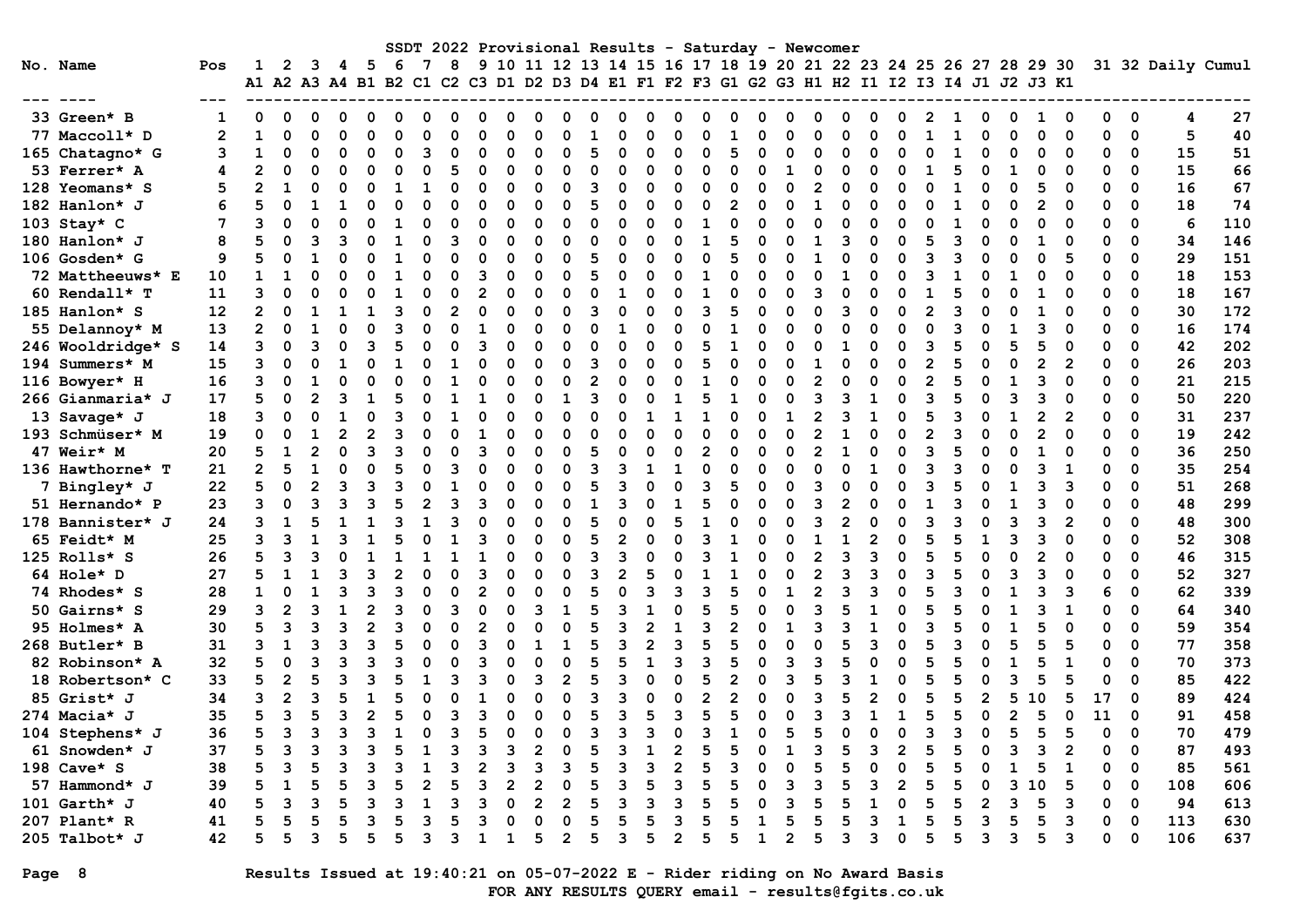|        |                       |     |                |       |               |              |    |         |                         |         |              | SSDT 2022 Provisional Results - Saturday - Newcomer                                       |     |              |    |           |                         |     |     |          |          |              |        |              |                |     |    |    |    |      |     |    |     |                                                                                      |        |
|--------|-----------------------|-----|----------------|-------|---------------|--------------|----|---------|-------------------------|---------|--------------|-------------------------------------------------------------------------------------------|-----|--------------|----|-----------|-------------------------|-----|-----|----------|----------|--------------|--------|--------------|----------------|-----|----|----|----|------|-----|----|-----|--------------------------------------------------------------------------------------|--------|
|        | No. Name              | Pos | 1 2 3 4        |       |               |              |    |         |                         |         |              |                                                                                           |     |              |    |           |                         |     |     |          |          |              |        |              |                |     |    |    |    |      |     |    |     | 8 9 10 11 12 13 14 15 16 17 18 19 20 21 22 23 24 25 26 27 28 29 30 31 32 Daily Cumul |        |
|        |                       |     |                |       |               |              |    |         |                         |         |              | A1 A2 A3 A4 B1 B2 C1 C2 C3 D1 D2 D3 D4 E1 F1 F2 F3 G1 G2 G3 H1 H2 I1 I2 I3 I4 J1 J2 J3 K1 |     |              |    |           |                         |     |     |          |          |              |        |              |                |     |    |    |    |      |     |    |     |                                                                                      |        |
|        |                       |     |                |       |               |              |    |         |                         |         |              |                                                                                           |     |              |    |           |                         |     |     |          |          |              |        |              |                |     |    |    |    |      |     |    |     |                                                                                      |        |
|        | 129 Hold J            | 43. |                | 5 5 3 |               | 53           | 5. | - 3     |                         | ્વ      |              | $\mathbf{3}$                                                                              |     | $\mathbf{p}$ | 3  | -31       | $\mathbf{3}$            | -5  |     | 5 1      |          |              | 5 5 10 |              | 5 <sub>1</sub> | 5.  | 5. | -3 | 3  | 5.   |     | 3  | - 0 | 117                                                                                  | 650    |
|        | 254 Santos* D         | 44  |                |       | 5 3 3 5 3     |              | 5. | - 0     | $\mathbf{3}$            | .5.     |              | -5.                                                                                       | - २ | 5.           | 5. | 3         | $\overline{\mathbf{3}}$ | 5.  |     | 50       | -5-      | 3            | -5.    | 3            | 0              | 5.  | 5. | 3  |    | 3 10 | റ   | 0  | - 0 | 109                                                                                  | 660    |
|        | 197 Haig* $M$         | 45. |                |       | 5 3 5 5 3     |              | 5. | 3       | 5.                      | -5.     | 5.           | 3                                                                                         | - 0 | 5.           |    | 5 3 3     |                         | - 5 |     | 50       |          | -5.          | .5.    | 3            |                | 5.  | 5. | 3  |    | 3 10 |     | 0  | - 0 | 117                                                                                  | 683    |
|        | 206 Llewellyn* D      | 46  |                |       | 55555         |              | 5. | २       |                         |         | 5.           | -3                                                                                        | - 2 |              | 55 |           | 53                      | -5. | 5 1 |          | . റ      | $\mathbf{3}$ | -5.    | 3            | - 2            | 5.  | 5. | 3  |    | 5 10 |     | 0  | 0   | 122                                                                                  | 715    |
|        | 39 Macdonald* R       | 47  |                |       | 5 5 5 10 5 10 |              |    |         |                         | 3 3 5 0 |              | 5                                                                                         | . O | 5            | 5  |           | 5 5                     | 5.  |     | 50       |          |              | 5 5 10 | $\mathbf{3}$ |                | 5.  |    | 50 |    | 5 10 | -5. | 0  | - 0 | 140                                                                                  | 716    |
|        | 109 O'Donoghue* S     | 48  |                |       | 5 3 5 5       | $\mathbf{3}$ | -5 | - 5     | $\overline{\mathbf{3}}$ | - 5     | - 0          | - 0                                                                                       | - 0 | 5.           | 5  | 5 3       |                         | -5. | 5.  | $\Omega$ | 3        | 5.           | - 5    | 3            |                | .5. |    |    |    |      |     | 0  | - 0 | 108                                                                                  | 759    |
|        | <b>36 Steffens* C</b> | 49  | 5 <sup>3</sup> |       | 5 5 3         |              | 5. | ર       |                         |         |              | ़ २                                                                                       |     | 5.           |    | 5 1 1 5   |                         |     | 5.  | 0        | - 5      |              | 5 10   | ર            | . റ            | 5.  | 5. | 5. |    | 3 10 | - റ | 6  | - 0 | 120                                                                                  | 850    |
|        | 275 Ville Bosch* A    | 50  |                |       | 3 2 5 5 3     |              |    | 5 1 2 1 |                         |         | $\mathbf{0}$ | - 0                                                                                       |     |              |    | 5 3 1 0 3 |                         |     |     | 50       | <b>O</b> |              | 2 5 0  |              | 0              | 5.  |    |    | 5. |      | 0   | 9. | 0   | 82                                                                                   | 1280 E |
| Page 9 |                       |     |                |       |               |              |    |         |                         |         |              | Results Issued at 19:40:21 on 05-07-2022 E - Rider riding on No Award Basis               |     |              |    |           |                         |     |     |          |          |              |        |              |                |     |    |    |    |      |     |    |     |                                                                                      |        |

FOR ANY RESULTS QUERY email - results@fgits.co.uk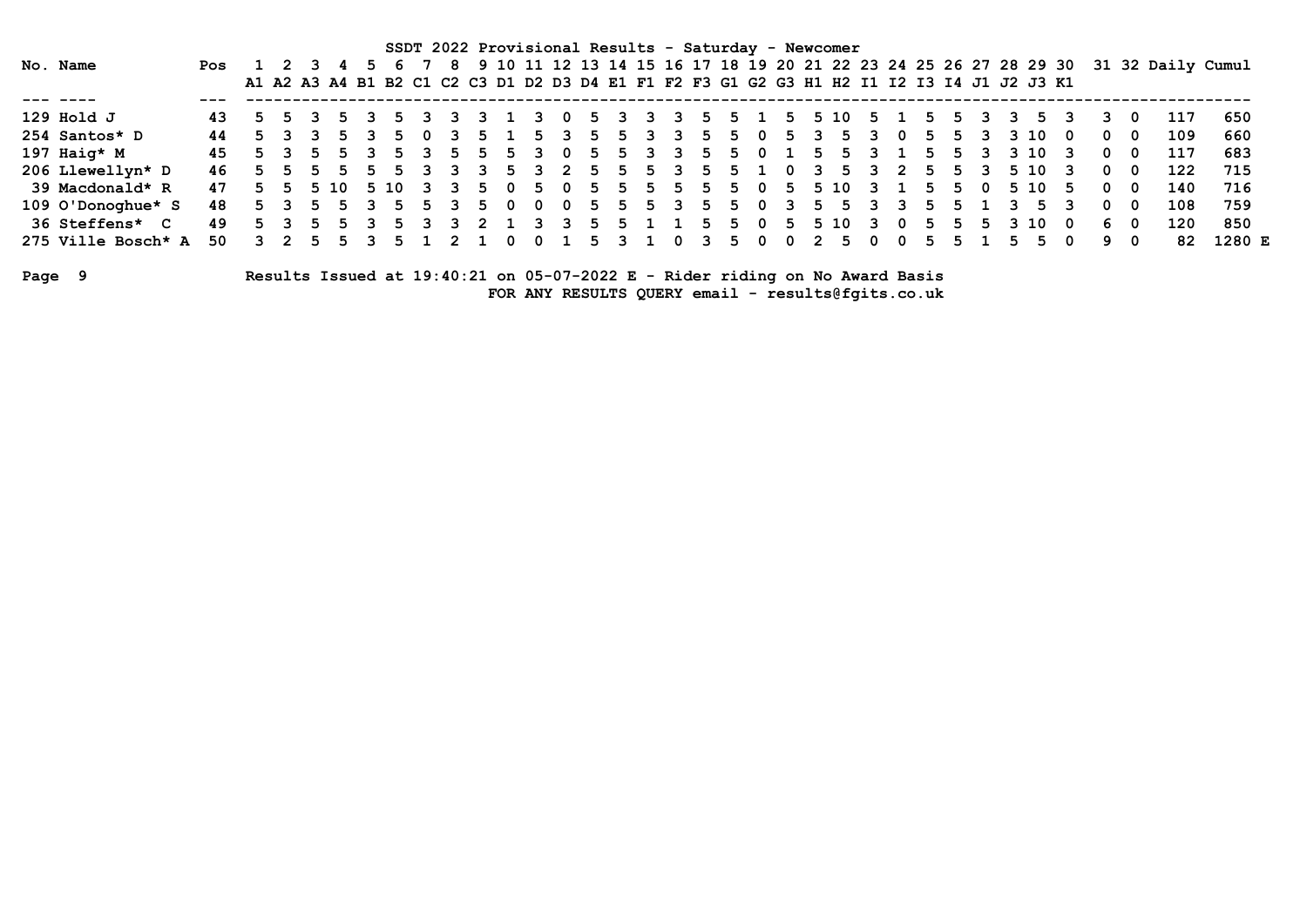|                  |                |                |                |                |   |                |          |   |                |   |   |                |          |   |                |          |                |              | SSDT 2022 Provisional Results - Saturday - Scottish                                                                                                           |          |                |                |               |   |                |          |    |                |    |                |                |          |             |                   |     |
|------------------|----------------|----------------|----------------|----------------|---|----------------|----------|---|----------------|---|---|----------------|----------|---|----------------|----------|----------------|--------------|---------------------------------------------------------------------------------------------------------------------------------------------------------------|----------|----------------|----------------|---------------|---|----------------|----------|----|----------------|----|----------------|----------------|----------|-------------|-------------------|-----|
| No. Name         | Pos            | 1              | 2              | 3              | 4 | -5             | 6        | 7 | 8              |   |   |                |          |   |                |          |                |              | 9 10 11 12 13 14 15 16 17 18 19 20 21 22 23 24 25 26 27 28 29 30<br>A1 A2 A3 A4 B1 B2 C1 C2 C3 D1 D2 D3 D4 E1 F1 F2 F3 G1 G2 G3 H1 H2 I1 I2 I3 I4 J1 J2 J3 K1 |          |                |                |               |   |                |          |    |                |    |                |                |          |             | 31 32 Daily Cumul |     |
|                  |                |                |                |                |   |                |          |   |                |   |   |                |          |   |                |          |                |              |                                                                                                                                                               |          |                |                |               |   |                |          |    |                |    |                |                |          |             |                   |     |
| 77 Maccoll* D    | 1              | 1              | $\Omega$       | $\Omega$       | 0 | 0              | O        |   | $\Omega$       | ი | O | 0              | $\Omega$ | 1 | 0              | O        | $\Omega$       | O            | 1                                                                                                                                                             | $\Omega$ | O              | $\Omega$       | 0             | O | 0              | ٦        |    | $\Omega$       | 0  | $\Omega$       | $\Omega$       | $\Omega$ | $\mathbf 0$ | 5                 | 40  |
| 44 Dawson J      | $\overline{2}$ | $\mathbf{1}$   | $\Omega$       | $\Omega$       |   | $\Omega$       | 3        |   | $\Omega$       | O | O | $\Omega$       | O        | ٩ |                |          | O              | C            | 5                                                                                                                                                             | $\Omega$ |                | $\mathfrak{p}$ | 5             |   | 0              | Р        |    | $\Omega$       | O  | 1              | 0              | 0        | $\mathbf 0$ | 33                | 102 |
| 49 Anderson A    | 3              | $\overline{2}$ | $\Omega$       |                |   | $\Omega$       | $\Omega$ |   | 0              | n | ი | $\mathbf 0$    | ი        | 0 | $\Omega$       |          | 0              | 1            |                                                                                                                                                               | $\Omega$ |                | 3              | 3             |   | 0              | $\Omega$ | ิว | $\Omega$       |    | $\overline{2}$ | $\Omega$       | 0        | 0           | 15                | 118 |
| 88 Macmaster A   | 4              | ٩              | 1              | O              |   | 1              | 1        |   | $\Omega$       | 1 | O | 3              | 0        | O | $\Omega$       | O        | $\Omega$       | 0            | 1                                                                                                                                                             | $\Omega$ | O              | $\overline{2}$ | $\Omega$      | O | 0              | 3        |    | O              | -1 | 3              | $\Omega$       | $\Omega$ | $\mathbf 0$ | 25                | 185 |
| 78 Byron L       | 5              | ٩              | $\Omega$       | 1              |   | 1              | $\Omega$ |   | $\Omega$       |   | O | $\Omega$       | $\Omega$ | 1 | $\Omega$       | O        | $\Omega$       | ٩            |                                                                                                                                                               | $\Omega$ | O              | $\Omega$       | 3             | O | 0              | 3        |    | $\Omega$       | O  | 3              | $\Omega$       | $\Omega$ | $\Omega$    | 26                | 186 |
| 22 Murphy C      | 6              | 3              | O              |                |   | $\Omega$       | ٩        |   | 3              |   | O | $\Omega$       | O        | 5 | $\Omega$       |          | $\Omega$       | O            | $\Omega$                                                                                                                                                      | $\Omega$ | $\Omega$       | ٩              | Р             |   | 0              | ٩        |    |                |    | 3              | $\Omega$       | $\Omega$ | $\Omega$    | 37                | 196 |
| 194 Summers* M   | 7              | २              | $\Omega$       | $\Omega$       |   | O              |          |   | 1              |   | O | $\Omega$       | O        | 3 | $\Omega$       | O        | $\Omega$       | 5            | O                                                                                                                                                             | $\Omega$ |                |                | O             |   | $\Omega$       | 2        |    | $\Omega$       |    | $\overline{2}$ | $\overline{2}$ | $\Omega$ | $\Omega$    | 26                | 203 |
| 21 Hayes J       | 8              | 3              | O              |                |   |                |          |   | 1              |   | O | 5              | O        | ٩ | ॎ              |          | $\mathbf{1}$   | $\mathbf{1}$ |                                                                                                                                                               | O        | O              | २              | Р             | O | 0              | В        |    | $\Omega$       |    | $\mathbf{1}$   | $\mathbf{1}$   | O        | $\Omega$    | 48                | 237 |
| 47 Weir* M       | 9              | 5              |                |                |   | 3              | ว        |   | O              | ٩ |   | $\Omega$       | $\Omega$ | 5 | $\Omega$       |          | $\Omega$       | 2            |                                                                                                                                                               | O        | $\Omega$       | 2              |               |   | $\Omega$       | 3        |    | O              |    |                |                | 0        | $\Omega$    | 36                | 250 |
| 16 Palmer G      | 10             | 5              | $\Omega$       |                |   | 5              | 5        |   | $\mathbf{1}$   | З | O | $\Omega$       | O        | O | $\Omega$       | $\Omega$ | $\mathbf{1}$   |              |                                                                                                                                                               | O        | $\Omega$       | 5              | 3             |   | 0              | 3        |    | $\Omega$       |    | 3              | $\Omega$       | $\Omega$ | $\Omega$    | 45                | 255 |
| 48 Dawson N      | 11             | 3              | ŋ              |                |   | O              | ٩        |   | 3              |   | O | $\Omega$       | ი        | O | $\Omega$       |          | O              | 5            |                                                                                                                                                               | $\Omega$ | O              | ٩              | Р             |   | 0              | 5        |    | $\Omega$       |    | 2              | 1              | 0        | $\mathbf 0$ | 41                | 261 |
| 99 Lamont D      | 12             | 3              | $\Omega$       | $\mathcal{P}$  |   | $\Omega$       | ্ব       |   | $\Omega$       | ٩ | n | $\Omega$       | O        | O | $\Omega$       | O        | $\Omega$       | 2            |                                                                                                                                                               | $\Omega$ | -1             | O              | $\Omega$      |   | 0              | В        |    | $\Omega$       |    | ٩              | $\Omega$       | $\Omega$ | $\Omega$    | 27                | 263 |
| 262 Murray R     | 13             | 3              | $\Omega$       | 5              |   | 3              | 5        |   | 3              | ٩ | ٩ | 1              | ٩        | 5 |                |          | 1              | 2            |                                                                                                                                                               | $\Omega$ | 2              | ٩              | 5             |   | 0              | 5        |    | O              | З  | 3              | 1              | 5        | $\mathbf 0$ | 75                | 300 |
| 2 Bell L         | 14             | 3              | $\Omega$       | В              |   | २              |          |   | 2              |   |   | 3              | ٩        | O | 3              |          | $\Omega$       | ٩            |                                                                                                                                                               | $\Omega$ | O              | 5              | Р             |   | $\Omega$       |          |    | O              |    | ٩              | з              | $\Omega$ | $\Omega$    | 62                | 307 |
| 5 Weir R         | 15             | 3              | २              | В              |   | 1              |          |   | 5              |   |   | $\mathbf{1}$   | O        | 5 | ٩              |          | 0              | ٩            | ٩                                                                                                                                                             | $\Omega$ | $\Omega$       | ٩              | 5             |   | $\mathbf{1}$   | 5        |    | $\Omega$       |    | 5              | з              | $\Omega$ | $\Omega$    | 73                | 326 |
| 50 Gairns* S     | 16             | 3              | $\overline{2}$ | 3              | 1 | $\overline{2}$ | 3        |   | २              |   | ი | 3              | 1        | 5 | 3              |          | $\Omega$       | 5            |                                                                                                                                                               | $\Omega$ | $\Omega$       | 3              | 5             | 1 | 0              | 5        |    | $\Omega$       |    | 3              | $\mathbf{1}$   | 0        | $\Omega$    | 64                | 340 |
| 96 Whittaker M   | 17             | 5              | $\Omega$       |                |   | २              |          |   | २              |   |   |                | ∩        |   | 2              |          | $\Omega$       | 5            | ٩                                                                                                                                                             | O        | U              | ٩              |               |   | $\Omega$       | 5        |    | O              |    | ٩              | $\Omega$       | 12       | $\mathbf 0$ | 71                | 342 |
| 261 Sutherland D | 18             | 5              | $\mathbf{1}$   | В              |   | 3              |          |   | O              |   |   | 5              |          |   | 3              |          | $\Omega$       | ٩            | २                                                                                                                                                             | $\Omega$ |                | ٩              | Р             |   | $\Omega$       |          |    | 2              |    | 3              |                | 6        | $\mathbf 0$ | 80                | 345 |
| 241 Mcdonald A   | 19             | 5              | $\Omega$       | В              |   | 3              |          |   | O              |   |   | 1              |          |   |                |          | 3              | З            | 5                                                                                                                                                             | $\Omega$ | n              | ٩              | 5             |   | $\Omega$       |          |    | $\Omega$       |    | 3              | 5              | O        | $\Omega$    | 73                | 358 |
| 97 Moffat S      | 20             | 5              | $\overline{2}$ | 5              |   | २              |          |   | 1              |   |   | $\Omega$       | O        | 5 |                |          | $\Omega$       | Р            |                                                                                                                                                               | O        | O              | 1              |               |   | 0              |          |    | $\Omega$       |    | ٩              | з              | O        | $\Omega$    | 57                | 371 |
| 265 Rose A       | 21             | 3              | $\mathbf{1}$   | $\overline{2}$ |   | २              |          |   | 1              | ٩ | O | $\mathfrak{p}$ | 2        |   | ٩              |          | O              | २            | ٩                                                                                                                                                             | $\Omega$ | $\Omega$       | ٩              | 5             | २ | 5              | 5        |    | O              |    | 3              | з              | O        | $\Omega$    | 73                | 373 |
| 258 Hollands D   | 22             | 5              | 3              | २              |   | 3              |          |   | 3              |   |   | $\Omega$       |          | 5 | 3              |          | 3              | 3            |                                                                                                                                                               | $\Omega$ | $\overline{2}$ | 3              |               |   | $\Omega$       |          |    | O              |    | 3              | 3              | 0        | $\Omega$    | 79                | 380 |
| 3 Mcniven M      | 23             | 5              | $\Omega$       | 3              |   | 3              | 5        |   | $\overline{2}$ |   |   | 1              | ∩        | 5 | 5              |          | $\Omega$       | ٩            | ર                                                                                                                                                             | $\Omega$ | $\overline{2}$ | 3              |               |   | O              | 5        |    | O              | 3  | 10             | 5              | 0        | $\mathbf 0$ | 85                | 381 |
| 87 George S      | 24             | 3              | 3              | В              |   | 1              | 5        |   | 3              | ٩ |   | O              | O        | 5 | ॎ              |          | $\Omega$       |              |                                                                                                                                                               | O        | O              | २              | В             |   | $\overline{2}$ | Р        |    | $\Omega$       | ٦  | 3              | 3              | O        | $\Omega$    | 60                | 407 |
| 89 Easson C      | 25             | 3              | $\Omega$       |                |   | २              | ٩        |   | 1              |   |   | २              |          | 5 | ٩              |          | O              | ٩            |                                                                                                                                                               |          | n              | ٩              |               |   | $\mathfrak{p}$ | ٩        |    | $\mathfrak{p}$ |    | 3              | 3              | 0        | $\mathbf 0$ | 69                | 411 |
| 20 Murphy T      | 26             | 5              | 1              |                |   |                | 0        |   | 3              |   |   |                |          | 5 |                |          | $\overline{2}$ |              |                                                                                                                                                               | O        |                | ٩              |               |   | $\overline{2}$ | 5        |    | $\overline{2}$ |    | 3              | $\Omega$       | $\Omega$ | $\Omega$    | 104               | 412 |
| 14 Palmer P      | 27             | 3              | 3              | З              |   | २              | ٩        |   | २              |   |   | $\Omega$       | 2        | ٩ | 5              |          | $\Omega$       | ٩            |                                                                                                                                                               | $\Omega$ | n              | 5              | Р             |   | $\mathbf{1}$   | Р        |    | $\Omega$       |    | 5              | з              | $\Omega$ | $\Omega$    | 72                | 418 |
| 219 Macdonald L  | 28             | 5              | 3              | $\mathbf{I}$   |   | $\Omega$       | ্ব       |   | 1              |   |   | $\Omega$       | $\Omega$ | 5 | 2              |          | $\Omega$       | $\Omega$     |                                                                                                                                                               | $\Omega$ | 1              | २              |               |   | $\Omega$       | 5        |    | O              | 5  | ว              | $\Omega$       | O        | $\Omega$    | 57                | 420 |
| 18 Robertson* C  | 29             | 5              | $\overline{2}$ | 5              |   | २              | 5        |   | २              |   | ი | 3              | 2        | 5 | 3              |          | 0              | 5            |                                                                                                                                                               | $\Omega$ | २              | 5              | Р             |   | $\Omega$       | 5        |    | O              |    |                | 5              | $\Omega$ | $\Omega$    | 85                | 422 |
| 259 Mitchell J   | 30             | 5              | 3              |                |   | 3              |          |   |                |   |   | २              |          | 5 | ্ব             |          | २              | 3            | २                                                                                                                                                             | O        |                | २              |               |   | n              |          |    | 3              |    |                | 5              | 0        | $\Omega$    | 95                | 425 |
| 91 James R       | 31             | 5              | 0              | 3              |   | 5              | ٩        |   | 0              | ۹ |   | O              | 1        | 5 | 3              |          | 0              | 5            | ٩                                                                                                                                                             | O        | U              | 3              | 5             |   | 0              | 5        |    | O              |    | ٩              | 1              | 21       | $\mathbf 0$ | 87                | 430 |
| 143 Mair R       | 32             | 5              | 3              | В              |   | $\mathfrak{p}$ | ٩        |   | २              | ٩ |   | $\Omega$       | $\Omega$ | 5 | $\overline{2}$ | 2        | 3              | 5            |                                                                                                                                                               | $\Omega$ | O              | ٩              | В             | O | 0              | В        |    | $\Omega$       |    | 5              | $\mathbf{1}$   | $\Omega$ | $\Omega$    | 69                | 443 |
| 218 Macdonald C  | 33             | 5              | २              |                |   | $\Omega$       |          |   | २              |   |   |                | O        | 5 | $\Omega$       |          | $\Omega$       | 2            | ٩                                                                                                                                                             | $\Omega$ | O              |                |               |   | 0              |          |    | $\Omega$       |    | ٩              | 2              | $\Omega$ | $\Omega$    | 66                | 450 |
| 111 Anderson M   | 34             | 5              | $\Omega$       | 3              |   | २              | ٩        |   | $\Omega$       |   |   | $\Omega$       | O        | 5 |                |          | 1              | 5            | २                                                                                                                                                             | $\Omega$ |                | ٩              |               |   | $\Omega$       | 5        |    | $\Omega$       |    | 3              | 3              | O        | $\Omega$    | 67                | 457 |
| 284 Brown G      | 35             | 3              | २              | В              |   | ٩              |          |   | ٩              |   |   | २              |          | 5 | Р              |          | $\Omega$       | ٩            |                                                                                                                                                               | O        | 3              | ٩              | 5             | ٩ | $\overline{2}$ | 5        |    | $\Omega$       | ٦  | 10             | 2              | O        | $\Omega$    | 92                | 462 |
| 263 Murray G     | 36             | 5              | ঽ              |                |   | ว              |          |   | २              |   |   |                |          | ว |                |          | ิว             | ٩            |                                                                                                                                                               | U        | O              | 5              | 5             |   | $\Omega$       | 5        |    |                |    | 3              | 5              | O        | $\Omega$    | 96                | 476 |
| 4 Gordon S       | 37             | 5              | $\Omega$       |                |   | 5              |          |   | 3              |   |   | $\overline{2}$ |          |   |                |          | O              |              |                                                                                                                                                               | $\Omega$ |                | 3              | 5             |   | 0              | 5        |    | $\Omega$       |    | 3              | 5              | $\Omega$ | $\mathbf 0$ | 90                | 494 |
| 23 Crayk S       | 38             | 5              | २              |                |   | 3              |          |   | 3              | 5 | 2 | 5              |          | 5 | ॎ              |          | $\Omega$       | 3            | 5                                                                                                                                                             | $\Omega$ | O              | 5              | 5             |   | 0              | 5        |    | $\overline{2}$ |    | 3              | $\overline{2}$ | 0        | $\mathbf 0$ | 94                | 513 |
| 115 Moir C       | 39             | 5              | O              |                |   | 1              |          |   | ٩              |   |   | ॎ              | O        | 5 |                |          | $\Omega$       | 5            |                                                                                                                                                               | O        | ი              | ٩              | 5             |   | 0              | 5        |    | $\Omega$       | ٦  | 10             | 5              | $\Omega$ | $\Omega$    | 88                | 515 |
| 107 Wilson N     | 40             | 5              | 3              | 5              |   | $\mathfrak{p}$ | ٩        |   |                |   |   |                |          | 5 |                |          | 2              | 5            |                                                                                                                                                               | O        |                | ٩              | $\Omega$<br>ា |   | $\mathfrak{p}$ | 5        |    | $\mathfrak{p}$ |    | 3              | з              | O        | $\Omega$    | 82                | 528 |
| 92 Jamieson H    | 41             | O              | ٩              | ิว             |   | 3              |          |   | ٩              |   |   | ึ่ง            |          | 5 |                |          | $\Omega$       | 5            | 5                                                                                                                                                             | $\Omega$ | 1              | 3              | 5             |   | 0              | ٩        |    | $\Omega$       |    | 5              | 1              | 6        | $\Omega$    | 84                | 546 |
| 285 Maclennan G  | 42             | 5              | २              | 5              |   | 5              | 5        | 3 | 3              | 5 | ٩ | 3              | ٩        | 5 | 5              | O        | 3              | 5            | 3                                                                                                                                                             | $\Omega$ | 0              | 3              | 5             | વ | $\mathbf{1}$   | 5        | 5  | 3              | 5  | 5              | 5              | ŋ        | $\Omega$    | 109               | 571 |

Page 10 Results Issued at 19:40:21 on 05-07-2022 E - Rider riding on No Award Basis FOR ANY RESULTS QUERY email - results@fgits.co.uk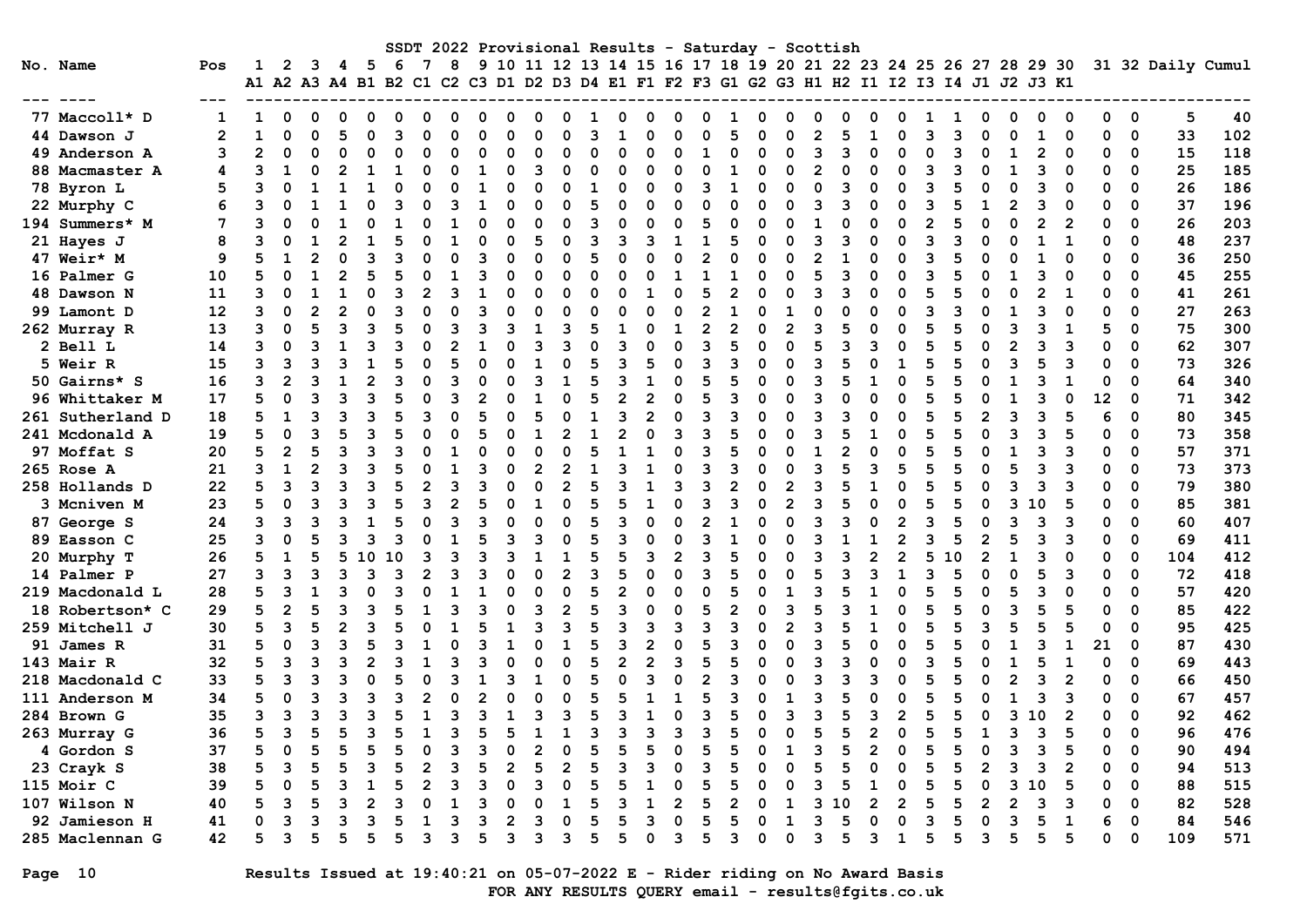|                   |     |                   |         |      |               |    |   |     |      | SSDT 2022 Provisional Results - Saturday - Scottish                                       |       |     |             |   |     |                        |        |     |          |     |     |   |              |    |    |     |                                                                                      |     |
|-------------------|-----|-------------------|---------|------|---------------|----|---|-----|------|-------------------------------------------------------------------------------------------|-------|-----|-------------|---|-----|------------------------|--------|-----|----------|-----|-----|---|--------------|----|----|-----|--------------------------------------------------------------------------------------|-----|
| No. Name          | Pos |                   | 1 2 3 4 |      |               | 6. |   |     |      |                                                                                           |       |     |             |   |     |                        |        |     |          |     |     |   |              |    |    |     | 8 9 10 11 12 13 14 15 16 17 18 19 20 21 22 23 24 25 26 27 28 29 30 31 32 Daily Cumul |     |
|                   |     |                   |         |      |               |    |   |     |      | A1 A2 A3 A4 B1 B2 C1 C2 C3 D1 D2 D3 D4 E1 F1 F2 F3 G1 G2 G3 H1 H2 I1 I2 I3 I4 J1 J2 J3 K1 |       |     |             |   |     |                        |        |     |          |     |     |   |              |    |    |     |                                                                                      |     |
|                   |     |                   |         |      |               |    |   |     |      |                                                                                           |       |     |             |   |     |                        |        |     |          |     |     |   |              |    |    |     |                                                                                      |     |
| 173 Grant M       |     | 5 3 3 3 3 5 2 3 3 |         |      |               |    |   |     |      | 5 1 0 5 5 2 3 5 5 0 0 3 5 3 0                                                             |       |     |             |   |     |                        |        |     |          |     |     |   | 3 5 3 3 10 3 |    | 00 |     | 99                                                                                   | 582 |
| 260 Vass D        |     |                   |         |      | 5 3 5 5 3     | 51 |   | 5.  |      | 5 5 2 5 3 3                                                                               |       |     | $5 \quad 3$ |   | 5 0 | 5                      | 55     | - 2 | $\Omega$ | -5. | 5.  |   |              |    |    | - 0 | 116                                                                                  | 607 |
| 101 $Garth*$ J    |     |                   |         |      | 5 3 3 5 3     |    |   |     |      | 3 3 0 2 2 5 3 3 3 5 5 0 3 5 5 1 0 5 5 2 3                                                 |       |     |             |   |     |                        |        |     |          |     |     |   | 5            |    |    |     | 94                                                                                   | 613 |
| 94 Mackay R       |     |                   |         |      | 5 5 5 3 3 5 3 |    |   |     |      | 5 5 5 5 1 5 5 3 1 5 5 0 1 3 5 1 3 5                                                       |       |     |             |   |     |                        |        |     |          |     | .5. |   |              |    |    |     | 115                                                                                  | 625 |
| <b>8 Weir T</b>   |     |                   |         |      | 5 3 5 5 3 5 1 |    |   |     |      | 5 3 3 3 5 5                                                                               |       |     |             |   |     | 5 3 2 3 5 0 2 5 5 3 1  |        |     |          |     | 55  |   | 0 5 10       | 5. |    | - 0 | 115                                                                                  | 626 |
| 245 Paterson Sn P | 48  |                   |         |      | 5 3 5 5 3 5   |    | 3 | - 5 | $-5$ |                                                                                           | 5 1 5 |     |             |   |     | 5 1 3 5 5 0 3 5 10 3 2 |        |     |          | - 5 | -5. | 0 | 5.           |    | 0  | - 0 | 116                                                                                  | 711 |
| 39 Macdonald* R   |     |                   |         | 5 10 | 510           |    |   |     |      | 5.                                                                                        |       | .5. | 5           | 5 |     |                        | 5 5 10 |     |          |     |     |   | 5 10         |    |    |     | 140                                                                                  | 716 |

| SSDT 2022 Provisional Results - Saturday - Newcomer- Scottish<br>9 10 11 12 13 14 15 16 17 18 19 20 21 22 23 24 25 26 27 28 29 30 31 32 Daily Cumul<br>No. Name<br>8 <sup>1</sup><br>1 2 3 4 |                 |            |  |          |  |           |                |      |              |     |          |   |                         |                         |     |              |    |          |     |                                                                                           |     |                         |              |        |          |          |               |     |               |      |    |              |            |                                                                                    |     |
|----------------------------------------------------------------------------------------------------------------------------------------------------------------------------------------------|-----------------|------------|--|----------|--|-----------|----------------|------|--------------|-----|----------|---|-------------------------|-------------------------|-----|--------------|----|----------|-----|-------------------------------------------------------------------------------------------|-----|-------------------------|--------------|--------|----------|----------|---------------|-----|---------------|------|----|--------------|------------|------------------------------------------------------------------------------------|-----|
|                                                                                                                                                                                              |                 | <b>Pos</b> |  |          |  |           | 5.             | 6.   |              |     |          |   |                         |                         |     |              |    |          |     |                                                                                           |     |                         |              |        |          |          |               |     |               |      |    |              |            |                                                                                    |     |
|                                                                                                                                                                                              |                 |            |  |          |  |           |                |      |              |     |          |   |                         |                         |     |              |    |          |     | A1 A2 A3 A4 B1 B2 C1 C2 C3 D1 D2 D3 D4 E1 F1 F2 F3 G1 G2 G3 H1 H2 I1 I2 I3 I4 J1 J2 J3 K1 |     |                         |              |        |          |          |               |     |               |      |    |              |            |                                                                                    |     |
|                                                                                                                                                                                              |                 |            |  |          |  |           |                |      |              |     |          |   |                         |                         |     |              |    |          |     |                                                                                           |     |                         |              |        |          |          |               |     |               |      |    |              |            |                                                                                    |     |
|                                                                                                                                                                                              | 77 Maccoll* D   |            |  |          |  |           |                |      | 0            |     | - റ      | 0 | $\Omega$                | - റ                     |     | $\mathbf{O}$ |    | 0        | 0   |                                                                                           |     | 0                       | - 0          | - 0    | - 0      | - 0      |               |     |               | റ    |    | $\mathbf{0}$ |            | 5.                                                                                 | -40 |
|                                                                                                                                                                                              | 194 Summers* M  |            |  |          |  | $0\quad1$ |                |      | <sup>0</sup> |     | 0        | 0 | 0                       | 0                       | 3   | $\bullet$ 0  | റ  | 0        | -5. | - 0                                                                                       | 0   | 0                       |              | 0      | $\Omega$ | 0        | $\mathcal{P}$ | 5.  | 0             | 2    |    |              | $0\quad 0$ | 26                                                                                 | 203 |
|                                                                                                                                                                                              | 47 Weir* M      |            |  |          |  |           |                |      |              |     |          | 0 | 0                       | - 0                     | - 5 | - 0          | 0  | 0        | -2  | 0                                                                                         |     | 0                       |              |        | 0        | 0        |               | 5.  |               |      |    | $\mathbf{0}$ | - 0        | 36                                                                                 | 250 |
|                                                                                                                                                                                              | 50 Gairns* S    |            |  | 3 2 3 1  |  |           | $\overline{2}$ | - 3  | $\Omega$     | 3   | $\Omega$ | 0 | $\overline{\mathbf{3}}$ |                         | -5  | 3            |    | $\Omega$ |     | 5 5                                                                                       | - റ | $\Omega$                | $\mathbf{3}$ | - 5    |          | $\Omega$ | - 5           | .5. | 0             |      |    |              | $0\quad 0$ | 64                                                                                 | 340 |
|                                                                                                                                                                                              | 18 Robertson* C |            |  |          |  |           |                |      |              |     |          | 0 | ર પ                     |                         | -5. | 3            | റ  | 0        | 5.  | 2                                                                                         | - 0 | $\overline{\mathbf{3}}$ | 5.           |        |          | . റ      |               | 5.  |               | 5.   |    |              | ი ი        | 85                                                                                 | 422 |
|                                                                                                                                                                                              | 101 Garth* J    |            |  | 5 3 3 5  |  |           |                |      |              |     |          | 0 | $\mathcal{P}$           |                         | 5.  | 3            | -२ | 3        | .5. | .5.                                                                                       |     | 3                       | 5.           | -5.    |          |          |               | 5.  | $\mathcal{P}$ |      |    | $\mathbf{0}$ | . റ        | 94                                                                                 | 613 |
|                                                                                                                                                                                              | 39 Macdonald* R |            |  | 5 5 5 10 |  |           |                | 5 10 | 33           |     | 5.       | 0 | 5.                      | $\overline{\mathbf{0}}$ | 5   | 5            |    | 5 5      | 5.  | 50                                                                                        |     |                         |              | 5 5 10 |          | 31       | -5.           | 5.  | 0             | 5 10 | 5. | . റ          | 0          | 140                                                                                | 716 |
|                                                                                                                                                                                              |                 |            |  |          |  |           |                |      |              |     |          |   |                         |                         |     |              |    |          |     | SSDT 2022 Provisional Results - Saturday - Female                                         |     |                         |              |        |          |          |               |     |               |      |    |              |            |                                                                                    |     |
|                                                                                                                                                                                              | No. Name        | <b>Pos</b> |  | 1 2 3    |  |           | 5.             |      |              | - 8 |          |   |                         |                         |     |              |    |          |     |                                                                                           |     |                         |              |        |          |          |               |     |               |      |    |              |            | 9 10 11 12 13 14 15 16 17 18 19 20 21 22 23 24 25 26 27 28 29 30 31 32 Daily Cumul |     |
|                                                                                                                                                                                              |                 |            |  |          |  |           |                |      |              |     |          |   |                         |                         |     |              |    |          |     | A1 A2 A3 A4 B1 B2 C1 C2 C3 D1 D2 D3 D4 E1 F1 F2 F3 G1 G2 G3 H1 H2 I1 I2 I3 I4 J1 J2 J3 K1 |     |                         |              |        |          |          |               |     |               |      |    |              |            |                                                                                    |     |

| 73 Bristow E       |    | 1 3 0 0 0 1 3 0                                       |            |    |         |  | - 0 | - 0 | $\mathbf{O}$ | 0                       | $0\quad 0\quad 0\quad$ | <b>O</b> | 0110 |    |              | $0\quad 0$ | - 0                               | 0   |                | 33 |     | 011    |      |               | $\overline{0}$ | 0          | 0   | 17  | 108    |
|--------------------|----|-------------------------------------------------------|------------|----|---------|--|-----|-----|--------------|-------------------------|------------------------|----------|------|----|--------------|------------|-----------------------------------|-----|----------------|----|-----|--------|------|---------------|----------------|------------|-----|-----|--------|
| 230 Sunter K       |    | 2 5 1 5 3 1 5 0 0 3 0 0 0 3 0 2 1 3 1 0 1 0 1 0 0 5 3 |            |    |         |  |     |     |              |                         |                        |          |      |    |              |            |                                   |     |                |    |     | 0 1 3  |      |               | - 0            | $0\quad 0$ |     | 47  | 274    |
| 84 Richardson C    |    | 3 3 1 1 5 3 3 1 1 3 1 2 0 5 2 0 1 5 3 0               |            |    |         |  |     |     |              |                         |                        |          |      |    |              |            | 0 3 3 1                           |     |                |    |     |        |      | 0 3 3 0 2 3 3 |                | 0          | - റ | 61  | 317    |
| 82 Robinson* A     |    | 4 5 0 3 3 3 3                                         |            |    |         |  |     |     |              |                         |                        |          |      |    |              |            | 0 0 3 0 0 0 5 5 1 3 3 5 0 3 3 5 0 |     | 0 <sub>5</sub> |    |     |        |      | 5 0 1 5 1     |                | 0          | - 0 | 70. | 373    |
| 86 Payne V         |    | 5 5 5 5 5 5 5 3 5 3 1 5 0 5 5 5 5 5 5 6 5 3 5 3 3 5   |            |    |         |  |     |     |              |                         |                        |          |      |    |              |            |                                   |     |                |    | 5 3 |        | 5 10 |               | 5.             | 160        |     | 145 | 578    |
| 57 Hammond* J      |    | 6 5 1 5 5 3 5 2 5 3 2 2 0 5 3 5 3 5 5 0 3 3 5 3       |            |    |         |  |     |     |              |                         |                        |          |      |    |              |            |                                   |     | 25             |    | -5  | 0 3 10 |      |               | 5.             | 0          | . O | 108 | 606    |
| 36 Steffens* C     |    | 7 5 3 5 5 3 5 3 3 2 1                                 |            |    |         |  |     |     |              |                         | . 335511550            |          |      |    |              | 5 5 10     |                                   |     | 0 <sub>5</sub> |    | -5. | 5 3 10 |      |               | - 0            | -6         | - 0 | 120 | 850    |
| 275 Ville Bosch* A | R. |                                                       | $3\quad 2$ | 5. | 5 3 5 1 |  | 21  |     | $\Omega$     | $\overline{\mathbf{0}}$ | 5 3 1 0 3              |          |      | 5. | $\mathbf{O}$ | $0\quad 2$ | 5.                                | - 0 |                | 5. | 5   |        | 5.   |               |                | 9.         | - 0 | 82  | 1280 E |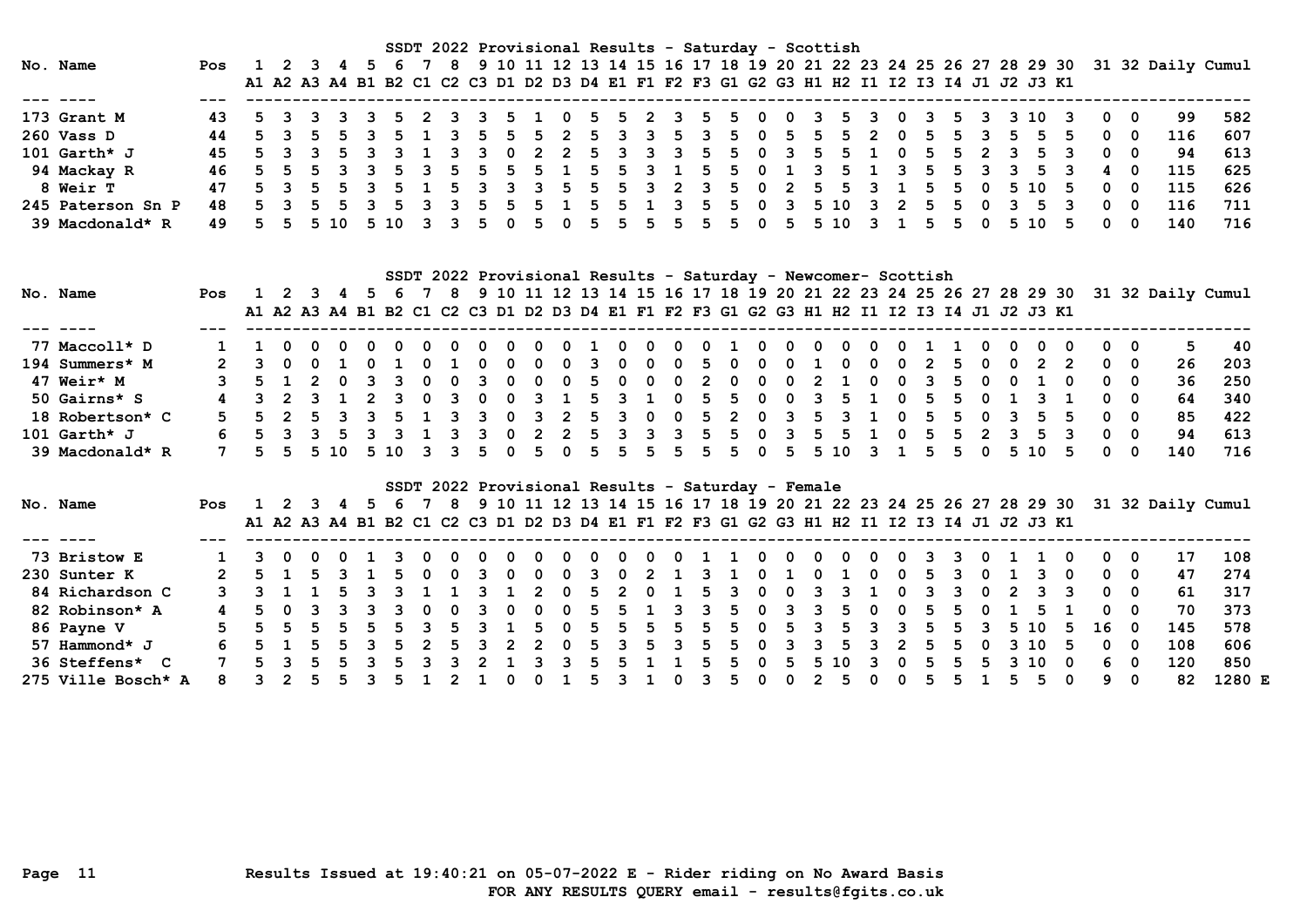|                    |                |                |                |                |   |                                                                                                  |   |   |                |                |   |          |              |                | SSDT 2022 Provisional Results - Saturday - Over 40 |   |                |                |   |          |   |                |          |   |          |                |   |                |   |                                                                  |                |              |             |                   |     |
|--------------------|----------------|----------------|----------------|----------------|---|--------------------------------------------------------------------------------------------------|---|---|----------------|----------------|---|----------|--------------|----------------|----------------------------------------------------|---|----------------|----------------|---|----------|---|----------------|----------|---|----------|----------------|---|----------------|---|------------------------------------------------------------------|----------------|--------------|-------------|-------------------|-----|
| No. Name           | Pos            | 1              | 2              | 3              | 4 | - 5<br>A1 A2 A3 A4 B1 B2 C1 C2 C3 D1 D2 D3 D4 E1 F1 F2 F3 G1 G2 G3 H1 H2 I1 I2 I3 I4 J1 J2 J3 K1 | 6 | 7 | 8              |                |   |          |              |                |                                                    |   |                |                |   |          |   |                |          |   |          |                |   |                |   | 9 10 11 12 13 14 15 16 17 18 19 20 21 22 23 24 25 26 27 28 29 30 |                |              |             | 31 32 Daily Cumul |     |
|                    |                |                |                |                |   |                                                                                                  |   |   |                |                |   |          |              |                |                                                    |   |                |                |   |          |   |                |          |   |          |                |   |                |   |                                                                  |                |              |             |                   |     |
| 67 Lampkin D       | 1              | $\Omega$       | $\Omega$       | 0              | n | 0                                                                                                | O | n | O              | 0              | ი | n        | <sup>0</sup> | O              | C                                                  |   | O              | O              | O | O        | O | ი              | O        | n | 0        | ი              | O | 0              | 0 | O                                                                | O              | ŋ            | $\Omega$    | 0                 | 8   |
| 229 Thorpe D       | $\overline{2}$ | $\mathbf{1}$   | 0              | $\mathbf 0$    |   | 0                                                                                                |   | ი | $\Omega$       | O              | n | $\Omega$ | ŋ            | $\Omega$       |                                                    |   | $\Omega$       | O              | O | $\Omega$ |   | O              | $\Omega$ | O | 0        | n              | O | $\Omega$       | O | 0                                                                | 0              | 0            | 0           | $\mathbf{2}$      | 34  |
| 122 Connor S       | 3              | O              | 0              | $\Omega$       |   | 0                                                                                                | n | O | $\Omega$       |                | 0 | $\Omega$ | O            | $\overline{2}$ | C                                                  |   | $\mathbf 0$    | 0              | 1 | O        |   | O              | $\Omega$ |   | $\Omega$ | n              |   | $\Omega$       | ŋ | $\Omega$                                                         | $\Omega$       | $\Omega$     | 0           | 5                 | 37  |
| 177 Hemingway B    | 4              | O              | $\Omega$       | n              |   | $\Omega$                                                                                         | O | O | $\Omega$       | O              | O | $\Omega$ | O            | 0              | O                                                  | ∩ | $\Omega$       | O              | O | $\Omega$ | ŋ | O              | $\Omega$ | O | $\Omega$ | O              |   | O              | O | 0                                                                | $\Omega$       | O            | 0           | $\mathbf 0$       | 39  |
| 70 Lampkin J       | 5              |                | O              | O              |   | O                                                                                                | O | O | O              | $\Omega$       | ŋ | $\Omega$ | O            | O              | O                                                  |   | $\Omega$       | O              | O | $\Omega$ | U | O              | 1        | O | $\Omega$ | 0              | 2 | $\Omega$       | 3 | 2                                                                | $\Omega$       | O            | 0           | 10                | 72  |
| 209 Crinson J      | 6              | ٩              | 0              | $\Omega$       |   | O                                                                                                |   | O | $\Omega$       | $\Omega$       | O | $\Omega$ | O            | 5              | $\Omega$                                           |   | $\Omega$       | O              | O | $\Omega$ | O | O              | $\Omega$ |   | $\Omega$ |                |   | $\Omega$       |   | $\Omega$                                                         | $\Omega$       | $\Omega$     | $\Omega$    | 14                | 76  |
| 231 Pearson C      | 7              | 3              | $\Omega$       | $\Omega$       |   | O                                                                                                | O |   | $\Omega$       |                | O | 5        | O            | 0              | C                                                  |   | $\Omega$       | O              | O | $\Omega$ |   | 1              | $\Omega$ |   | $\Omega$ | ٩              |   | $\Omega$       |   | O                                                                | $\Omega$       | O            | 0           | 13                | 85  |
| 120 Starmer J      | 8              | O              | $\Omega$       |                |   | O                                                                                                |   |   | $\Omega$       |                | ŋ | $\Omega$ |              | 1              | ∩                                                  |   | $\Omega$       | O              | n | O        |   | O              | O        |   | 1        |                |   | O              |   | n                                                                | $\Omega$       | $\Omega$     | 0           | $7\phantom{.0}$   | 86  |
| 175 Hemingway D    | 9              | 5              | $\Omega$       |                |   | O                                                                                                |   |   | $\Omega$       | $\overline{2}$ | n | $\Omega$ | O            | 5              | O                                                  |   | $\Omega$       |                |   |          | U | O              | $\Omega$ |   | $\Omega$ |                |   |                |   | 0                                                                | ∩              | $\Omega$     | 0           | 18                | 105 |
| 192 Perry A        | 10             | 5              | O              |                |   | O                                                                                                |   |   | 1              | O              | O | $\Omega$ | O            | 5              |                                                    |   | $\Omega$       |                | O | $\Omega$ |   | O              | $\Omega$ |   | $\Omega$ | 3              |   | O              |   | 0                                                                | $\Omega$       | 0            | 0           | 20                | 106 |
| 41 Dixon S         | 11             | $\mathbf{1}$   | 1              | O              |   | 1                                                                                                |   | O | $\Omega$       |                | O | $\Omega$ | O            | 0              | 0                                                  | O | $\mathbf 0$    | O              | O | $\Omega$ | O | O              | $\Omega$ |   | 0        | ٩              | 5 | $\Omega$       |   | 1                                                                | 0              | 0            | 0           | 12                | 106 |
| 223 Drachenberg A  | 12             | $\mathbf{1}$   | $\Omega$       | O              |   | 1                                                                                                |   |   | O              | O              | O | $\Omega$ | ŋ            | 0              |                                                    |   | $\Omega$       | O              | O | $\Omega$ | U | O              | $\Omega$ |   | $\Omega$ | Р              |   | $\Omega$       |   | O                                                                | $\Omega$       | $\Omega$     | $\Omega$    | 10                | 122 |
| 117 Shirt J        | 13             | $\overline{2}$ | $\Omega$       |                |   | O                                                                                                |   |   |                |                | O | $\Omega$ | O            | $\Omega$       | O                                                  | ∩ | 1              | 5              | O | $\Omega$ |   | O              | $\Omega$ |   | $\Omega$ |                |   | $\Omega$       | O |                                                                  |                | O            | 0           | 18                | 137 |
| 75 Lampkin H       | 14             | 5              | $\Omega$       | $\Omega$       |   | O                                                                                                |   |   | $\Omega$       |                | O | $\Omega$ | O            | $\Omega$       | $\Omega$                                           |   | $\Omega$       |                |   |          |   | 1              | $\Omega$ |   | $\Omega$ |                |   |                |   | 3                                                                | 1              | $\Omega$     | $\Omega$    | 25                | 141 |
| 59 Gaskell R       | 15             | $\overline{2}$ | $\mathbf 0$    | $\Omega$       |   | 1                                                                                                |   |   | O              |                | O | $\Omega$ | O            | 3              | C                                                  | 1 | $\mathbf 0$    | 2              | 1 | O        |   | 1              |          |   | 0        | 5              |   | O              |   | O                                                                | $\Omega$       | 0            | $\mathbf 0$ | 22                | 142 |
| 270 Knight J       | 16             | 3              | 0              | $\overline{2}$ |   | $\Omega$                                                                                         | З |   | 1              |                | ŋ | $\Omega$ | O            | 0              | 2                                                  |   | $\mathbf 0$    | $\overline{2}$ | O | O        | U | $\overline{2}$ | 3        |   | $\Omega$ | 3              | 3 | ŋ              |   | 1                                                                | $\overline{2}$ | 20           | 0           | 50                | 153 |
| 240 Alderson P     | 17             | 3              | 3              | 3              |   | O                                                                                                |   |   |                |                | O | $\Omega$ | U            | $\Omega$       | $\Omega$                                           |   | $\Omega$       | O              | 2 |          | ∩ | O              | O        |   | $\Omega$ |                |   |                |   |                                                                  | $\Omega$       | 0            | 0           | 28                | 156 |
| 232 Sunter M       | 18             | 3              | $\Omega$       |                |   | 1                                                                                                | ٩ |   |                |                | O | $\Omega$ | O            | $\overline{2}$ | C                                                  |   | $\Omega$       |                | O |          |   |                | $\Omega$ |   | $\Omega$ | 3              |   | $\Omega$       |   | $\overline{2}$                                                   |                | O            | 0           | 20                | 160 |
| 79 Williams R      | 19             | 3              | $\Omega$       |                |   | 1                                                                                                |   |   |                |                | n | O        |              | O              |                                                    |   | O              |                |   |          |   |                | O        |   | $\Omega$ |                |   | O              |   | O                                                                |                | O            | 0           | 18                | 189 |
| 288 Webster B      | 20             | 5              | 0              | 5              |   | ٩                                                                                                | ٩ |   | O              | 2              | 2 | З        | O            |                |                                                    |   | O              | 5              |   |          |   | 2              | з        |   | $\Omega$ |                |   | O              | ٩ | ٩                                                                |                | $\Omega$     | $\Omega$    | 52                | 198 |
| 68 Dixon P         | 21             | 3              | 0              | 5              |   | O                                                                                                | 5 |   | 1              |                | O | $\Omega$ | O            | $\overline{2}$ |                                                    |   | $\Omega$       |                |   |          | O | O              | з        |   | $\Omega$ | 5              |   | O              |   | 3                                                                | 1              | O            | $\Omega$    | 36                | 204 |
| 45 Cameron S       | 22             | $\mathbf{1}$   | $\Omega$       |                |   | $\overline{2}$                                                                                   |   |   |                |                |   | $\Omega$ |              | 5              |                                                    |   | O              | 5              |   |          |   | 3              | 3        |   | $\Omega$ |                |   |                |   | 5                                                                | 5              | $\Omega$     | 0           | 49                | 206 |
| 90 Cockshott D     | 23             | $\mathbf{1}$   | 0              | O              |   | $\Omega$                                                                                         | З |   | n              |                | n | 1        | ŋ            | 3              | $\mathcal{P}$                                      |   | $\Omega$       | 5              | n |          |   | O              | n        |   | $\Omega$ |                |   | २              |   | $\overline{2}$                                                   | 3              | O            | $\mathbf 0$ | 34                | 214 |
| 181 Clarke G       | 24             | 3              | $\Omega$       | $\Omega$       |   | O                                                                                                | ٩ |   | n              |                | O | $\Omega$ |              | $\Omega$       | ∩                                                  |   | 1              | 5              | O | $\Omega$ |   | ∩              | n        |   | 0        |                |   | O              |   | $\overline{2}$                                                   |                | O            | $\Omega$    | 21                | 215 |
| 199 Wiffen P       | 25             | 3              | 0              |                |   |                                                                                                  |   |   | ิว             |                | n | O        | O            | O              |                                                    |   | २              | 5              | 2 | O        | U | O              | ∩        |   | $\Omega$ | ٩              |   |                |   |                                                                  | $\Omega$       | 0            | 0           | 34                | 215 |
| 148 Fernandez N    | 26             | 3              | $\overline{2}$ | $\Omega$       |   | O                                                                                                | 3 |   | $\Omega$       |                |   | $\Omega$ | O            | $\Omega$       |                                                    |   | $\Omega$       |                | O |          |   | 5              | $\Omega$ |   | $\Omega$ | 3              |   | O              |   | 5                                                                | $\Omega$       | O            | 0           | 28                | 217 |
| 150 Nictou J       | 27             | $\mathbf{2}$   | $\Omega$       | २              |   | $\Omega$                                                                                         | 2 |   | ॎ              |                | n | $\Omega$ | O            | 5              | 2                                                  |   | $\Omega$       | 1              | 5 | O        | U |                | $\Omega$ |   | $\Omega$ |                |   | O              |   | ٩                                                                | $\Omega$       | $\Omega$     | $\Omega$    | 37                | 224 |
| 190 Andrews G      | 28             | $\mathbf{1}$   | $\Omega$       |                |   | $\Omega$                                                                                         | 2 |   | $\Omega$       |                |   | $\Omega$ | O            | 5              | $\Omega$                                           |   | $\Omega$       | 5              |   |          | O | २              | ิว       |   | $\Omega$ | Р              |   |                |   |                                                                  | 3              | $\Omega$     | $\Omega$    | 43                | 226 |
| 228 Ludgate B      | 29             | 5              | $\mathbf 0$    | २              |   | 1                                                                                                | 2 |   | $\mathfrak{p}$ |                | O | $\Omega$ | O            | 3              |                                                    | n | $\overline{2}$ | 5              | 5 | $\Omega$ | U | २              | $\Omega$ |   | $\Omega$ | ٩              |   | O              |   | ٩                                                                | $\mathbf{1}$   | O            | 0           | 47                | 229 |
| 37 Gaskell S       | 30             | 5              | $\Omega$       | ٩              |   | O                                                                                                | ٩ |   | $\Omega$       |                |   | O        |              | 3              |                                                    |   | $\Omega$       |                | २ |          |   | U              | ٩        |   | $\Omega$ |                |   |                |   |                                                                  |                | 0            | 0           | 43                | 229 |
| 215 Vilad Canals M | 31             | 3              | 0              | ٩              |   | O                                                                                                | ٢ |   | 3              |                | O | ∩        | O            | 5              |                                                    |   | 1              | З              |   |          |   |                |          |   | $\Omega$ | ٩              |   | U              |   | 3                                                                | $\Omega$       | $\mathbf{2}$ | $\mathbf 0$ | 37                | 232 |
| 248 Edyvean G      | 32             | 5              | $\Omega$       | Р              |   | ٩                                                                                                | 5 | ი | $\Omega$       | $\overline{2}$ | O | O        | ŋ            | O              |                                                    |   | 1              | 2              |   |          | O | 1              | з        |   | $\Omega$ | Р              |   | $\Omega$       | ٩ | 5                                                                | 3              | O            | 0           | 53                | 249 |
| 138 Berm Fraile M  | 33             | 3              | 1              |                |   | 1                                                                                                |   | O | $\Omega$       | $\Omega$       | O | $\Omega$ | O            | 5              | $\Omega$                                           |   | O              |                | O |          | O | $\mathbf{1}$   |          |   | $\Omega$ |                |   | $\Omega$       |   | 3                                                                | $\Omega$       | $\Omega$     | $\Omega$    | 34                | 254 |
| 140 Casas C        | 34             | 5              | $\mathbf{1}$   | $\Omega$       |   | 1                                                                                                |   |   | $\mathbf{1}$   |                | O | $\Omega$ | O            | 3              | C                                                  |   | 5              | 5              | 1 | O        |   | २              | Р        |   | $\Omega$ | 5              |   | $\Omega$       |   | O                                                                | $\Omega$       | O            | 0           | 43                | 258 |
| 286 Moorhouse J    | 35             | 3              | 0              | 2              |   | O                                                                                                | Ē |   | $\Omega$       | ٩              | O | 5        | O            | 5              |                                                    |   | 1              | २              | 5 | O        | 2 | 2              | 5        |   | $\Omega$ |                |   | O              |   | ٩                                                                | 2              | O            | $\Omega$    | 58                | 261 |
| 48 Dawson N        | 36             | 3              | O              |                |   | O                                                                                                | ٩ |   | ิว             |                | n | O        | U            | O              | C                                                  |   | O              | 5              | 2 |          | U | 3              | 3        |   | $\Omega$ | 5              |   | U              |   | 2                                                                | 1              | 0            | $\Omega$    | 41                | 261 |
| 168 Guillaume D    | 37             | 5              | 3              | 3              |   | 0                                                                                                | 2 |   |                |                |   | $\Omega$ | O            | 1              |                                                    |   | 3              |                | O |          | O | 3              | 3        |   | 0        | $\overline{2}$ |   | O              |   |                                                                  | 1              | 0            | 0           | 36                | 267 |
| 239 Blythe S       | 38             | 3              | $\Omega$       | ٩              |   | 1                                                                                                | 5 |   | 1              | 3              | 0 | $\Omega$ | O            | 5              | 3                                                  |   | 1              |                |   | $\Omega$ | 1 | O              | $\Omega$ |   | 0        | 5              |   | $\overline{2}$ |   | 3                                                                | $\Omega$       | O            | 0           | 51                | 270 |
| 133 English J      | 39             | 5              | $\Omega$       | ٩              |   | $\Omega$                                                                                         |   |   | 1              |                | O | $\Omega$ | O            | 5              |                                                    |   | 1              |                | 2 | O        | U | 5              | O        |   | $\Omega$ | 5              |   | $\Omega$       | 2 | 2                                                                | $\Omega$       | O            | $\Omega$    | 48                | 287 |
| 43 Birkett N       | 40             |                | 1              |                |   | ٦                                                                                                | З |   | ॎ              |                | n | O        | O            | $\overline{2}$ |                                                    |   | 1              | ٩              |   | O        | U | ٩              | 5        |   | $\Omega$ | 5              |   | O              | ٦ | 3                                                                | 2              | O            | 0           | 56                | 295 |
| 145 Panabieres J   | 41             |                | २              |                |   |                                                                                                  |   |   |                |                | O | $\Omega$ | O            | 5              | C                                                  |   |                | ٩              | 5 | O        | U | 3              | 5        |   | $\Omega$ | ٩              |   | $\Omega$       |   | 5                                                                | 5              | $\Omega$     | $\Omega$    | 64                | 295 |
| 178 Bannister* J   | 42             |                | 1              | 5              |   | 1                                                                                                | ٩ |   | 3              |                | O | $\Omega$ | O            | 5              | O                                                  | n | 5              |                | O | O        | U | 3              | 2        | O | 0        | 3              | વ | $\mathbf 0$    | 3 | ٩                                                                | 2              | ŋ            | 0           | 48                | 300 |

# Page 12 Results Issued at 19:40:21 on 05-07-2022 E - Rider riding on No Award Basis FOR ANY RESULTS QUERY email - results@fgits.co.uk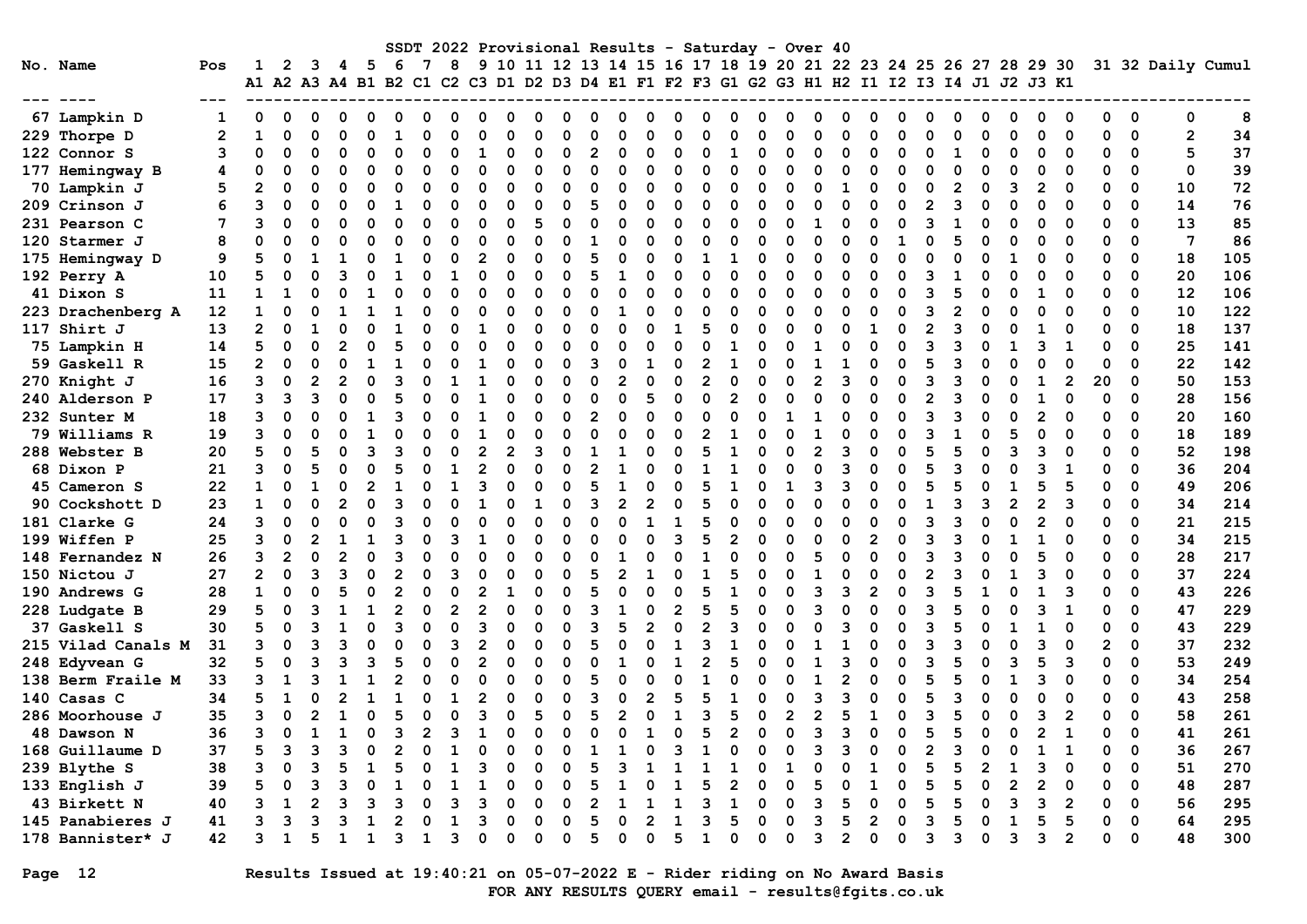| SSDT 2022 Provisional Results - Saturday - Over 40 |                  |     |    |          |   |   |     |     |  |                |   |   |   |   |   |   |   |   |   |   |          |                                                                                           |   |  |   |   |    |              |                |          |   |    |                         |                   |     |
|----------------------------------------------------|------------------|-----|----|----------|---|---|-----|-----|--|----------------|---|---|---|---|---|---|---|---|---|---|----------|-------------------------------------------------------------------------------------------|---|--|---|---|----|--------------|----------------|----------|---|----|-------------------------|-------------------|-----|
|                                                    | No. Name         | Pos |    | 2        | 3 | 4 | - 5 | - 6 |  | 8              |   |   |   |   |   |   |   |   |   |   |          | 9 10 11 12 13 14 15 16 17 18 19 20 21 22 23 24 25 26 27 28 29 30                          |   |  |   |   |    |              |                |          |   |    |                         | 31 32 Daily Cumul |     |
|                                                    |                  |     |    |          |   |   |     |     |  |                |   |   |   |   |   |   |   |   |   |   |          | A1 A2 A3 A4 B1 B2 C1 C2 C3 D1 D2 D3 D4 E1 F1 F2 F3 G1 G2 G3 H1 H2 I1 I2 I3 I4 J1 J2 J3 K1 |   |  |   |   |    |              |                |          |   |    |                         |                   |     |
|                                                    |                  |     |    |          |   |   |     |     |  |                |   |   |   |   |   |   |   |   |   |   |          |                                                                                           |   |  |   |   |    |              |                |          |   |    |                         |                   |     |
|                                                    | 287 Mudd A       | 43  |    |          |   |   |     |     |  |                |   |   |   |   |   |   |   |   |   |   |          |                                                                                           |   |  |   |   |    |              |                |          |   |    | 0                       | 61                | 305 |
|                                                    | 276 Irving M     | 44  | 5  | $\Omega$ |   |   | ٩   |     |  |                |   |   |   |   |   |   |   |   |   |   |          |                                                                                           |   |  |   |   |    |              |                |          |   | 12 | 0                       | 71                | 306 |
|                                                    | 65 Feidt* M      | 45  |    |          |   |   |     |     |  |                |   |   |   |   |   |   |   |   |   |   |          |                                                                                           |   |  |   |   |    |              |                |          |   |    | 0                       | 52                | 308 |
|                                                    | 169 Burgat G     | 46  |    |          |   |   |     |     |  |                |   |   |   |   |   |   |   |   |   |   |          |                                                                                           |   |  |   |   |    |              |                |          |   |    | $\Omega$                | 54                | 309 |
|                                                    | 278 Scott N      | 47  |    |          |   |   |     |     |  |                |   |   |   |   |   |   |   |   |   |   |          |                                                                                           |   |  |   |   |    |              |                |          |   |    | $\Omega$                | 74                | 312 |
|                                                    | 184 Houston R    | 48  |    |          |   |   |     |     |  |                |   |   |   |   |   |   |   |   |   |   |          |                                                                                           |   |  |   |   |    |              |                |          |   |    | $\Omega$                | 47                | 316 |
|                                                    | 222 Tales G      | 49  | 3  |          |   |   |     |     |  |                |   |   |   |   |   |   |   |   |   |   |          |                                                                                           |   |  |   |   |    |              |                |          |   |    | $\Omega$                | 41                | 320 |
|                                                    | 127 Pearson J    | 50  |    |          |   |   |     |     |  |                |   |   |   |   |   |   |   |   |   |   |          |                                                                                           |   |  |   |   |    |              |                |          |   |    | $\Omega$                | 69                | 322 |
|                                                    | 147 Prat J       | 51  |    |          |   |   |     |     |  |                |   |   | 2 |   |   |   |   |   |   |   |          |                                                                                           |   |  | O |   |    |              |                |          |   |    | $\Omega$                | 57                | 330 |
|                                                    | 220 Hughes J     | 52  |    |          |   |   |     |     |  |                |   |   |   |   |   |   |   |   |   |   |          |                                                                                           |   |  |   |   |    |              |                |          |   |    | $\Omega$                | 50                | 333 |
|                                                    | 224 Pears G      | 53  |    |          |   |   |     |     |  |                |   |   |   |   |   |   |   |   |   |   |          |                                                                                           |   |  |   |   |    |              |                |          |   |    | 0                       | 46                | 342 |
|                                                    | 135 Bakgaard S   | 54  |    |          |   |   |     |     |  |                |   |   |   |   |   |   |   |   |   |   |          |                                                                                           |   |  |   |   |    |              |                |          |   |    | 0                       | 65                | 350 |
|                                                    | 241 Mcdonald A   | 55  |    |          |   |   |     |     |  |                |   |   |   |   |   |   |   |   |   |   |          |                                                                                           |   |  |   |   |    |              |                |          |   |    | $\Omega$                | 73                | 358 |
|                                                    | 98 Breitfeld I   | 56  |    |          |   |   |     |     |  |                |   |   |   |   |   |   |   |   |   |   |          |                                                                                           |   |  |   |   |    |              |                |          |   |    | $\Omega$                | 63                | 361 |
|                                                    | 26 Hawyes M      | 57  | 3  |          |   |   |     |     |  |                |   |   |   |   |   |   |   |   |   |   |          |                                                                                           |   |  |   |   |    |              |                |          |   |    | $\Omega$                | 47                | 368 |
|                                                    | 146 Arana Puig A | 58  | 5  |          |   |   |     |     |  |                |   |   |   |   |   |   |   |   |   |   |          |                                                                                           |   |  |   |   |    |              |                |          |   |    | $\mathbf 0$             | 68                | 373 |
|                                                    | 204 Mcgee L      | 59  |    |          |   |   |     |     |  |                |   |   |   |   |   |   |   |   |   |   |          |                                                                                           |   |  |   |   |    |              |                |          |   |    | $\Omega$                | 59                | 374 |
|                                                    | 283 Mcloughlin B | 60  |    |          |   |   |     |     |  |                |   |   |   |   |   |   |   | 0 |   |   |          |                                                                                           |   |  | O |   |    |              |                | $\Omega$ |   |    | $\Omega$                | 91                | 379 |
|                                                    | 258 Hollands D   | 61  |    |          |   |   |     |     |  |                |   |   |   |   |   |   |   |   |   |   | $\Omega$ |                                                                                           |   |  |   |   |    |              |                |          |   |    | $\Omega$                | 79                | 380 |
|                                                    | 213 Gaspar J     | 62  |    | 3        |   |   |     |     |  |                |   |   |   |   |   |   | 3 |   | 3 |   | $\Omega$ |                                                                                           |   |  |   |   |    |              |                |          |   |    | $\mathbf 0$             | 73                | 382 |
|                                                    | 167 Hughes S     | 63  |    |          |   |   |     |     |  |                |   |   |   |   |   |   |   |   |   |   |          |                                                                                           |   |  |   |   |    |              |                |          |   |    | 0                       | 67                | 404 |
|                                                    | 14 Palmer P      | 64  |    |          |   |   |     |     |  |                |   |   |   |   |   |   |   |   |   |   |          |                                                                                           |   |  |   |   |    |              |                |          |   |    | $\Omega$                | 72                | 418 |
|                                                    | 234 Gaskin M     | 65  |    |          |   |   |     |     |  |                |   |   |   |   |   |   |   |   |   |   |          |                                                                                           |   |  |   |   |    |              |                |          |   |    | $\Omega$                | 66                | 424 |
|                                                    | 40 Holland J     | 66  |    |          |   |   |     |     |  |                |   |   |   |   |   |   |   |   |   |   |          |                                                                                           |   |  |   |   |    |              |                |          |   |    | $\Omega$                | 65                | 424 |
|                                                    | 259 Mitchell J   | 67  |    | ٩        |   |   |     |     |  |                |   |   |   |   |   |   |   |   |   |   |          |                                                                                           |   |  |   |   |    |              |                |          |   |    | $\Omega$                | 95                | 425 |
|                                                    | 161 Battensby P  | 68  |    |          |   |   |     |     |  |                |   |   |   |   |   |   |   |   |   |   |          |                                                                                           |   |  |   |   |    |              |                |          |   |    | $\Omega$                | 78                | 431 |
|                                                    | 253 Monràs J     | 69  |    |          |   |   |     |     |  |                |   |   |   |   |   |   |   |   |   |   |          |                                                                                           |   |  |   |   |    |              |                |          |   |    | $\Omega$                | 98                | 443 |
|                                                    | 174 Stampfli A   | 70  |    |          |   |   |     |     |  |                |   |   |   |   |   |   |   |   |   |   |          |                                                                                           |   |  | O |   |    |              |                |          |   | ŋ  | 0                       | 65                | 453 |
|                                                    | 274 Macia* J     | 71  |    | 3        |   |   |     |     |  |                |   |   |   |   |   |   |   |   |   |   |          |                                                                                           |   |  |   |   |    |              |                |          |   | 11 | 0                       | 91                | 458 |
|                                                    | 267 Jones P      | 72  |    |          |   |   |     |     |  |                |   |   |   |   |   |   |   |   |   |   |          |                                                                                           |   |  |   |   |    |              |                |          |   |    | 0                       | 83                | 462 |
|                                                    | 9 Royle N        | 73  |    |          |   |   |     |     |  |                |   |   |   |   |   |   |   |   |   |   |          |                                                                                           |   |  |   |   |    |              |                |          |   |    | 0                       | 87                | 467 |
|                                                    | 263 Murray G     | 74  |    |          |   |   |     |     |  |                |   |   |   |   |   |   |   |   |   |   |          |                                                                                           |   |  |   |   |    |              |                |          |   |    | $\Omega$                | 96                | 476 |
|                                                    | 179 Lonergan P   | 75  |    |          |   |   |     |     |  |                |   |   |   |   |   |   |   |   |   |   |          |                                                                                           |   |  |   |   |    |              |                |          |   |    | $\Omega$                | 92                | 481 |
|                                                    | 172 Allan A      | 76  |    |          |   |   |     |     |  |                |   |   |   |   |   |   |   |   |   |   |          |                                                                                           |   |  |   |   |    |              |                |          |   |    | $\Omega$                | 91                | 519 |
|                                                    | 107 Wilson N     | 77  |    |          |   |   | 2   |     |  |                |   |   |   |   |   |   |   | 2 |   |   |          |                                                                                           | ٩ |  | 2 |   |    | 2            |                |          | 3 |    | $\Omega$                | 82                | 528 |
|                                                    | 118 Bowker N     | 78  |    |          |   |   |     |     |  |                |   |   |   |   |   |   |   |   |   |   |          |                                                                                           |   |  |   |   |    |              |                |          |   |    | $\overline{\mathbf{0}}$ | 91                | 556 |
|                                                    | 6 Barrie C       | 79  | 5  | ٩        |   |   |     |     |  | $\overline{2}$ |   |   |   |   | 5 |   |   | 2 |   |   |          |                                                                                           |   |  | з |   | 10 | 3            | $\overline{2}$ | 10       | 1 |    | 0                       | 112               | 556 |
|                                                    | 285 Maclennan G  | 80  |    |          |   |   |     |     |  |                |   |   |   |   |   |   |   |   |   |   |          |                                                                                           |   |  |   |   |    |              |                | 5        |   |    | $\mathbf 0$             | 109               | 571 |
|                                                    | 173 Grant M      | 81  |    |          |   |   |     |     |  |                |   |   |   |   |   |   |   |   |   |   |          |                                                                                           |   |  |   |   |    | 3            |                | 310      | 3 | 0  | $\mathbf 0$             | 99                | 582 |
|                                                    | 272 Hudson J     | 82  |    |          |   |   |     |     |  |                |   |   |   |   |   |   |   | 3 |   |   | O        |                                                                                           |   |  |   |   |    | $\mathbf{2}$ |                | 510      | 5 | 18 | 0                       | 135               | 592 |
|                                                    | 260 Vass D       | 83  |    |          |   |   |     |     |  | 3              |   |   | 5 |   |   | 3 |   | 5 |   |   |          |                                                                                           |   |  |   |   |    | 3            | 5              | 5        | 5 | 0  | $\mathbf 0$             | 116               | 607 |
|                                                    | 25 Deisinger K   | 84  | 5. | 5        |   |   | 3   |     |  | 3              | З | 2 | 0 | n | 5 | 5 |   | 3 | 5 | 5 | O        |                                                                                           | 5 |  | 3 | 5 |    | 3            | 3              | 5        | 3 | 0  | $\mathbf 0$             | 106               | 611 |

Page 13 Results Issued at 19:40:21 on 05-07-2022 E - Rider riding on No Award Basis FOR ANY RESULTS QUERY email - results@fgits.co.uk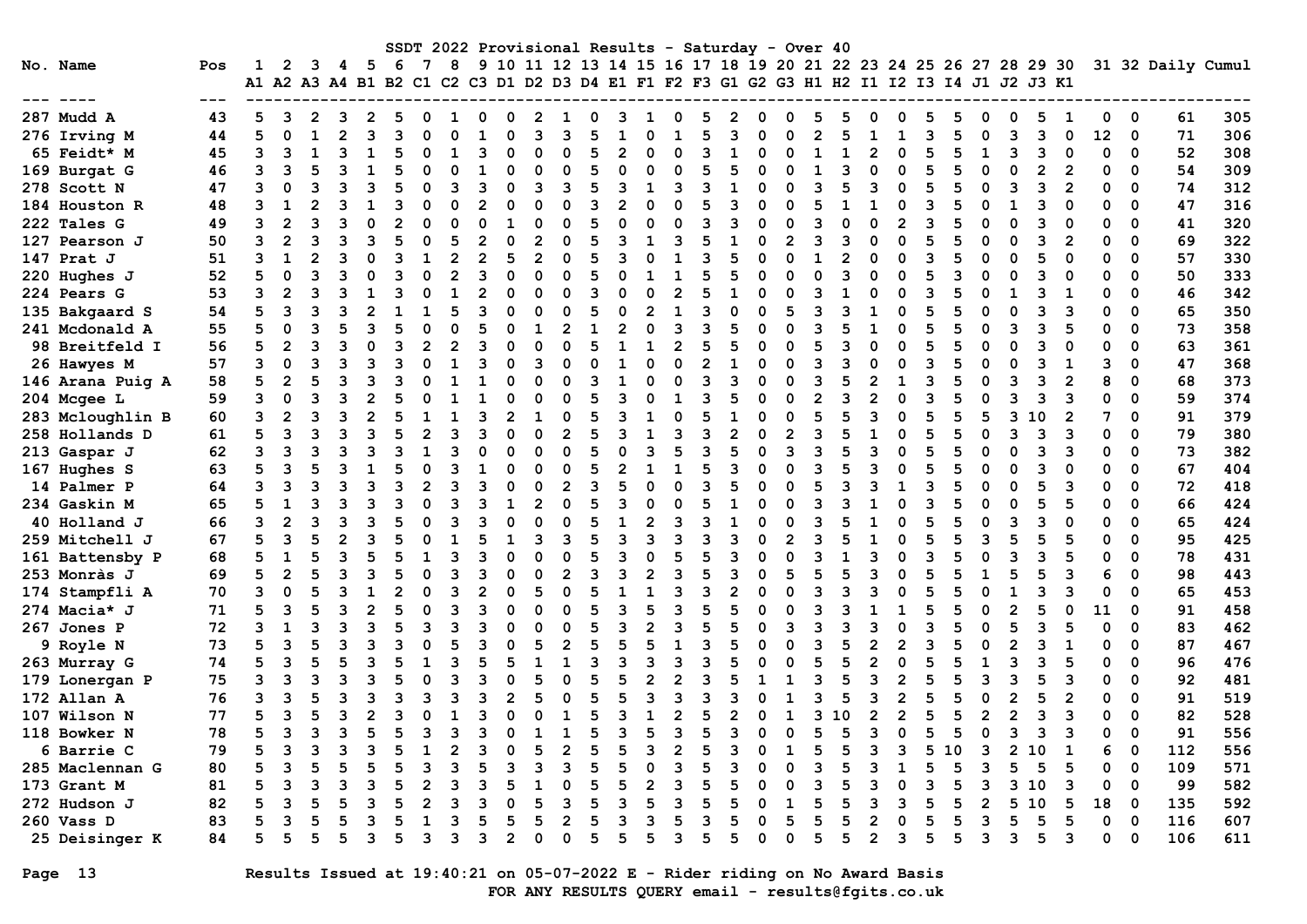SSDT 2022 Provisional Results - Saturday - Over 40 No. Name Pos 1 2 3 4 5 6 7 8 9 10 11 12 13 14 15 16 17 18 19 20 21 22 23 24 25 26 27 28 29 30 31 32 Daily Cumul A1 A2 A3 A4 B1 B2 C1 C2 C3 D1 D2 D3 D4 E1 F1 F2 F3 G1 G2 G3 H1 H2 I1 I2 I3 I4 J1 J2 J3 K1 --- ---- --- ------------------------------------------------------------------------------------------------------------ 187 Mckee T 85 5 5 3 5 3 5 3 5 2 0 0 1 5 3 3 3 5 5 0 5 3 5 3 0 5 5 3 3 10 3 5 0 111 612 101 Garth\* J 86 5 3 3 5 3 3 1 3 3 0 2 2 5 3 3 3 5 5 0 3 5 5 1 0 5 5 2 3 5 3 0 0 94 613 225 Brown J 87 3 3 3 5 5 5 3 3 3 0 2 1 5 5 1 2 5 5 0 5 3 5 3 0 5 5 0 5 5 3 0 0 98 614 256 Valeri C 88 5 3 3 3 3 5 0 1 5 5 3 3 5 3 5 2 5 5 0 1 5 10 2 1 0 10 0 3 10 5 12 0 123 623 100 Hold M 89 5 2 5 5 1 5 3 5 3 0 5 0 5 3 2 1 5 5 0 3 5 5 5 0 5 5 1 3 5 3 15 0 115 634 216 Berenguer J 90 5 5 5 5 5 5 3 5 3 0 0 1 5 3 5 3 5 5 0 0 5 5 5 2 5 3 3 5 10 5 0 0 116 654 254 Santos\* D 91 5 3 3 5 3 5 0 3 5 1 5 3 5 5 3 3 5 5 0 5 3 5 3 0 5 5 3 3 10 0 0 0 109 660 171 Favre G 92 5 5 3 5 3 3 3 3 3 0 3 2 5 3 1 3 5 5 0 3 5 5 0 3 5 5 3 3 3 3 41 0 139 682 245 Paterson Sn P 93 5 3 5 5 3 5 3 3 5 5 5 1 5 5 1 3 5 5 0 3 5 10 3 2 5 5 0 3 5 3 0 0 116 711 39 Macdonald\* R 94 5 5 5 10 5 10 3 3 5 0 5 0 5 5 5 5 5 5 0 5 5 10 3 1 5 5 0 5 10 5 0 0 140 716 123 Broganelli P 95 5 3 5 5 5 5 3 5 3 5 0 0 5 5 3 3 5 5 0 3 5 5 3 3 5 5 0 5 10 5 0 0 119 741 34 Behr S 96 5 3 5 5 3 5 0 3 3 0 3 0 5 5 3 3 5 5 0 1 5 5 3 0 5 5 3 5 10 5 0 0 108 763 E 257 Merlo A 97 5 5 5 5 5 5 0 3 5 5 5 5 5 5 5 5 10 5 5 5 5 10 3 3 5 10 3 5 10 5 10 0 167 847 251 Pollard R 98 3 0 0 0 1 5 0 0 1 0 0 0 1 0 0 2 1 2 0 0 0 5 0 0 3 3 0 3 3 1 0 0 34 857 62 Berthou R 99 5 2 5 5 1 3 0 3 2 0 0 0 5 50 50 50 50 50 50 50 50 50 50 50 50 50 50 50 50 50 0 0 881 1196 E

| SSDT 2022 Provisional Results - Saturday - Services<br>9 10 11 12 13 14 15 16 17 18 19 20 21 22 23 24 25 26 27 28 29 30 31 32 Daily Cumul |                  |     |    |  |  |  |    |  |  |   |  |  |   |   |    |              |  |              |              |          |                                                                                           |  |              |   |  |   |    |   |          |          |     |     |
|-------------------------------------------------------------------------------------------------------------------------------------------|------------------|-----|----|--|--|--|----|--|--|---|--|--|---|---|----|--------------|--|--------------|--------------|----------|-------------------------------------------------------------------------------------------|--|--------------|---|--|---|----|---|----------|----------|-----|-----|
|                                                                                                                                           | No. Name         | Pos |    |  |  |  | 5. |  |  | 8 |  |  |   |   |    |              |  |              |              |          |                                                                                           |  |              |   |  |   |    |   |          |          |     |     |
|                                                                                                                                           |                  |     |    |  |  |  |    |  |  |   |  |  |   |   |    |              |  |              |              |          | A1 A2 A3 A4 B1 B2 C1 C2 C3 D1 D2 D3 D4 E1 F1 F2 F3 G1 G2 G3 H1 H2 I1 I2 I3 I4 J1 J2 J3 K1 |  |              |   |  |   |    |   |          |          |     |     |
|                                                                                                                                           |                  |     |    |  |  |  |    |  |  |   |  |  |   |   |    |              |  |              |              |          |                                                                                           |  |              |   |  |   |    |   |          |          |     |     |
|                                                                                                                                           | 211 Peace D      |     | 0  |  |  |  |    |  |  |   |  |  |   |   |    |              |  | <sup>0</sup> |              |          |                                                                                           |  |              |   |  |   |    |   |          |          |     | 29  |
|                                                                                                                                           | 281 Locca F      |     | 5. |  |  |  |    |  |  |   |  |  |   |   |    | <sup>0</sup> |  |              | <sup>0</sup> |          | 0                                                                                         |  |              |   |  |   |    |   | 0        | 0        | 29  | 111 |
|                                                                                                                                           | 194 Summers* M   |     |    |  |  |  |    |  |  |   |  |  |   |   |    |              |  |              |              |          |                                                                                           |  |              |   |  |   |    |   |          | 0        | 26  | 203 |
|                                                                                                                                           | 199 Wiffen P     | 4   |    |  |  |  |    |  |  |   |  |  |   |   |    |              |  | 5.           |              |          |                                                                                           |  |              |   |  |   |    |   | 0        | 0        | 34  | 215 |
|                                                                                                                                           | 145 Panabieres J | 5.  |    |  |  |  |    |  |  |   |  |  |   |   | 5. | <sup>0</sup> |  |              |              |          |                                                                                           |  |              |   |  |   |    |   | n.       | - 0      | 64  | 295 |
|                                                                                                                                           | 220 Hughes J     |     |    |  |  |  |    |  |  |   |  |  | 0 | 0 | 5. | 0            |  | 5.           |              |          |                                                                                           |  | 0            |   |  |   |    |   | 0        | 0        | 50  | 333 |
|                                                                                                                                           | 152 Mccanna J    |     | 5. |  |  |  |    |  |  |   |  |  |   | 0 | 5  |              |  |              |              |          |                                                                                           |  | 0            |   |  |   |    |   |          | 0        | 56  | 352 |
|                                                                                                                                           | 253 Monràs J     | 8   |    |  |  |  |    |  |  |   |  |  |   |   |    |              |  |              |              |          |                                                                                           |  |              |   |  |   |    |   |          | - 0      | 98  | 443 |
|                                                                                                                                           | 198 Cave* S      | 9.  | 5. |  |  |  |    |  |  |   |  |  | 3 |   | 5. | 3            |  | 5.           |              | $\Omega$ |                                                                                           |  | <sup>0</sup> |   |  |   |    |   | n.       | 0        | 85  | 561 |
|                                                                                                                                           | 196 Kingswood* P | 10  |    |  |  |  |    |  |  |   |  |  |   |   |    |              |  |              |              |          |                                                                                           |  |              |   |  |   |    |   |          | 0        | 83  | 584 |
|                                                                                                                                           | 225 Brown J      | 11  |    |  |  |  |    |  |  |   |  |  |   |   |    |              |  | 5.           | 5.           |          | 5.                                                                                        |  |              | 0 |  | 0 | 5. |   | $\Omega$ | - 0      | 98  | 614 |
|                                                                                                                                           | 195 Sanderson S  | 12  | 5. |  |  |  |    |  |  |   |  |  |   |   |    |              |  |              |              |          |                                                                                           |  |              |   |  |   | 5  |   |          | 0        | 105 | 634 |
|                                                                                                                                           | 197 Haig* M      | 13  |    |  |  |  |    |  |  |   |  |  |   |   | 5  | ר            |  | b.           |              |          |                                                                                           |  |              |   |  |   | 10 | 3 |          | $\Omega$ | 117 | 683 |